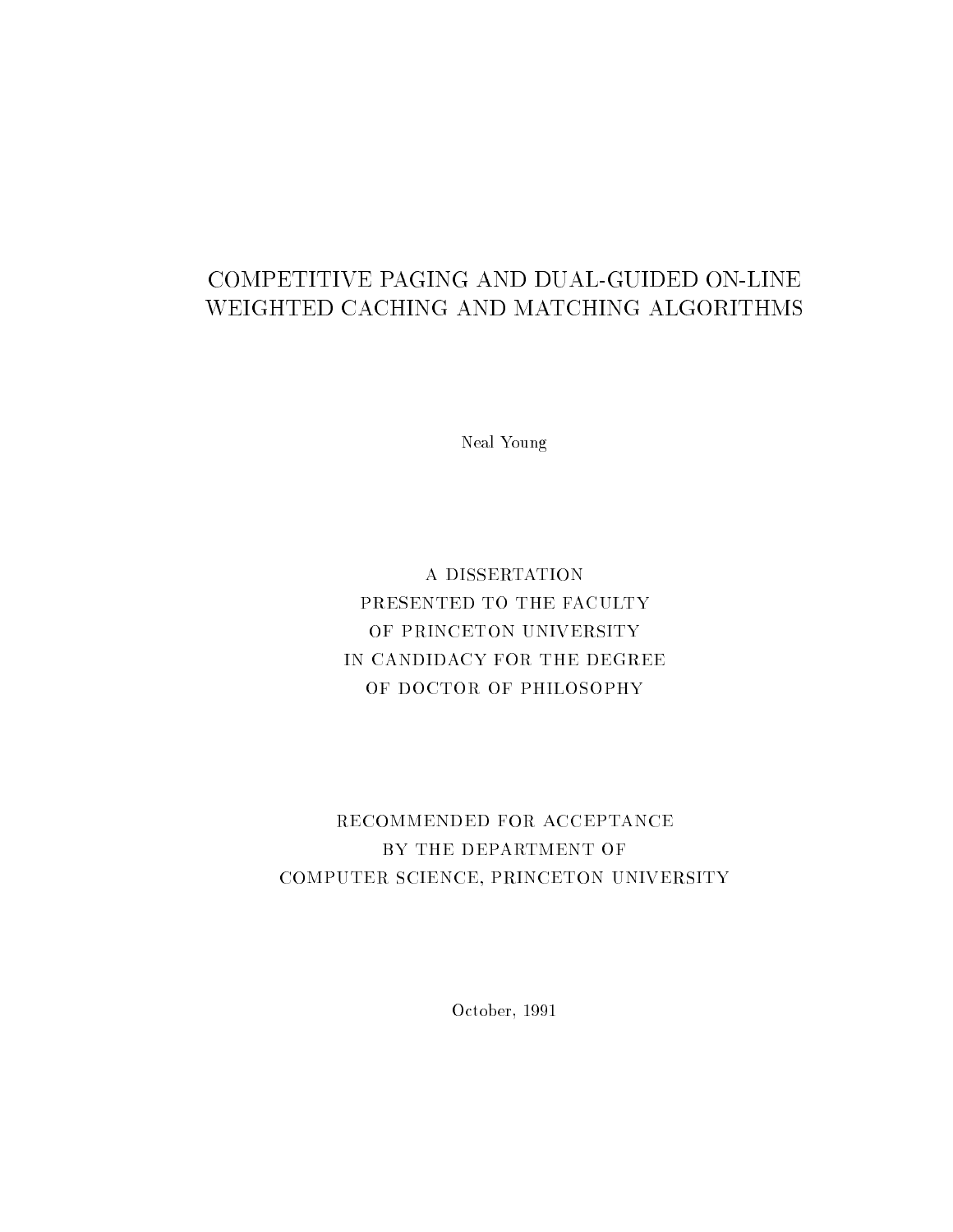<sup>c</sup> Copyright by Neal Young 1991 All Rights Reserved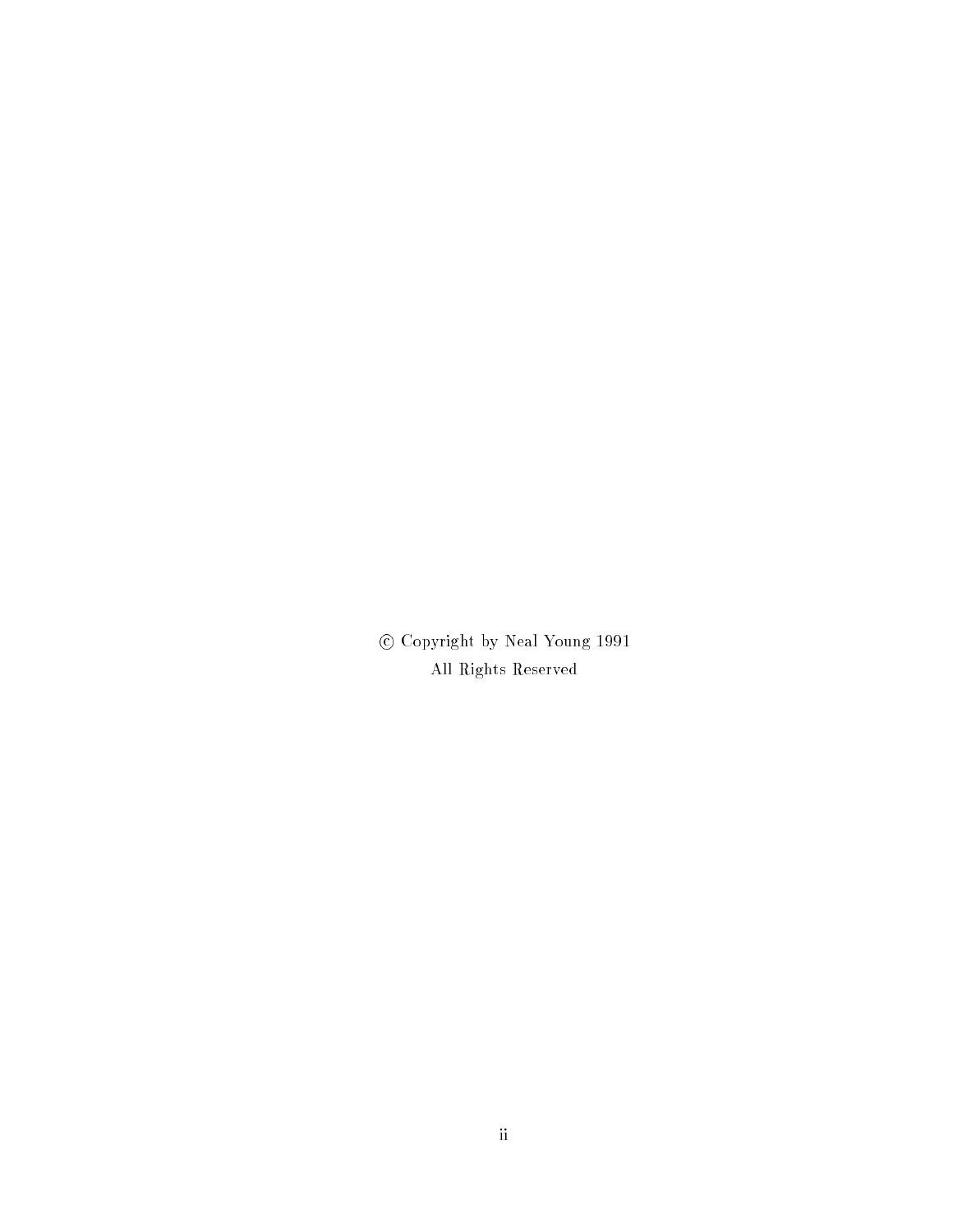## Abstract

This thesis presents research done by the author on competitive analysis of on-line problems.

An on-line problem is a problem that is given and solved one piece at a time. An on-line strategy for solving such a problem must give the solution to each piece knowing only the current piece and preceding pieces, in ignorance of the pieces to be given in the future.

We consider on-line strategies that are *competitive* (guaranteeing solutions whose costs are within a constant factor of optimal) for several combinatorial optimization problems: paging, weighted caching, the  $k$ -server problem, and weighted matching.

We introduce variations on the standard model of competitive analysis for paging: allowing randomization, allowing *resource-bounded* lookahead, and *loose competitiveness*, in which performance over a range of fast memory sizes is considered and noncompetitiveness is allowed provided the fault rate is insignicant. Each variation leads to substantially better competitive ratios.

We present a general technique for competitive analysis of linear optimization problems: competitive analyses are obtained by using linear programming duality to obtain bounds on the optimal cost. The technique is implicit in previous work on paging, weighted caching, and weighted matching. We generalize the implicit previous use of the technique, obtaining the greedy dual algorithm for weighted caching. The strategy generalizes the least-recentlyused and first-in-first-out algorithms for paging and the balance algorithm for weighted caching. The analysis strengthens a previous analysis of the balance algorithm for weighted caching.

We explore the linear programming dual of the  $k$ -server problem, showing that the k-server problem is a special case of on-line minimum-weight matching, revealing close relationships between on-line weighted caching and assignment algorithms, and showing how duality can yield potential function analyses.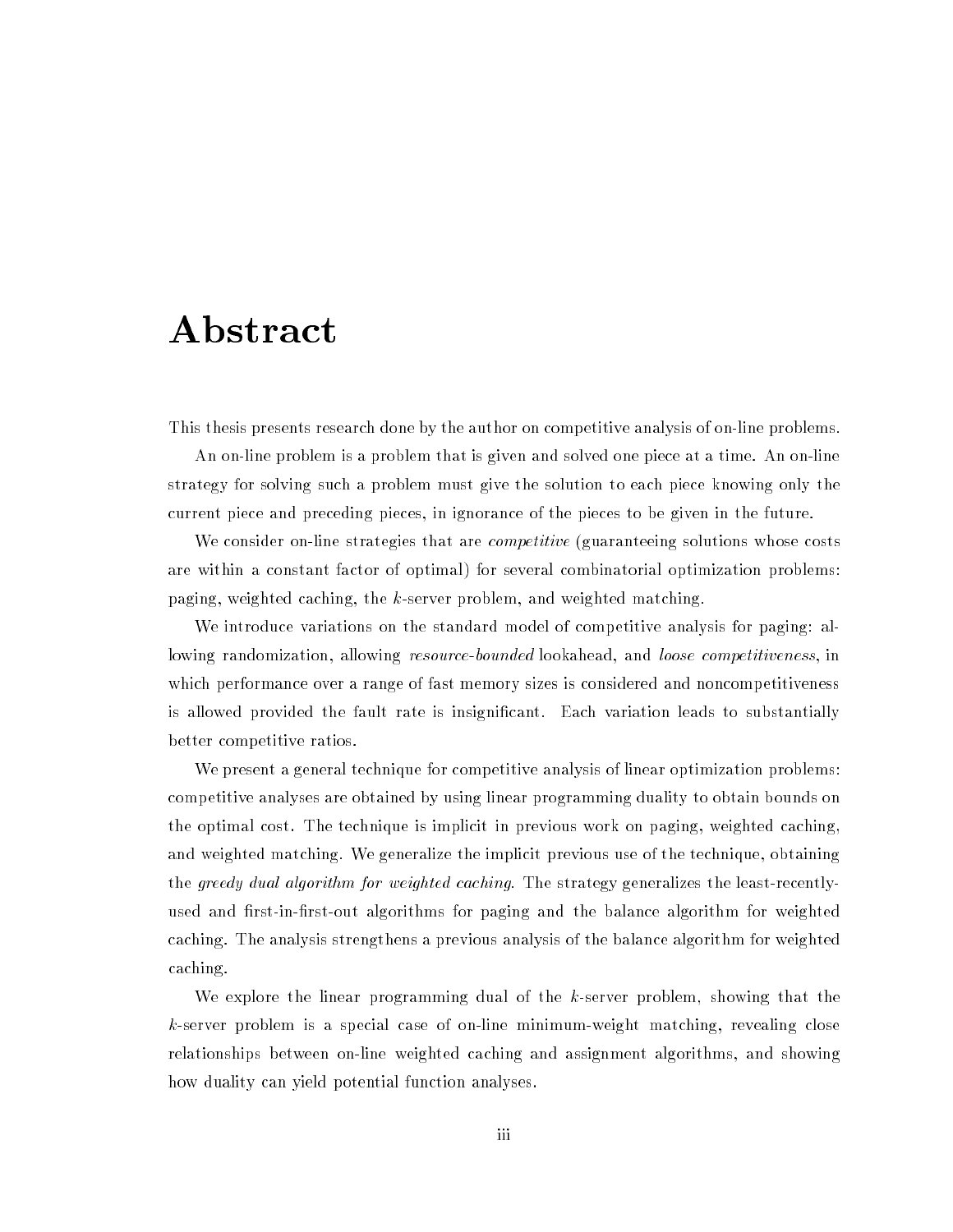# Acknowledgements

Thanks to Lori Ferguson, Rick and Claire Kenyon, and Anthony Tomasic for their friendship.

This research was supported by the Hertz Foundation, by Princeton University, by Digital Equipment Corporation's Systems Research Center in Palo Alto, by NSF Grants DCR-86-05962 and CCR-89-20505, and by the ONR Grant N00014-87-K-0467.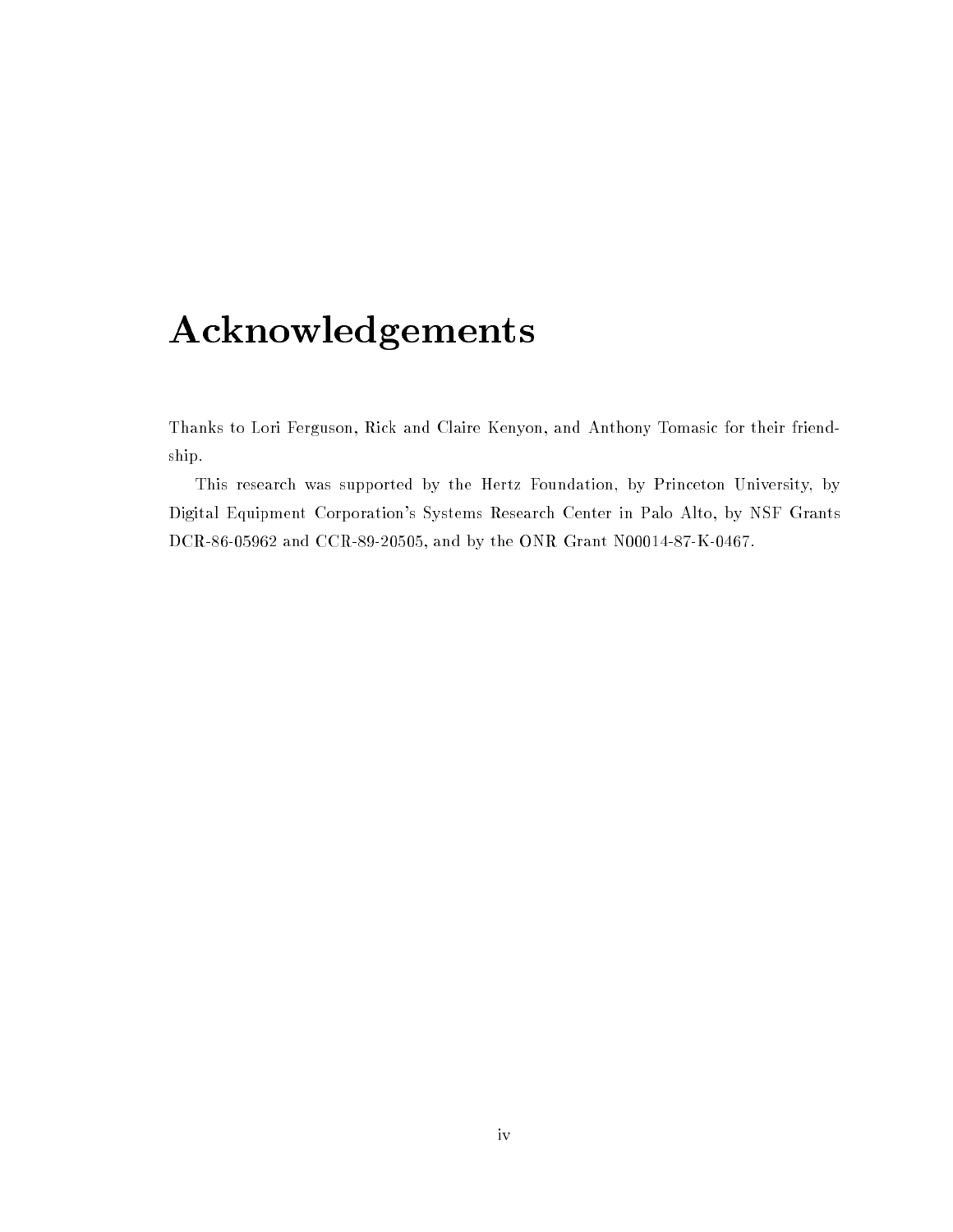# **Contents**

| Abstract         |        |                                                  |                |  |  |
|------------------|--------|--------------------------------------------------|----------------|--|--|
| Acknowledgements |        |                                                  |                |  |  |
| $\mathbf{1}$     |        | Introduction                                     | $\mathbf{1}$   |  |  |
|                  | 1.1    | On-Line Problems and Competitive Analysis        | $\mathbf{1}$   |  |  |
|                  | 1.2    |                                                  | $\overline{2}$ |  |  |
|                  | 1.3    |                                                  | 3              |  |  |
|                  |        | 1.3.1                                            | $\overline{4}$ |  |  |
|                  |        | 1.3.2                                            | 5              |  |  |
|                  |        | 1.3.3                                            | 6              |  |  |
|                  | 1.4    | The Weighted Caching and K-Server Problems       | $\overline{7}$ |  |  |
|                  |        | 1.4.1                                            | 8              |  |  |
|                  |        | 1.4.2                                            | 9              |  |  |
|                  |        | 1.4.3                                            | 9              |  |  |
|                  | 1.5    |                                                  | 10             |  |  |
|                  |        | 1.5.1                                            | 11             |  |  |
|                  |        | 1.5.2                                            | 11             |  |  |
|                  | 1.6    | Duality Analyses of Weighted Matching Strategies | 12             |  |  |
|                  |        | 1.6.1                                            | 13             |  |  |
| $\mathbf{2}$     | Paging |                                                  | 15             |  |  |
|                  | 2.1    |                                                  | 15             |  |  |
|                  | 2.2    |                                                  | 17             |  |  |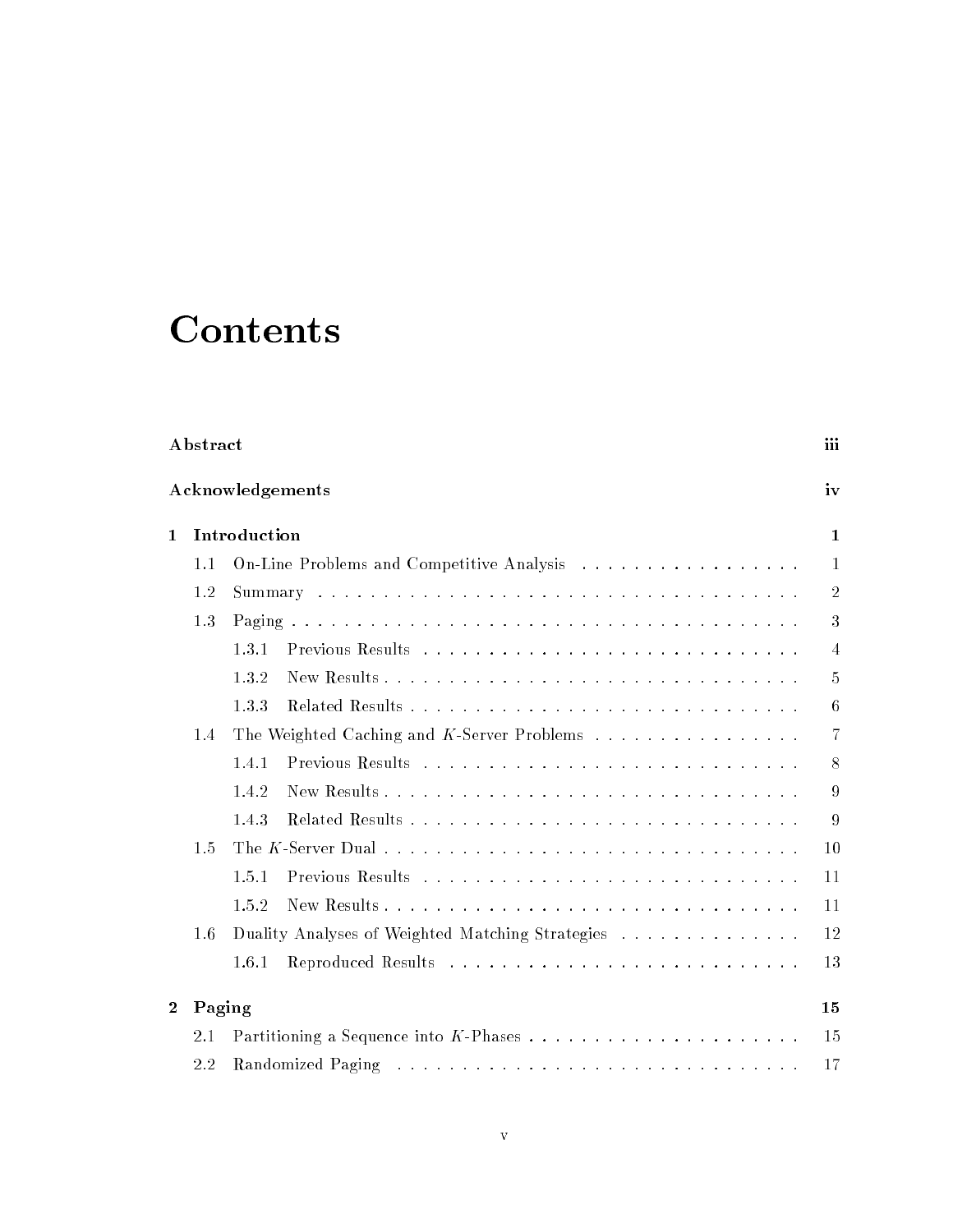|   | 2.3                |                                                                                                                                                                                                                               | 22 |  |  |  |
|---|--------------------|-------------------------------------------------------------------------------------------------------------------------------------------------------------------------------------------------------------------------------|----|--|--|--|
|   | 2.4                |                                                                                                                                                                                                                               | 25 |  |  |  |
|   |                    | Upper Bounds for LRU, FIFO, FWF, and MARK<br>2.4.1                                                                                                                                                                            | 26 |  |  |  |
|   |                    | 2.4.2                                                                                                                                                                                                                         | 30 |  |  |  |
| 3 |                    | Deterministic Weighted Caching                                                                                                                                                                                                | 34 |  |  |  |
|   | 3.1                |                                                                                                                                                                                                                               | 34 |  |  |  |
|   | 3.2                |                                                                                                                                                                                                                               | 35 |  |  |  |
| 4 |                    | The K-Server Dual                                                                                                                                                                                                             | 39 |  |  |  |
|   | 4.1                |                                                                                                                                                                                                                               | 40 |  |  |  |
|   |                    | 4.1.1                                                                                                                                                                                                                         | 41 |  |  |  |
|   |                    | 4.1.2                                                                                                                                                                                                                         | 41 |  |  |  |
|   | 4.2                |                                                                                                                                                                                                                               | 42 |  |  |  |
|   | 4.3                | LRU, K-Phase Timings, and BALANCE                                                                                                                                                                                             | 45 |  |  |  |
|   | 4.4                |                                                                                                                                                                                                                               | 47 |  |  |  |
|   |                    | A Space-Time Formulation of Timings<br>4.4.1                                                                                                                                                                                  | 49 |  |  |  |
|   |                    | An Intuitive Analysis of BALANCE<br>4.4.2                                                                                                                                                                                     | 50 |  |  |  |
|   |                    | A Potential Function Analysis of BALANCE<br>4.4.3                                                                                                                                                                             | 52 |  |  |  |
|   | 4.5                |                                                                                                                                                                                                                               | 55 |  |  |  |
| 5 |                    | Duality Analyses of Weighted Matching Strategies                                                                                                                                                                              | 57 |  |  |  |
| 6 |                    | Conclusion                                                                                                                                                                                                                    | 60 |  |  |  |
|   | 6.1                |                                                                                                                                                                                                                               | 60 |  |  |  |
|   | 6.2                | Future Work (Allergence Allergence Allergence Allergence Allergence Allergence Allergence Allergence Allergence Allergence Allergence Allergence Allergence Allergence Allergence Allergence Allergence Allergence Allergence | 61 |  |  |  |
|   |                    | 6.2.1                                                                                                                                                                                                                         | 61 |  |  |  |
|   |                    | 6.2.2<br>Lookahead                                                                                                                                                                                                            | 62 |  |  |  |
|   |                    | 6.2.3                                                                                                                                                                                                                         | 62 |  |  |  |
|   |                    | 6.2.4                                                                                                                                                                                                                         | 62 |  |  |  |
|   | 6.3                |                                                                                                                                                                                                                               | 63 |  |  |  |
|   | Bibliography<br>68 |                                                                                                                                                                                                                               |    |  |  |  |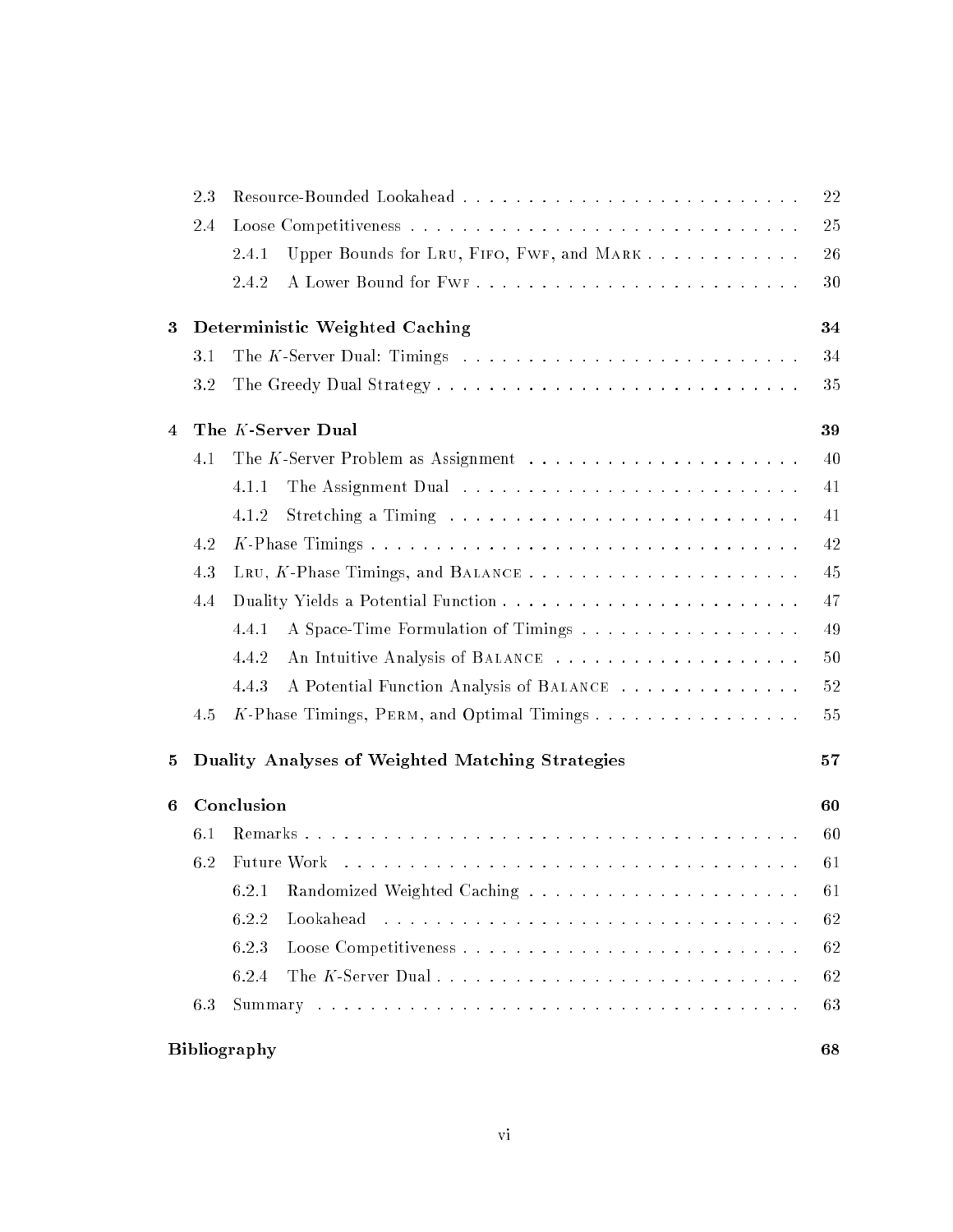## Chapter <sup>1</sup>

## Introduction

In this thesis we present research done by the author on competitive analysis of on-line problems.

In Section 1.1 of this chapter we introduce on-line problems and competitive analysis.

In Section 1.2 we briefly summarize the thesis. In the succeeding sections we summarize the concepts and results relevant to the individual chapters.

### 1.1 On-Line Problems and Competitive Analysis

An on-line problem is a problem that is given and solved one piece at a time. An on-line strategy for solving such a problem must give the solution to each piece knowing only the current piece and preceding pieces, in ignorance of the pieces to be given in the future.

We use the following terminology from standard competitive analysis:

- $\bullet$  A strategy is *c-competitive* if the cost of the solution produced by the strategy is bounded by  $c \cdot \mathrm{opt} + b$ , where opt is the cost of the optimal solution and b depends only on the starting configurations of the on-line and optimal (off-line) strategies.
- $\bullet$  The *competitive ratio*, or *competitiveness*, of the strategy is the infimum of such  $c$ .

In this thesis we consider competitive on-line strategies for several combinatorial optimization problems: paging, weighted caching, the k-server problem, and weighted matching.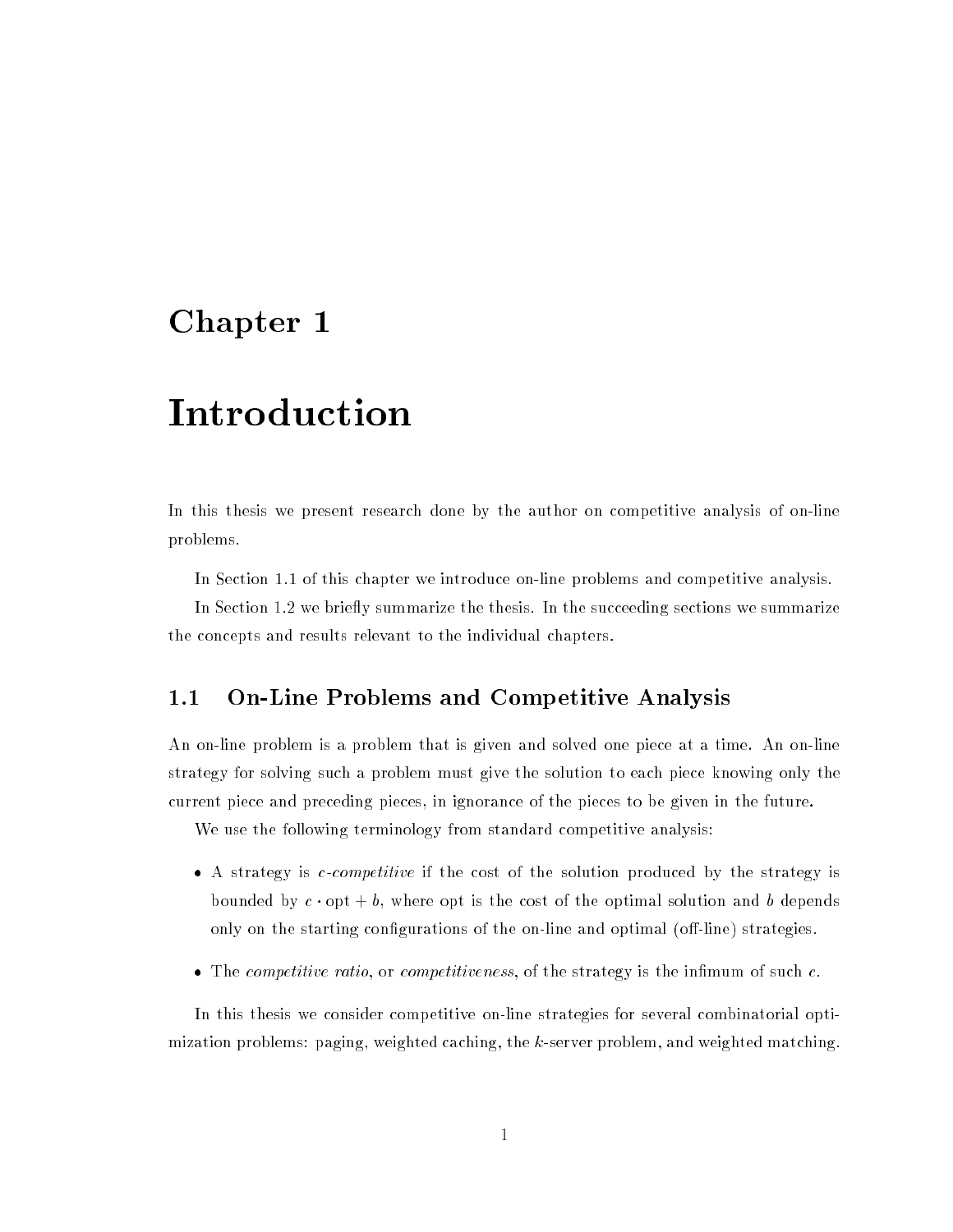### 1.2 Summary

In Chapter 2, we introduce new variations on the standard model of competitive analysis for paging: allowing randomization, allowing resource-bounded lookahead, and loose competitiveness, in which competitive ratios over a range of fast memory sizes are considered and noncompetitiveness is allowed provided the fault rate is insignificant. All of these variations lead to substantially reduced competitive ratios.

In the remaining chapters we present and study a general technique for competitive analysis of linear optimization problems: we obtain competitive analyses by using linear programming duality to obtain bounds on the optimal cost. The technique, which we refer to as the *dual bounding technique*, is implicit in previous work on paging, weighted caching, and weighted matching.

In Chapter 3, we present and analyze the *greedy dual algorithm*, a new, deterministic, online strategy for weighted caching. The strategy generalizes the least-recently-used, first-infirst-out, and marking algorithms for paging and the balance algorithm for weighted caching. We analyze the strategy with the dual bounding technique. The analysis strengthens and generalizes a previous analysis of the balance algorithm for weighted caching.

In Chapter 4, we explore the linear programming dual of the k-server problem. We show that the k-server problem is a special case of the assignment (minimum-cost, perfect, bipartite matching) problem, so that the dual problem is a special case of the well-studied assignment dual.

We show how existing paging strategies implicitly use the dual, and how the greedy dual algorithm generalizes this implicit use of duality.

We present a direct, intuitive interpretation of the k-server dual, and use it to give an intuitive analysis of the balance algorithm for weighted caching. We discuss how duality transformations are similar to potential function analyses, and derive a potential function analysis of the balance algorithm for weighted caching from the duality analysis.

We discuss how the greedy dual algorithm is related to a previously analyzed on-line assignment algorithm, and we discuss the structure of optimal k-server dual solutions.

In Chapter 5, we use the dual bounding technique to reproduce the analyses of several existing weighted matching strategies. The purpose is to study the general applicability of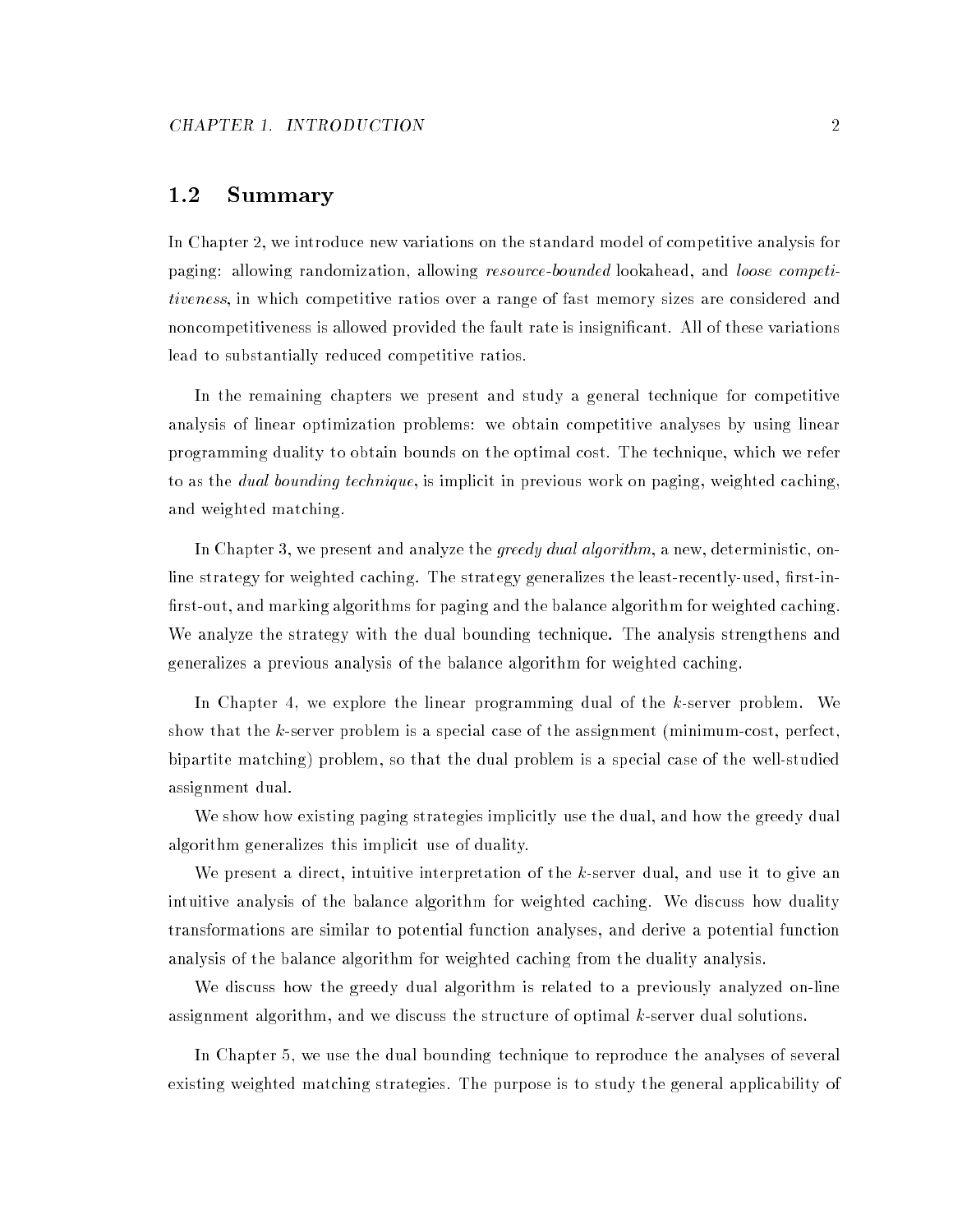the technique.

We conclude the thesis with Chapter  $6$ , in which we make some final comments, consider directions for future work, and summarize our results.

#### Paging  $1.3$

In this section we introduce concepts and results relevant to Chapter 2. We define the paging problem and relevant terminology, and summarize the pertinent paging strategies. We summarize old results on deterministic paging strategies, our new results on variations, and related work by other authors.

- The paging problem is as follows: One is given a collection of items (representing pages), a fast memory (or equivalently a cache) capable of holding a fixed number  $k$ of these items, and a sequence of requests for items. In response to each request, the requested item must be moved into the fast memory if it is not already present. If k items are already in the fast memory, some item (or items) must be evicted to make room for the new item. The problem is to choose which items to evict to minimize the number of evictions.
- A paging strategy is on-line if a strategy chooses which item to evict without knowledge of future requests.
- A schedule satisfying a sequence of requests is an appropriate sequence of evictions.
- The cost of the schedule is the number of evictions.
- The cost of a strategy on a sequence for a given k is the cost of the schedule produced by the strategy, unless the strategy is randomized. In this case the cost of the schedule is a random variable, and the cost of the strategy refers to the expected cost of the schedule.
- $\mathcal{C}_r(X, k)$  denotes the cost of strategy X, using a fast memory of size k, on sequence r.

We consider the following paging algorithms: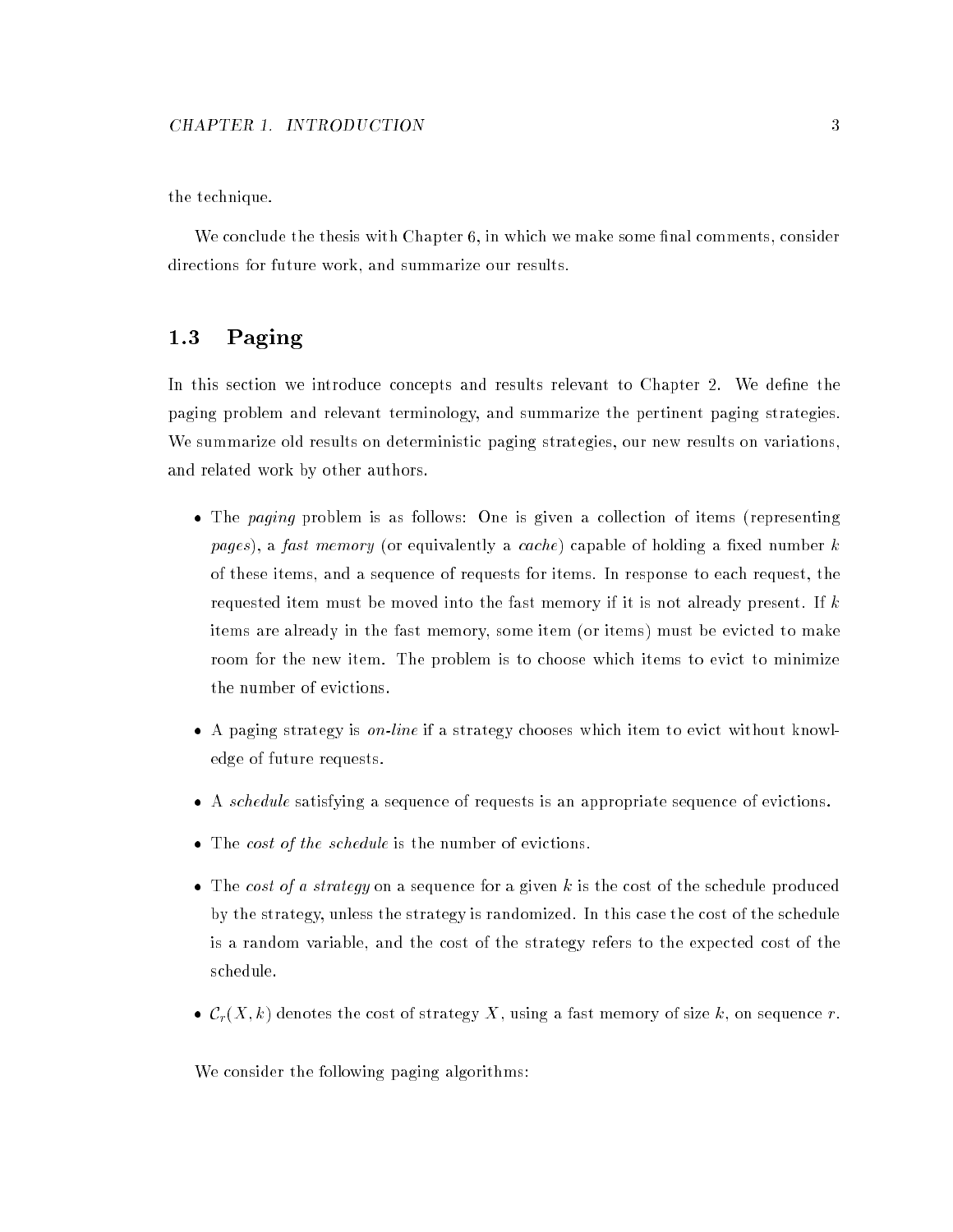- $OPT$   $-$  Belady's algorithm [Bel66], which yields an optimal (minimum cost) schedule for paging by evicting the item whose next request is further in the future.
- $L$ RU  $-$  Least-recently-used, which evicts the item that has been requested least recently.
- FIFO First-in-first-out, which evicts the item that has been in the fast memory the longest.
- $FWF$  Flush-when-full, which evicts all items when space is needed.
- MARK The marking algorithm [FKL+88], which evicts an item chosen uniformly at random from the set of items not in the fast memory of Fwf when space is needed.
	- $\bullet$  A conservative paging strategy is one that, with a fast memory of size k,
		- incurs no evictions before  $k + 1$  distinct items have been requested, and
		- incurs at most k evictions during any subsequence of requests to at most k distinct items.

The reader may verify that all of the above strategies except OPT are on-line, and all are conservative.

Throughout this thesis, X refers to a conservative, on-line paging strategy and  $r$  to a sequence of  $r_0r_1 \cdots r_N$  of items, each of which represents a request. If  $\lceil r_i \rceil$  is used to denote an item which is the sub ject of some request, it is intended that the request in question is the *i*th. For instance, if  $r = aba$ , then, in "Let  $r_i$  denote the last item requested," *i* could (in principle) be taken to be either 0 or 2; it is intended that i be taken to be 2.

Generally,  $k$  refers to the fast memory size of an on-line strategy, and  $h$  to the fast memory size of OPT. The competitive ratio of a strategy generally depends on k and h. Generally we assume  $h \leq k$ , sometimes restricting to the special case  $h = k$ .

#### 1.3.1 Previous Results

The first competitive analysis for paging, given by Sleator and Tarjan [ST85], showed that LRU and FIFO have competitive ratio  $k/(k - h + 1)$  and that no deterministic, on-line paging strategy has a better competitive ratio. Sleator and Tarjan also showed that the least-frequently-used paging strategy, for instance, is not competitive.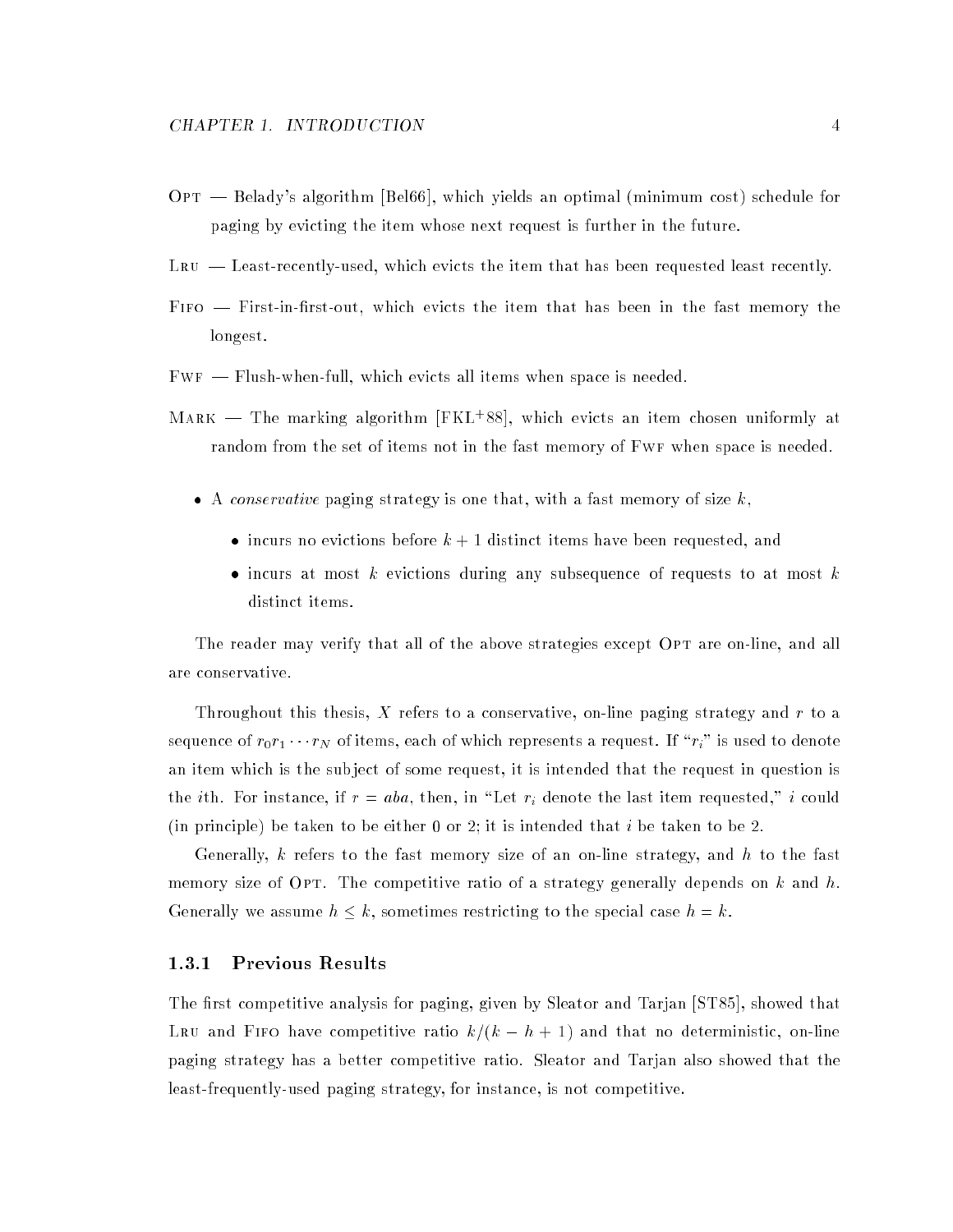#### 1.3.2 New Results

Randomization can help on-line algorithms. When  $h = k$ , deterministic, on-line strategies are at best k-competitive, whereas MARK is  $2H_k$ -competitive.<sup>1</sup> On the other hand, no randomized, on-line strategy is less than  $H_k$ -competitive.

For  $h < k$ , MARK is roughly  $2 \ln \frac{\kappa}{k-h}$ -competitive, and no randomized, on-line strategy is less than roughly in  $\frac{r}{k-h}$ -competitive.

Resource-bounded lookahead helps on-line algorithms:

• A strategy is on-line with resource-bounded lookahead l if its choices depend only on the past requests and the maximal prefix of the future requests for which it will incur l evictions.

A natural adaptation of Mark taking advantage of resource-bounded lookahead l is  $2(\ln(k/l) + 1)$ -competitive when  $h = k$ , while a deterministic version of this algorithm is in turn max $\left\{2k/(k - h + l), 2\right\}$ -competitive. These ratios are within a factor of about 2 of optimal. These results further explore the the trade-off, implicit in Sleator and Tarjan's analysis, between knowing the future and having a larger fast memory.

Relaxing the model helps on-line algorithms:

• A strategy X has loose competitive ratio  $c(k)$  if, for any sequence r and numbers n and d, for all but  $o(n)$  values of  $k \in \{1, \ldots, n\},$ 

$$
C_r(X, k) \le \max \{c(k) \cdot C_r(\text{OPT}, k), \epsilon \cdot C_r(\text{OPT}, 1)\} + b,
$$

where  $\epsilon = 1/n^d$  and b depends only on the starting configurations of X and Opt.

Intuitively, if X is loosely  $c(k)$ -competitive, then, for almost any fast memory size k, the competitive ratio is at most  $c(k)$  or the cost is insignificant.

For nondecreasing  $c(k)$ , conservative paging strategies such as LRU, FIFO, and FWF have loose competitive ratio  $c(k)$  provided  $c(k)/\ln k$  is unbounded and  $k/c(k)$  is nondecreasing, while MARK has loose competitive ratio  $c(k)$  provided  $c(k) - 2 \ln \ln k$  is unbounded and  $2 \ln k - c(k)$  is nondecreasing. FWF is not loosely  $c(k)$ -competitive for any  $c(k)$  which is  $O(\ln k)$ .

 ${}^{1}H_{k} = 1 + 1/2 + \cdots + 1/k \approx \ln k.$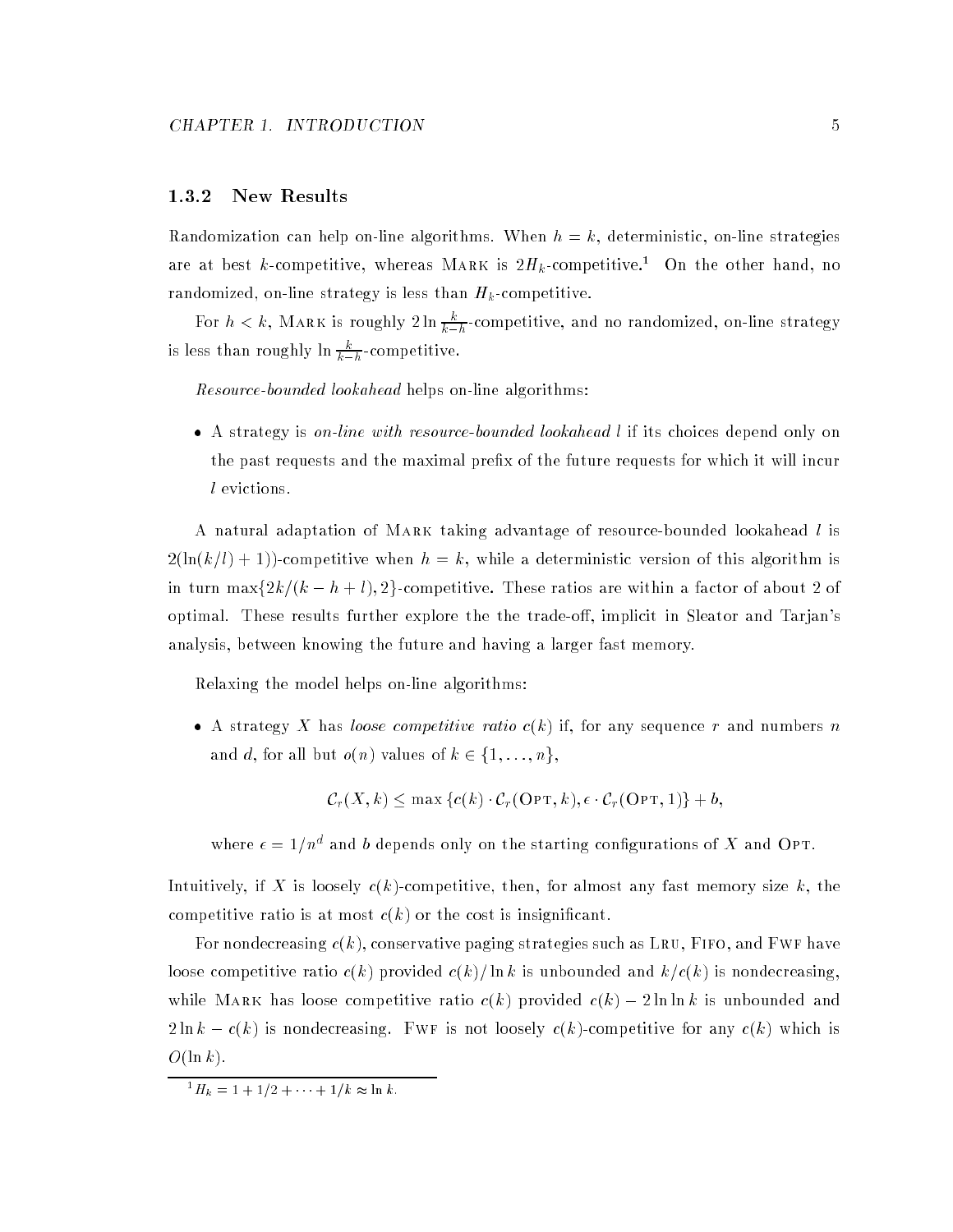#### 1.3.3 Related Results

Mark is similar in spirit to the randomized on-line algorithm given by Borodin, Linial, and Saks for metrical task systems [BLS87].

The analysis of MARK when  $h=k,$  and the corresponding  $H_k$  lower bound on competitiveness for randomized paging strategies, were discovered in the summer of 1988 by three independent groups: Fiat, Karp, and Luby; McGeoch and Sleator; and the author. The results were published jointly [FKL+ 88].

McGeoch and Sleator [MS89] subsequently developed the partitioning algorithm, a randomized, on-line,  $H_k$ -competitive paging algorithm.

Kalyanasundaram and Pruhs [KP91] consider a form of lookahead for on-line assignment (min-cost, bipartite, perfect matching). Instead of receiving the input in individual pieces, the on-line algorithm receives the pieces in groups. If the assignment problem instance arrives in t groups, they give an on-line algorithm with competitive ratio  $2t - 1$ .

Ron Graham, in his talk "How Much of the Future is Worth Knowing?" at the 2nd Annual ACM-SIAM Symposium on Discrete Algorithms in January of 1991, mentioned results concerning lookahead in the k-server problem with excursions. The gist of his talk was that, in contrast to the k-server problem without excursions, lookahead can sometimes help the competitive ratio of on-line algorithms with excursions.

Borodin, Irani, Raghavan, and Schieber [BIRS91] considered relaxing the standard model by restricting request sequences to paths in an "access graph". Their relaxation is intended to study locality of reference in paging. They characterize resulting competitive ratios in terms of the structure of the access graph: if the access graph is a tree of  $k + 1$ nodes, for instance, the competitive ratio of Lru is shown to be the number of leaves in the tree, minus 1.

Our model for randomized strategies assumes the requests are independent of the specific random choices of the strategy. This is false in some situations: if the time to service a request can influence later requests, for instance. More appropriate models for this situation, and general relations between randomized and deterministic competitiveness, were considered by Ben-David, Borodin, Karp, Tardos, and Wigderson [BDBK+ 90].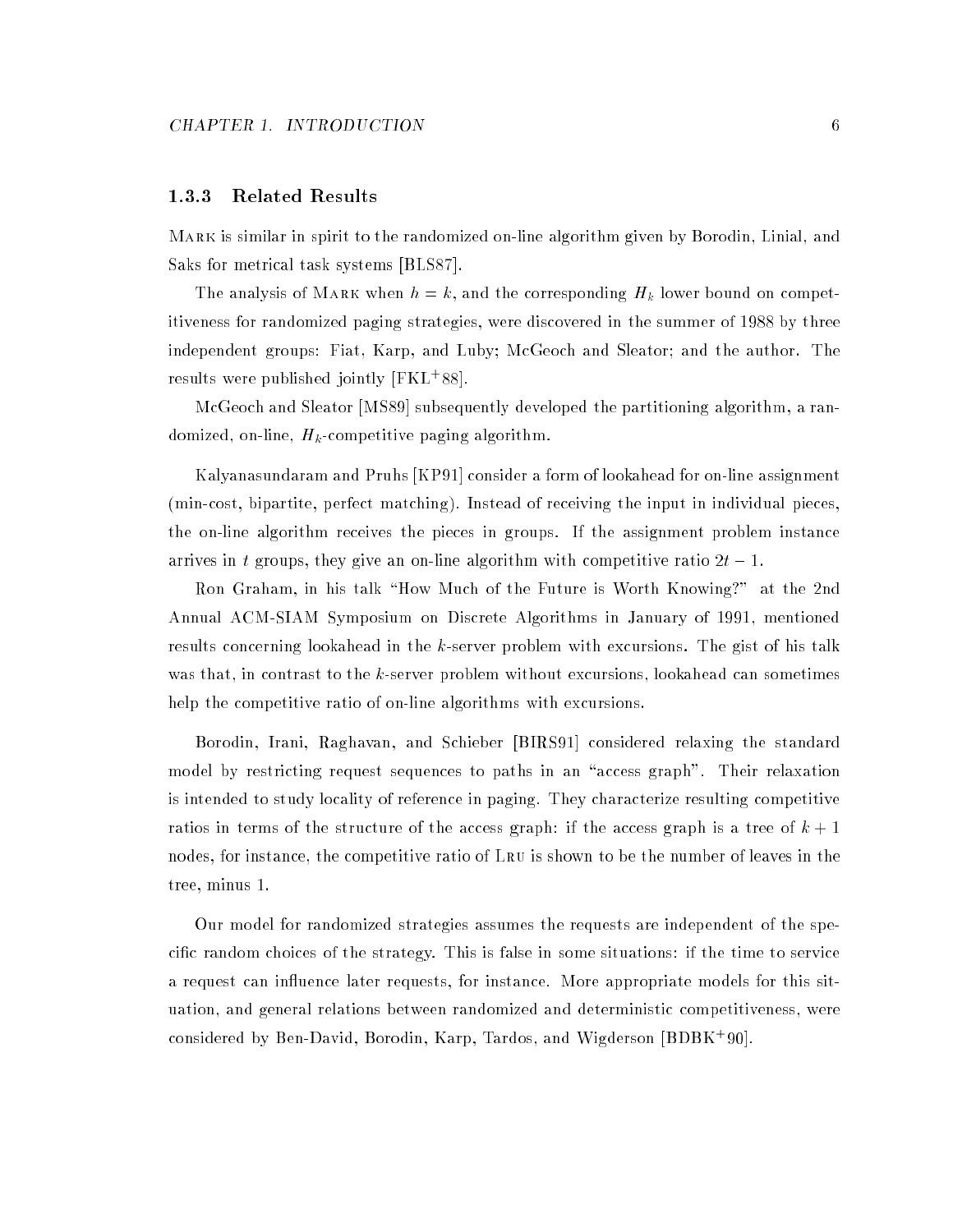### 1.4 The Weighted Caching and K-Server Problems

In this section we introduce two generalizations of the paging problem: the weighted caching and  $k$ -server problems, which we study in Chapter 3. We enumerate the weighted caching strategies that we study in the chapter, and we summarize relevant previous results, our new results, and related work by other authors.

- The weighted caching problem is a generalization of the paging problem in which the cost to evict an item  $r_i$  is a nonnegative function  $w(r_i)$  of the item.
- The k-server problem is a further generalization in which the cost is a nonnegative function  $d(r_i, r_j)$  of the item  $r_i$  evicted and the item  $r_j$  requested, and in which the fast memory is assumed to be initially full. Except for the special case of weighted caching, d is assumed to be metric<sup>2</sup>.

The k-server problem may be transformed as follows into a network problem: Given  $n$ items, a fast memory of size  $k$ , and a request sequence r, form a complete, directed graph with the *n* items as vertices and with the length  $d(r_i, r_j)$  of edge  $(r_i, r_j)$  equal to the cost of evicting item  $r_i$  from the fast memory and bringing in item  $r_j$ . Initially, place k servers on the vertices corresponding to the items initially in the fast memory. Transform each subsequent request for an item into a request for *service* at the corresponding vertex of the graph: when a vertex  $r_i$  is requested, if no server resides on vertex  $r_i$ , then a server must be moved to vertex  $r_i$  from some vertex  $r_j$  at a cost of  $d(r_i, r_j)$ . This is the standard form of the k-server problem.

For simplicity, we assume that all servers start on the first requested node,  $r_0$ . When we consider paging or weighted caching as restrictions of the  $k$ -server problem, when we wish to allow the on-line strategy to start with an empty fast memory, we assume that request 0 is to an artificial vertex **o** *s.t.*  $d(\mathbf{o}, \cdot) \equiv 0$ .

We consider the following weighted caching and  $k$ -server algorithms:

 $\text{OPT}$  - The algorithm that produces an optimal k-server or weighted caching schedule.

Symmetric, satisfying both the triangle inequality and  $d(r_i, r_i) = 0$ .

this assumption gives the on-line strategy less of a disadvantage than the usual assumption that the t strategy may choose the starting positions of the servers. The assumption is, however, without loss of generality, in that it increases the cost of OPT by at most an additive constant.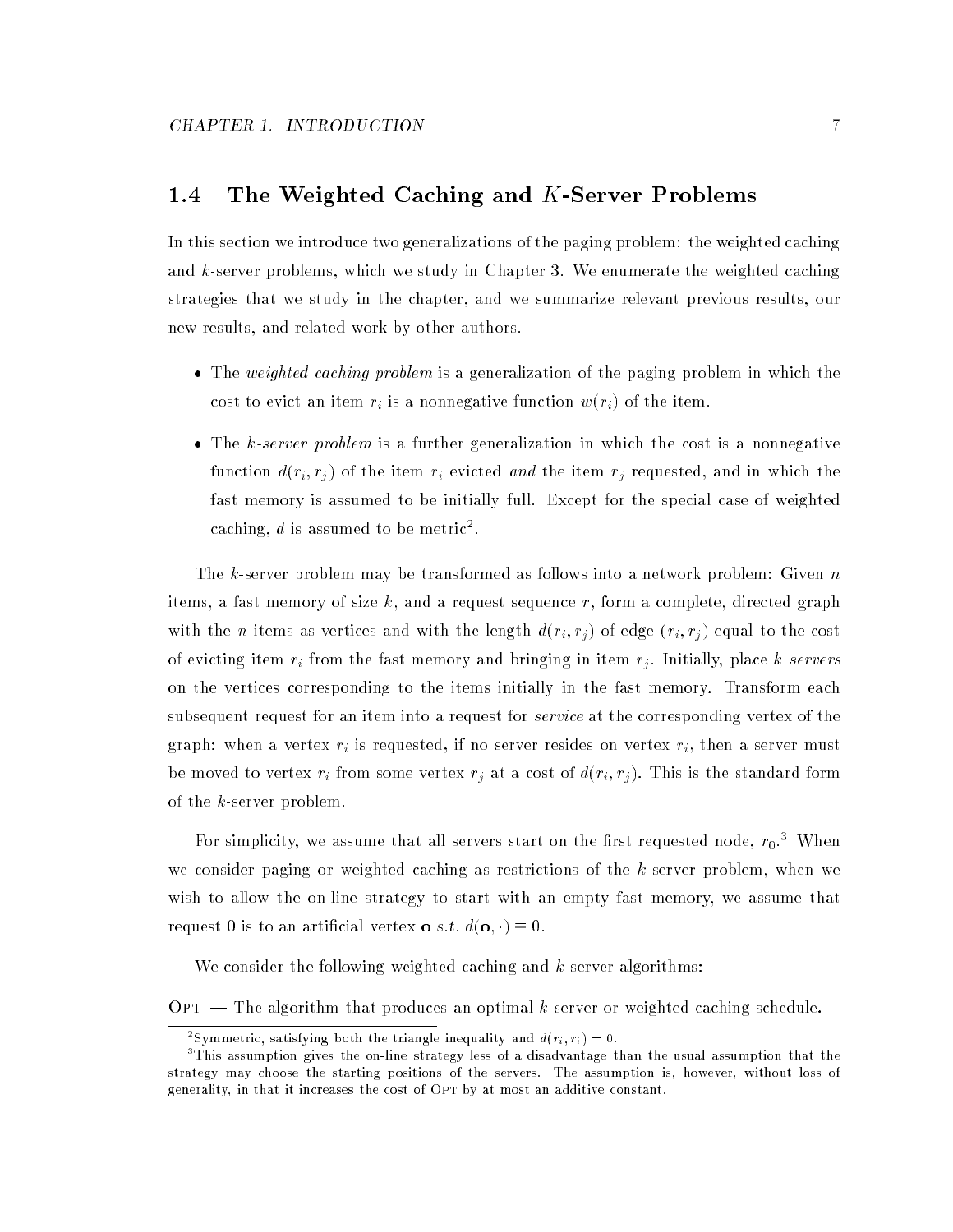- BALANCE The balance algorithm [McG87, MMS88, MMS90, CKPV90] for  $k$  servers. In response to request r, BALANCE moves the server s which minimizes  $W_s + d(s,r)$ , where  $W_s$  is the distance traveled by s so far, and  $d(s, r)$  is the length of the edge from the node served by s to r.
- $G$ REEDY $D$ UAL  $-$  The greedy dual algorithm [You91, You] for weighted caching. The algorithm maintains values on the servers. Initially the value of a server is the weight of the node it serves. When an unserved vertex is requested, the server values are decreased by the minimum server value, some zero-valued server is moved, and its value is raised to the weight of its new vertex. When a served vertex is requested, the server value is reset anywhere between its current value and the weight of its vertex.

#### 1.4.1 Previous Results

The k-server problem is a natural abstraction of a number of on-line scheduling problems and has been studied a great deal in the past several years. McGeoch [McG87], and by Manasse, McGeoch, and Sleator [MMS88, MMS90] give a 2-competitive, *residue-based* 2server algorithm. Irani and Rubinfeld [IR] present a 10-competitive variant of Balance for 2 servers. Chrobak and Larmore [CL] present a 2-competitive 2-server algorithm based on the concept of the *closure* of a metric space. Berman, Karloff, and Tardos show that Harmonic (a natural, memoryless, randomized algorithm which moves a server with probability inversely proportional to the cost of the edge it must traverse) is competitive for 3 servers.

Currently the most general analyses are the following: Coppersmith, Doyle, Raghavan, and Snir [CDRS90] use properties of random walks to show that Harmonic is k-competitive in a large class of graphs. Chrobak and Larmore  $[CL91a]$  give a natural, k-competitive, deterministic algorithm for k servers on trees.<sup>4</sup> Both of these analyses show that the respective algorithms are  $k$ -competitive for weighted caching.

Manasse, McGeoch, and Sleator [MMS88, MMS90] show that in any metric space (or graph with symmetric edge weights satisfying the triangle inequality) with at least  $k + 1$ distinct points, no deterministic, on-line strategy is better than  $(k/(k - h + 1))$ -competitive.

 $\tilde{\phantom{a}}$  on trees" means that the distances in the graph are shortest path distances in some spanning tree of the graph.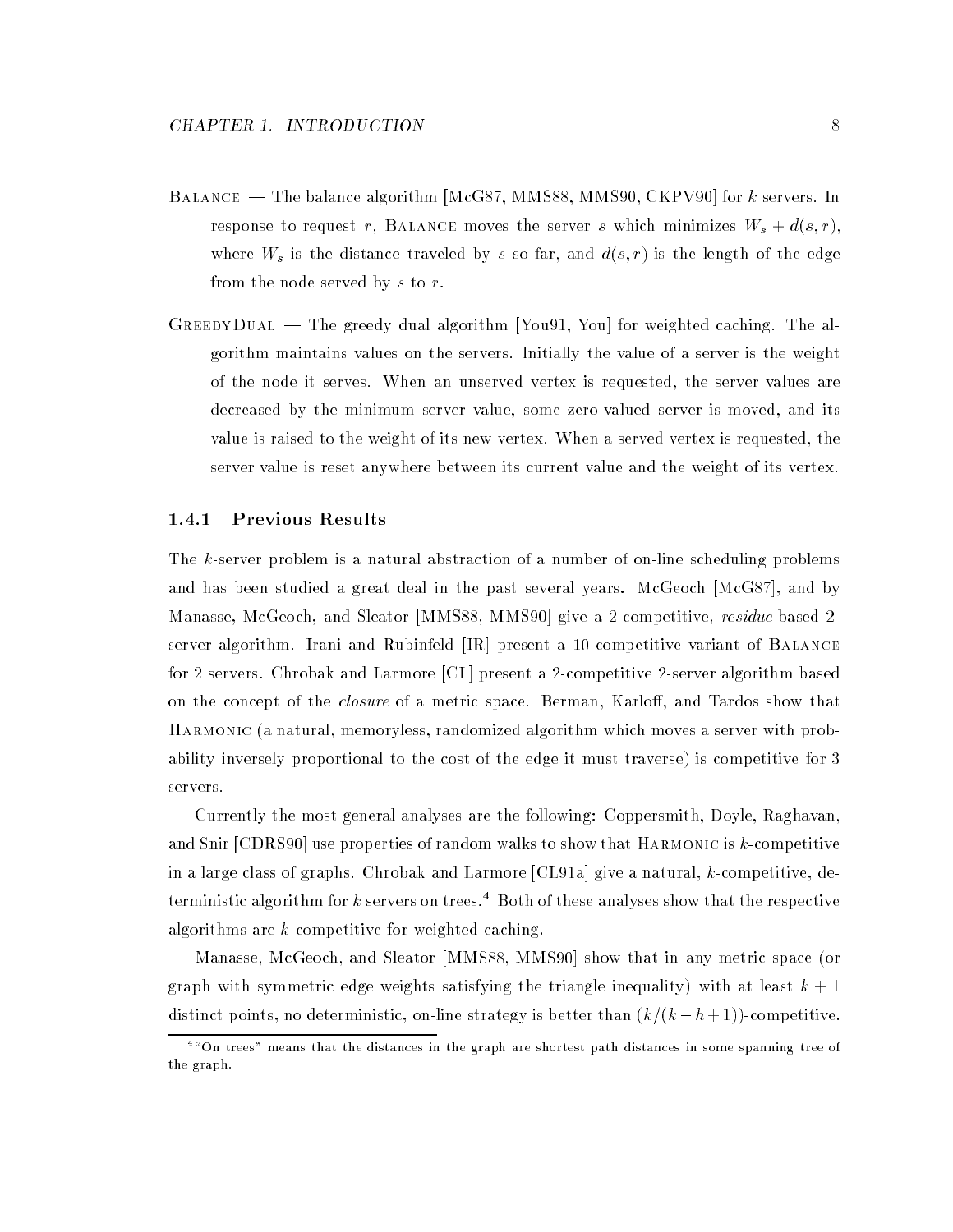Balance has been considered previously by a number of authors. McGeoch [McG87], and Manasse, McGeoch, and Sleator [MMS88, MMS90] show that Balance is k-competitive (when  $h = k$ ) for the general k-server problem provided the number of distinct vertices requested is  $k + 1$ . Chrobak, Karloff, Payne, and Vishwanathan [CKPV90] show that BALANCE is k-competitive (when  $h = k$ ) for weighted caching.

#### 1.4.2 New Results

GREEDYDUAL, a new algorithm that generalizes LRU, FWF, MARK, and BALANCE, is  $(k/(k-h+1))$ -competitive for weighted caching. This result is the first result we know of showing reduced competitiveness when  $h < k$  for any problem other than paging.

GREEDYDUAL is motivated by the discovery of a general technique, called the *dual* bounding technique, implicit in the analyses of the strategies it generalizes.

The technique stems from an answer to the question "How can we obtain a bound on the optimal cost in order to show competitiveness?" The answer is \Formulate the problem of finding the optimal solution as a linear program, so that each solution to the problem yields a feasible solution to the linear program of equal cost. The cost of any feasible solution to the dual of this linear program is a bound on the optimal cost." The technique is to produce such a lower bound and correlate it with the on-line algorithm to show competitiveness.

#### 1.4.3 Related Results

Karlin, Manasse, McGeoch, and Owicki [KMMO90] considered randomized algorithms for 2 servers on isosceles triangles: 3-node graphs with nonnegative symmetric edge weights 1, d, and d, with  $d \geq 1/2$ . Lower and upper bounds on the optimal competitiveness of randomized, on-line strategies were shown. For integer  $d > 1$  the lower bound exceeds  $H_2$ .

To see the relevance to weighted caching, note that any server problem with requests to the vertices of a triangle is equivalent to a 3-node, nonnegatively weighted caching problem.<sup>5</sup>

<sup>&</sup>quot;Given a triangle with sides of length  $l_1,~l_2,~\text{and}~l_3,~\text{choose}~w_1,~w_2,~\text{and}~w_3$  to satisfy the 3 linear equations  $l_i = \sum_{j\neq i} w_j/2$  for  $i = 1, 2, 3$ . Then the triangle inequalities  $l_i \leq \sum_{j\neq i} l_j$  for  $i = 1, 2, 3$  are equivalent to the inequalities wj 0 for <sup>j</sup> = 1; <sup>2</sup>; 3. Instead of charging li for a server to traverse edge <sup>i</sup> of the triangle, imagine charging  $w_j/2$  when a server enters or leaves vertex j. The charges are equivalent, and the latter is equivalent to a 3-node weighted caching problem with nonnegative weights  $w_1$ ,  $w_2$ , and  $w_3$ . Note that this construction may be reversed to obtain a triangular server problem from any 3-node, nonnegatively-weighted caching problem.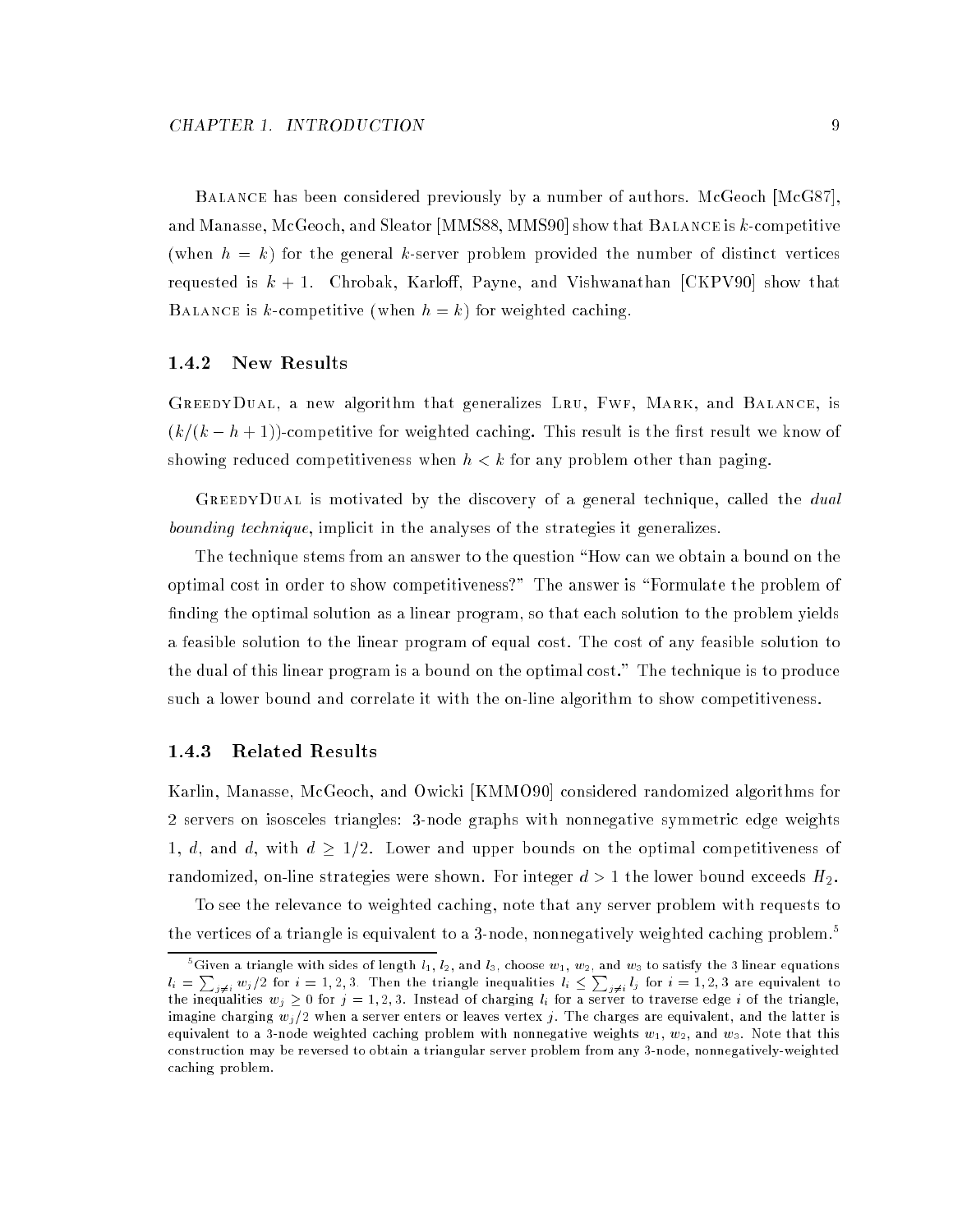Thus, for some server problems, randomized algorithms can not be as competitive as for the paging problem.

More recently, lower bounds for randomized algorithms for the general  $k$ -server problem have been studied by Karloof, Rabani, and Ravid [KRR91].

GREEDYDUAL appears to be closely related to Chrobak and Larmore's algorithm for  $k$ servers on trees [CL91a] as the algorithm applies to the weighted caching problem.

Duality has been used to obtain lower bounds in other contexts. Yao [Yao82] observed that, as a consequence of Von Neumann's min-max theorem for zero-sum games, a lower bound on the complexity of a randomized algorithm may be obtained by fixing an input distribution and showing a lower bound on the expected complexity of any deterministic algorithm for that distribution. (The min-max theorem may be viewed as a special case of linear programming duality.)

Lovász [Lov89] used duality directly, but in a similar way, to give lower bounds on randomized communication complexity.

### 1.5 The  $K$ -Server Dual

In this section we introduce the concepts relevant to Chapter 4. We summarize the relevant k-server strategies, old results, and our new results.

The following  $k$ -server strategies are considered:

- $K-PHASE$  -Roughly,  $K-PHASE$  develops a nonoptimal solution to the dual of the k-server problem on-line and uses complementary slackness conditions to determine its choices.
- PERM for k servers PERM, an on-line assignment algorithm, interpreted as a k-server strategy via the reduction (see Section 4.1) of the  $k$ -server problem to assignment. PERM for k servers is the following: keep servers on k vertices that could currently be covered by OPT (with  $h = k$ ) if the current request were the last.
- $\text{Work}_\lambda$  The "work" algorithm. In response to the current request r, let S denote the set of possible states of OPT's k servers after serving r, let  $C_s$  denote the cost incurred by OPT given that its servers are in state  $s \in S$ , let w denote the current state of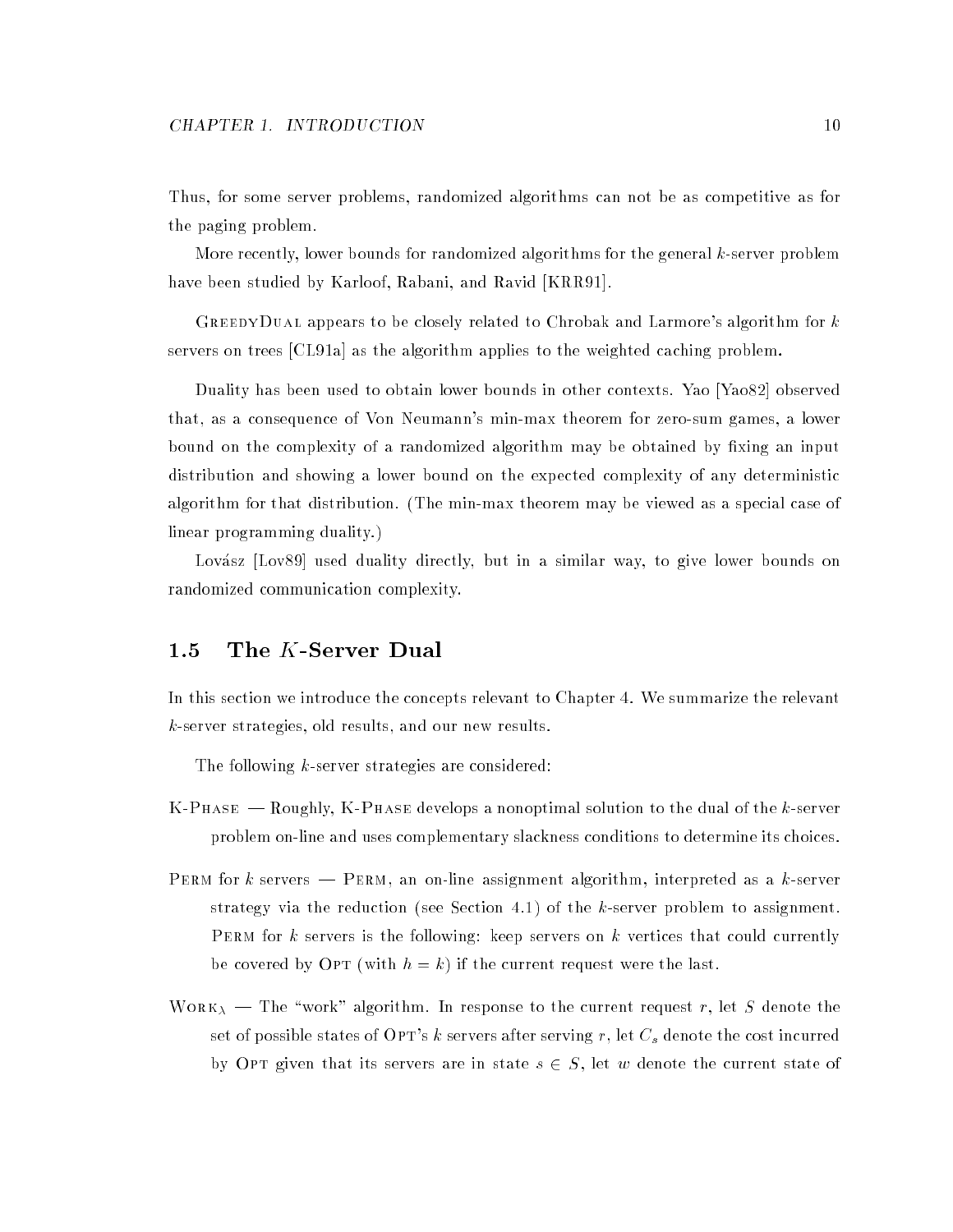the on-line algorithm's servers, and let  $d(w, s)$  denote the cost of moving servers from state w to s. WORK<sub> $\lambda$ </sub> moves its servers into a state  $s \in S$  minimizing  $\lambda d(w, s) + C_s$ .

We mention WORK because WORK<sub>0</sub>, for the k-server problem, is PERM for k servers.

#### Previous Results  $1.5.1$

Chrobak et al.  $[CHPV90]$  formulated the problem of finding an optimal k-server schedule as an integral capacity min-cost max-flow problem, and conversely gave a linear-time reduction from the assignment (min-cost, bipartite, perfect matching) problem to the off-line k-server problem.

Kalyanasundaram and Pruhs [KP91] showed that a  $c(k)$ -competitive (when  $h = k$ ) k-server algorithm implies a  $(2c(k) - 1)$ -competitive on-line assignment algorithm for assignments in 2k-node bipartite graphs. Kalyanasundaram and Pruhs, and independently Khuller, Mitchell, and V. Vazirani [KMV90], discovered PERM, which is  $(2n-1)$ -competitive in 2n-node bipartite graphs.

A number of researchers, including McGeoch and Sleator (stemming from their work on *residues*); Chrobak and Larmore; and Karloff, have conjectured that  $W$ ORK<sub>1</sub> is kcompetitive [McG91]. The generalization to  $WORK<sub>\lambda</sub>$  is due to Chrobak and Larmore [CL91b].

#### 1.5.2 New Results

An optimal k-server schedule may be found by formulating the problem as an assignment (minimum-weight bipartite matching) problem. The intuition for this formulation is simple: each request represents a demand for a server from previous requests and a supply of a server to later requests; the cost of supplying the jth demand with a server from the *i*th request. where  $i < j$ , is the distance from the *i*th requested vertex to the *j*th requested vertex. The formulation, which is described in detail in Chapter 4, maintains the on-line interpretation of the problem.

K-Phase is a new algorithm, invented by generalizing the implicit use of duality in LRU. For paging, LRU is a special case of K-PHASE. For weighted caching, BALANCE is obtained from K-Phase by ignoring served requests, while GreedyDual is essentially a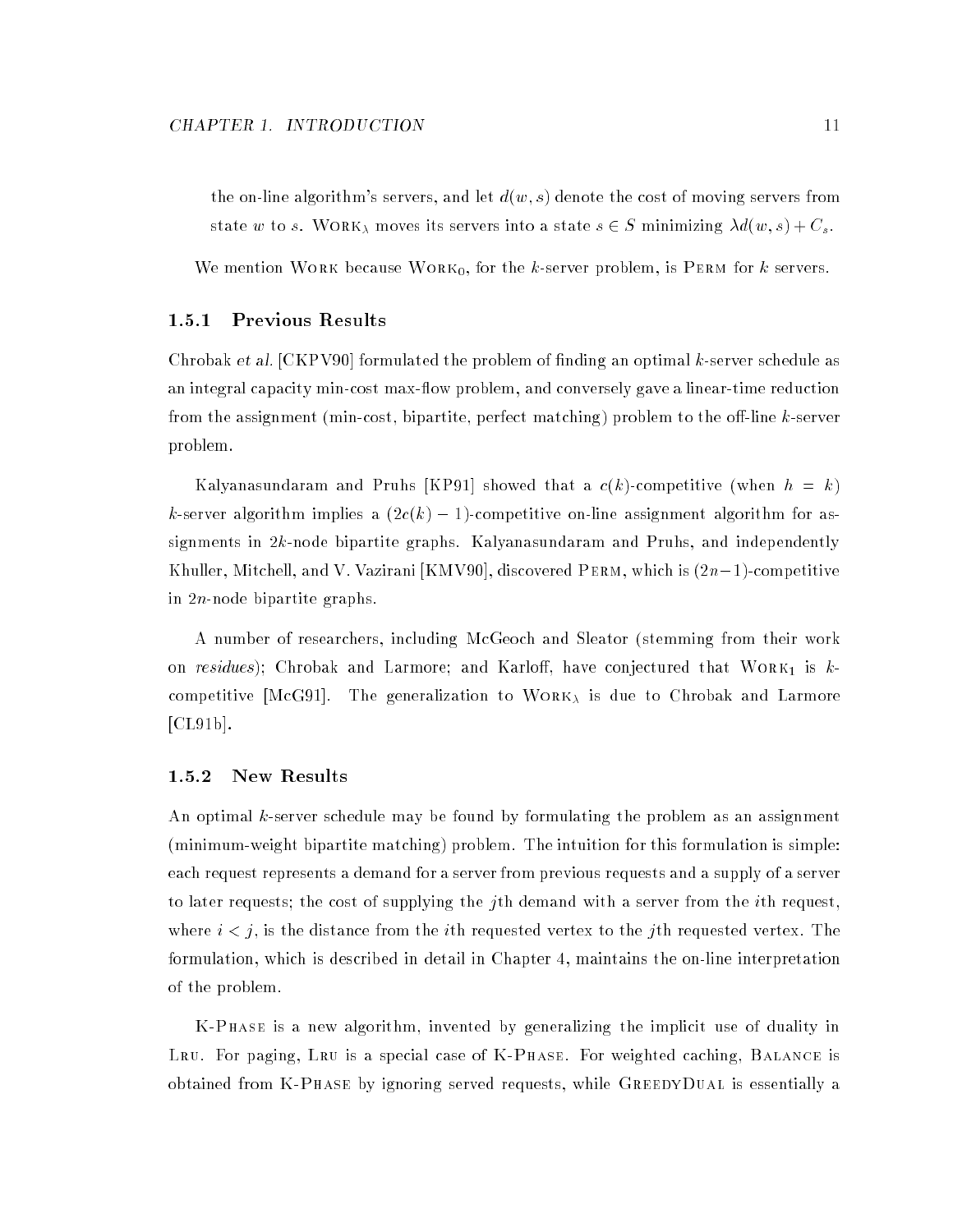combination of K-Phase and Balance. (GreedyDual generalizes both.) For the general problem, K-Phase is not competitive.

Lower bounds obtained from dual solutions are similar to amortized analyses with potential functions, in that each can be viewed as transforming the costs of the original problem and then applying simple, "local" lower bounds. BALANCE for weighted caching has a nice, intuitive analysis using duality which illustrates this similarity, and which leads directly to a potential function analysis.

K-Phase may be thought of as an approximation to Perm for k servers, in that each may be viewed as developing a solution to the dual problem on-line, and using complementary slackness conditions to guide its choices. The difference is that K-Phase develops a nonoptimal dual solution.

The formulation of the k-server problem as an assignment problem, together with the understanding of dual solutions implicit in the analysis of K-PHASE, provide some suggestive insight into the structure of optimal solutions to the general  $k$ -server dual.

## 1.6 Duality Analyses of Weighted Matching Strategies

In this section we introduce the weighted matching algorithms considered in Chapter 5, and summarize their analyses, reproduced in the chapter with the dual bounding technique.

- A matching is a subset of the edges of a graph such that each vertex in the graph adjoins at most one edge of the subset.
- A perfect matching is a matching such that each vertex adjoins exactly one edge.
- The cost of a matching in a weighted graph is the sum of the weights of the edges in the matching.
- An assignment is a perfect matching in a bipartite graph. Abusing terminology, if the bipartite graph  $G = (U, W, E)$  with vertex set  $U \cup W$  and edge set  $E \subseteq U \times W$  has  $|U| \neq |W|$ , we also call a matching of size min $\{|U|, |W|\}$  an assignment.
- A metric graph is a complete, or complete bipartite, graph with symmetric edge weights satisfying the triangle inequality: the weight of any edge is at most the weight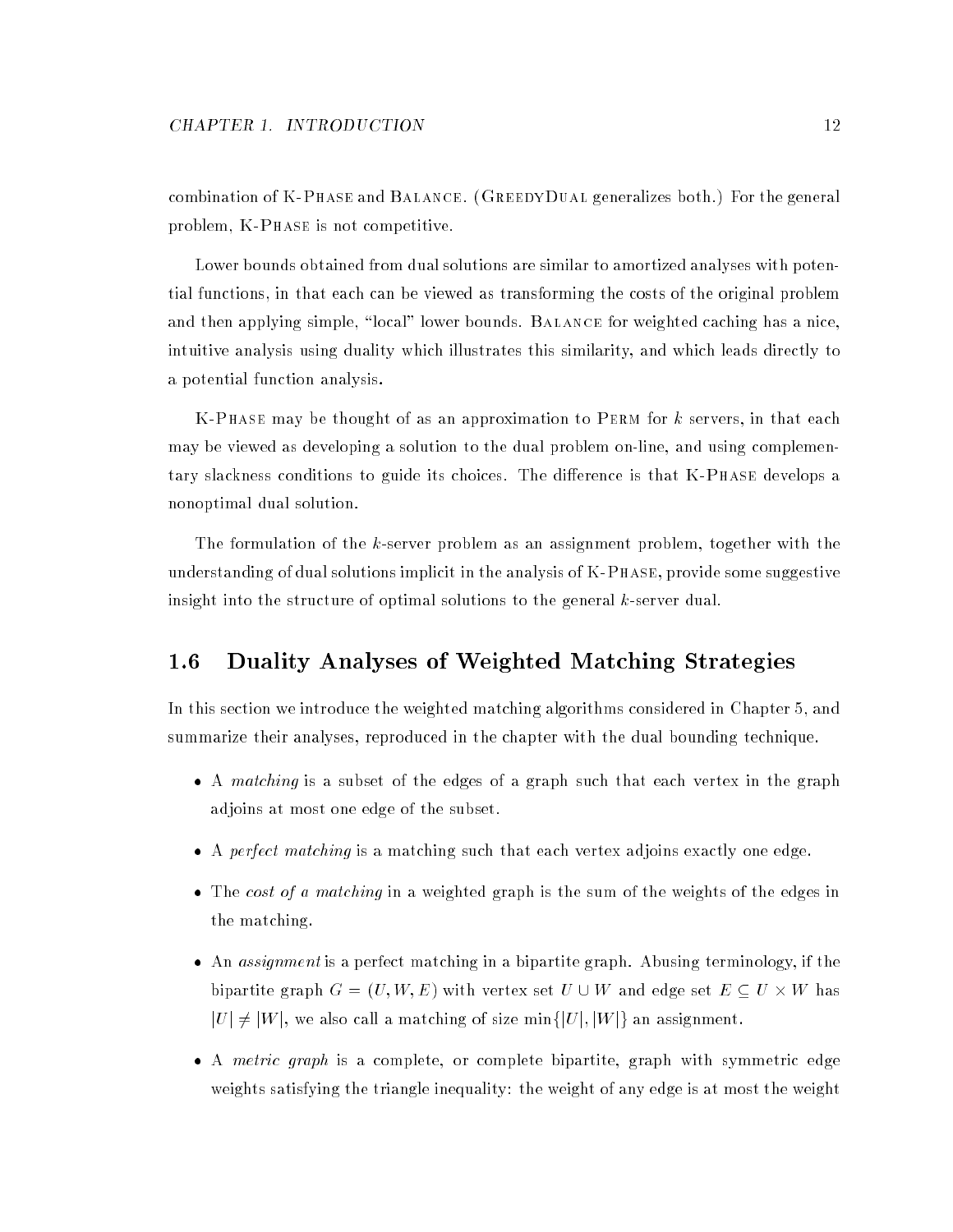of any path connecting the endpoints.

Matchings and weighted matchings are well-studied.

For maximum-weight matching problems, we assume the edge weights are nonnegative.

We consider the following three off-line matching algorithms:

 $MIN$   $-$  An algorithm that produces a min-cost perfect matching.

- $Max An algorithm that produces a max-weight matching.$
- GREEDYMAX2 The greedy heuristic for max-weight matching [Avi83], which generates a matching by starting with the empty matching and repeatedly adding a maximumweight edge not adjacent to any edge currently in the matching.
	- The on-line assignment problem in a weighted bipartite graph  $G = (U, W, U \times W)$  is as follows. The vertices of  $U$  are presented in some order. When a vertex is presented, costs of all adjoining edges are revealed, and some such edge must be added to the matching.

We consider the following deterministic, on-line assignment algorithms:

- $G$ REEDYMAX3  $-$  The greedy algorithm for on-line, maximum-weight, bipartite matching [KVV90, KP91], which adds the max-weight edge that adjoins the presented vertex but is not adjacent to any edge already in the matching.
- PERM The permutation algorithm for on-line assignment [KP91, KMV90], which adds an edge adjoining the presented vertex to maintain the following invariant: the set of vertices in W adjoining some edge in the matching may be matched to the set  $P$  of presented vertices by a matching that is minimum-cost among maximum matchings in  $G_P = (P, W, P \times W)$ .

#### 1.6.1 Reproduced Results

The following results are reproduced using the dual bounding technique: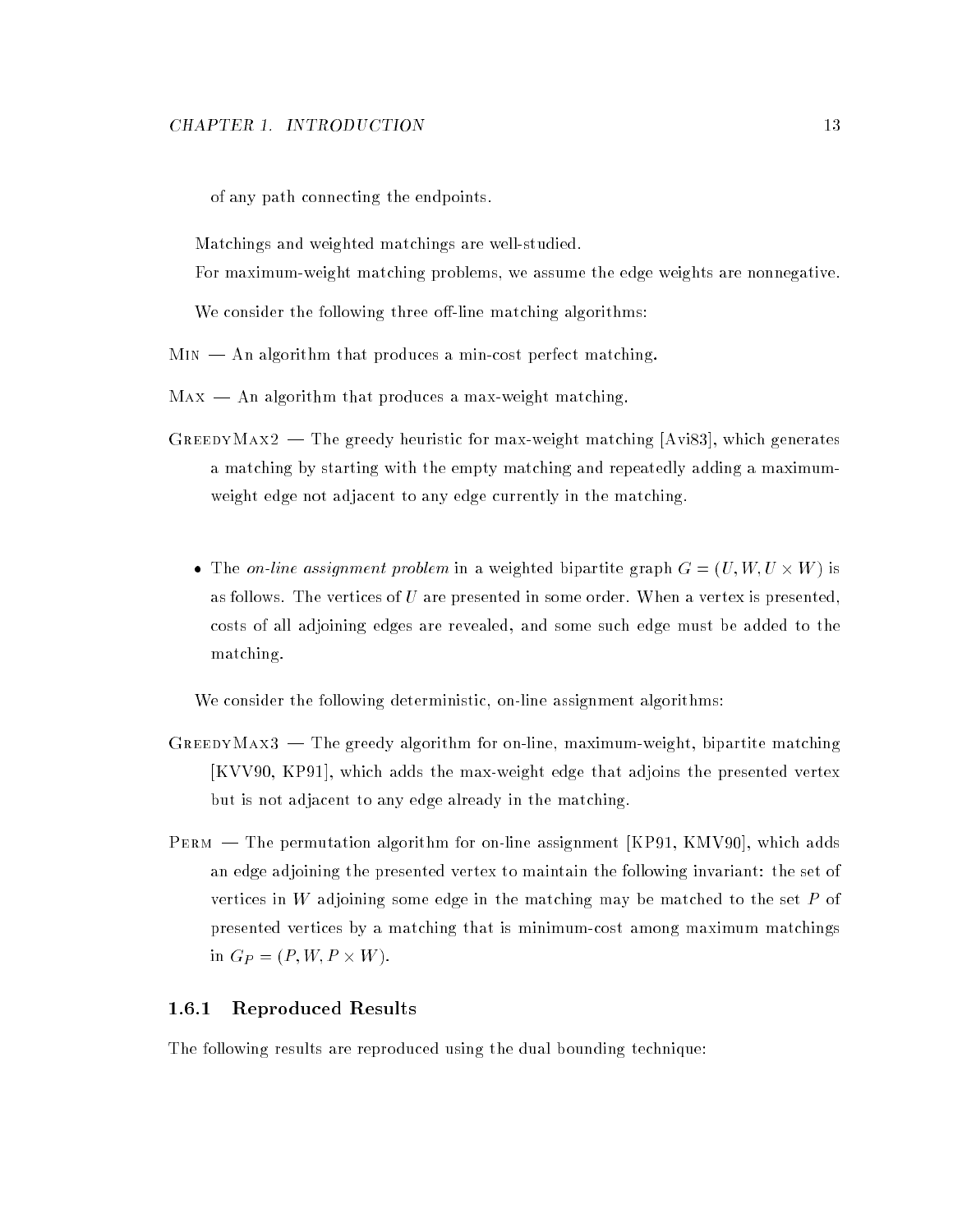- GreedyMax2 produces a matching within a factor of two of maximum in any graph. This is a result by Avis [Avi83]; a special case of the result is mentioned by Karp, Vazirani, and Vazirani [KVV90].
- GREEDYMAX3 produces an assignment within a factor of three of maximum in any complete, bipartite, metric graph. This is a result by Kalyanasundaram and Pruhs [KP91].
- PERM produces an assignment within a factor of  $2n 1$  of minimum in any complete, 2n-node, bipartite, metric graph. This is a result by Kalyanasundaram and Pruhs [KP91] and Khuller, Mitchell, and V. Vazirani [KMV90].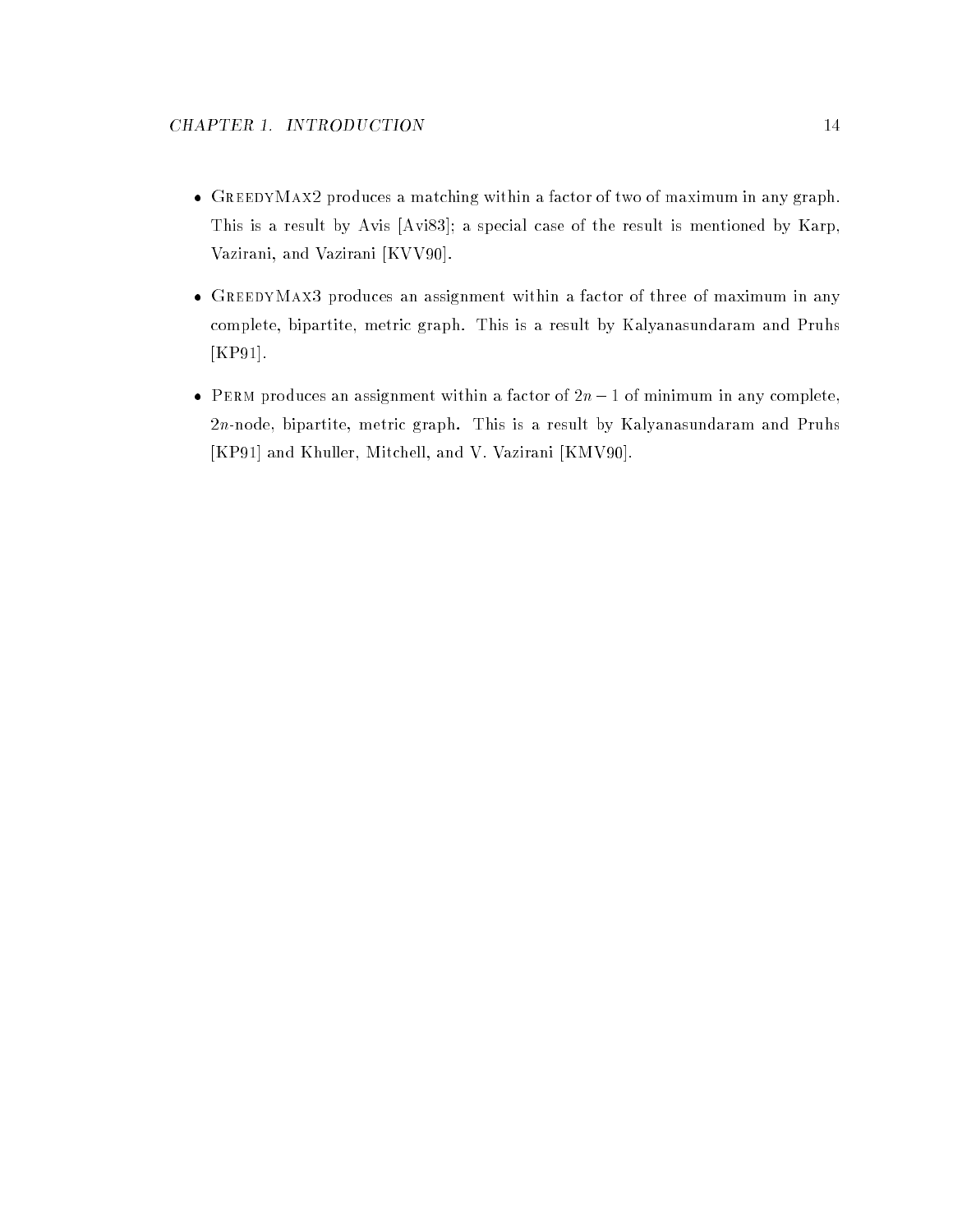## Chapter <sup>2</sup>

# Paging

In this chapter, we consider three variants on the standard model for competitive analysis of paging strategies: allowing randomization, allowing resource-bounded lookahead, and loose competitiveness.

## 2.1 Partitioning a Sequence into  $K$ -Phases

We begin by explaining how to break a sequence of requests into  $k$ -phases.  $K$ -phases serve as an intermediate step in our competitive analyses for paging, providing lower bounds on optimal schedule costs and upper bounds on on-line schedule costs.

• The k-phase partitioning (a partitioning into k-phases, generally NOT a partitioning of size k) of a paging request sequence r is defined as follows. The first k-phase is the maximal prefix of  $r$  containing requests to at most  $k$  distinct items. In general, the *i*th k-phase is the maximal prefix of  $r_i$  containing requests to at most k distinct items, where  $r_i$  denotes r with the first  $i-1$  k-phases removed.

Thus, the *i*th  $k$ -phase starts exactly with the request that causes FWF with an (initially empty) fast memory of size k to flush its memory for the  $i-1$ st time.

Generally, "a  $k$ -phase", or "a phase" will refer to one that is nonempty. Thus, each  $k$ -phase (except the last) of a sequence contains requests to k distinct items, and the last contains requests to at least 1 and at most k distinct items.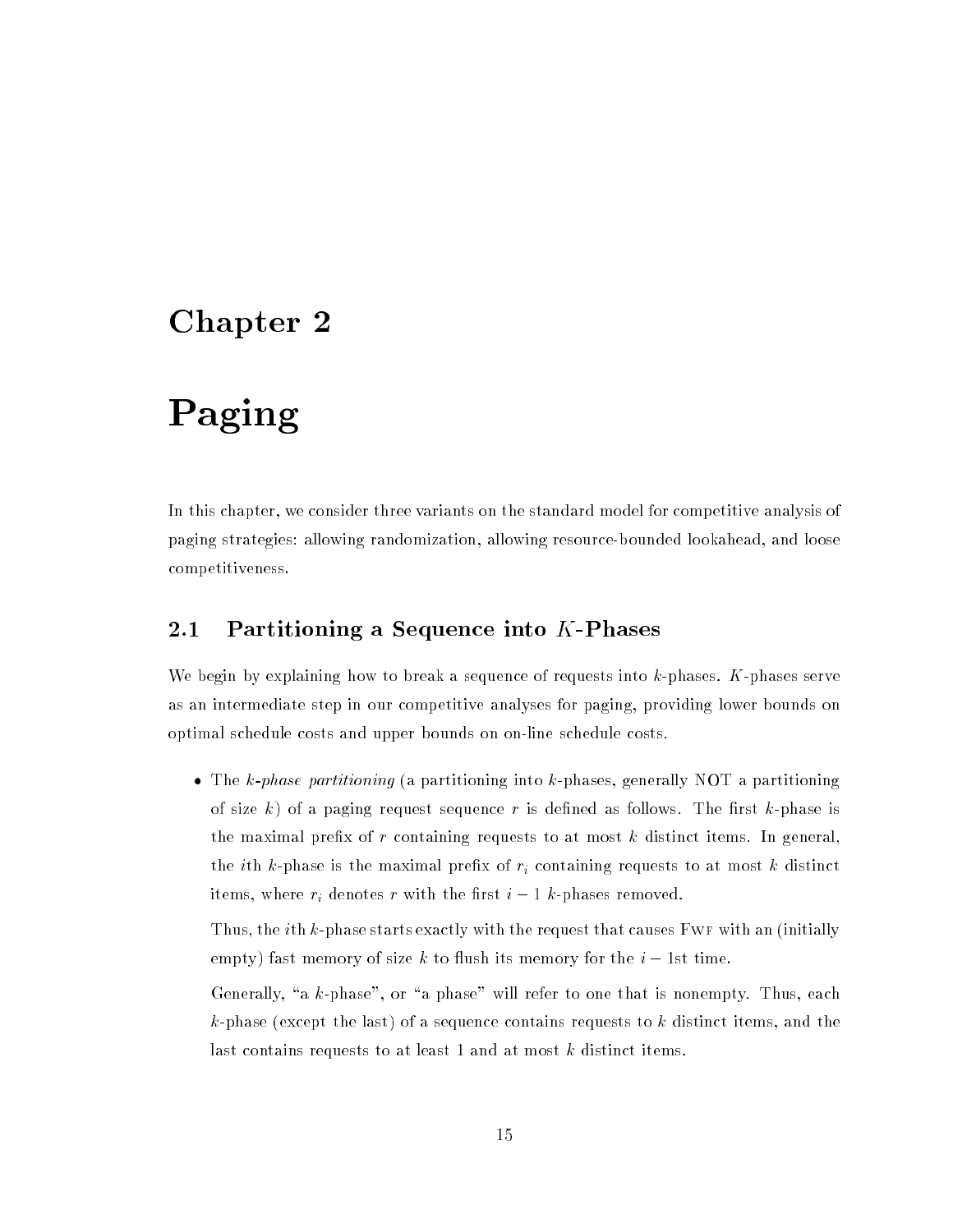## abacd EaFeab CDeb

Figure 1: A 4-phase partitioning, with new requests in capitals.

- The *new requests* within a k-phase (other than the first) are requests to items that were not requested yet in this phase or the previous. Note that at least the first request of every phase (other than the first) is new.
- $\mathcal{N}_r(k)$  denotes the average number of new requests per k-phase other than the first.
- $\mathcal{P}_r(k)$  denotes the number of (nonempty) k-phases other than the first.

The following lemma characterizes optimal schedule costs sufficiently for all of our competitive analyses for paging.

#### Lemma 2.1.1 ([You91, You])

$$
\mathcal{C}_r(\text{OPT}, h) / \mathcal{P}_r(k) \geq k - h + 1 \tag{1}
$$

$$
\mathcal{C}_r(\text{OPT}, h) / \mathcal{P}_r(k) \ge (k - h + \mathcal{N}_r(k)) / 2 \tag{2}
$$

$$
\mathcal{C}_r(\text{OPT},h)/\mathcal{P}_r(h) \leq \mathcal{N}_r(h) \tag{3}
$$

**Proof:** (1) In the optimal schedule for r with a fast memory of size h, after the first request of the *i*th  $(i > 1)$  k-phase, at most  $h - 1$  of the k distinct items requested in the previous phase remain in the fast memory. Thus, at least  $k-h+1$  evictions occur after the first request of the  $i-1$ st phase and before the second request of the *i*th.<sup>1</sup>

(2) Let  $m_i$   $(i > 1)$  denote the number of new requests in the *i*th k-phase. Then, during that k-phase and the previous,  $k + m_i$  distinct items were requested. Consequently, any schedule for r with a fast memory of size h has at least  $k - h + m_i$  evictions in these two

<sup>1</sup> This argument is essentially due to Sleator and Tarjan [ST85].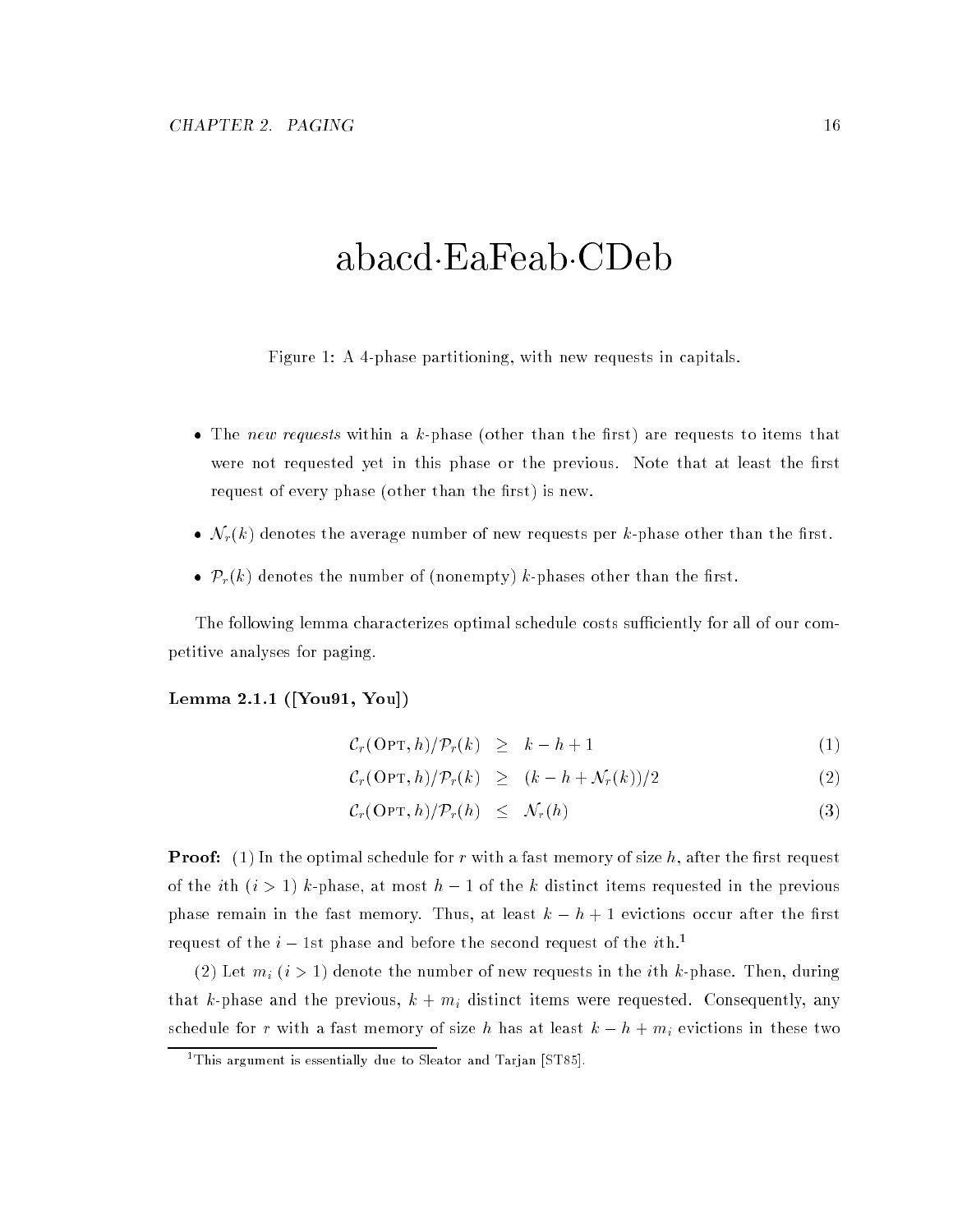**8.12 Street** 

phases. Thus one can argue that the total number of evictions is at least

$$
\max\left\{\sum_{i\geq 1}(k-h+m_{2i+1}),\sum_{i\geq 1}(k-h+m_{2i})\right\}\geq (k-h+\mathcal{N}_r(k))\mathcal{P}_r(k)/2.
$$

99.99

 $(3)$  Any (off-line) schedule that chooses to evict any item that will not be requested during the current phase incurs a cost of at most  $m_i$  in the *i*th phase.  $\Box$ 

With this lemma, the problem of finding a competitive schedule for  $r$  is essentially reduced to the sub-problem of finding a competitive schedule for each  $k$ -phase of  $r$ . For example:

**Lemma 2.1.2** ([You91, You]) For any conservative paging strategy X, sequence r, and  $k \geq h$ ,

$$
\mathcal{C}_r(X,k) \leq \frac{k}{k-h+1} \mathcal{C}_r(\text{OPT},h).
$$

**Proof:** Any schedule produced by a conservative paging strategy has no evictions in the first phase and at most k evictions in each subsequent phase, while, by  $(1)$  of lemma 2.1.1, for each subsequent phase the optimal schedule incurs<sup>2</sup> a cost of at least  $k-h+1$ .  $\Box$ 

Corollary 2.1.3 ([ST85]) LRU, FIFO, and FWF are  $k/(k - h + 1)$ -competitive.

Recall that Sleator and Tarjan [ST85] showed such strategies are optimally competitive:

**Lemma 2.1.4** ([ST85]) No deterministic paging strategy is better than  $(k/(k - h + 1))$ competitive.

## 2.2 Randomized Paging

The proof of bound  $(3)$  essentially shows that the (off-line) strategy that evicts items that will not be requested during the current phase, thus incurring an eviction only in response to a new request, is 2-competitive.

<sup>&</sup>quot;Note that the  $k - h + 1$  evictions might not be incurred *during* the phase. Let  $a_i$  denote the number of the on-line cost is  $\sum_i a_i$ , the optimal cost is at least  $\sum_i b_i$  (by lemma 2.1.1), and  $a_i \leq b_i k/(k-h+1)$ . Thus, the on-line cost is at most  $k/(k - h + 1)$  times the optimal cost.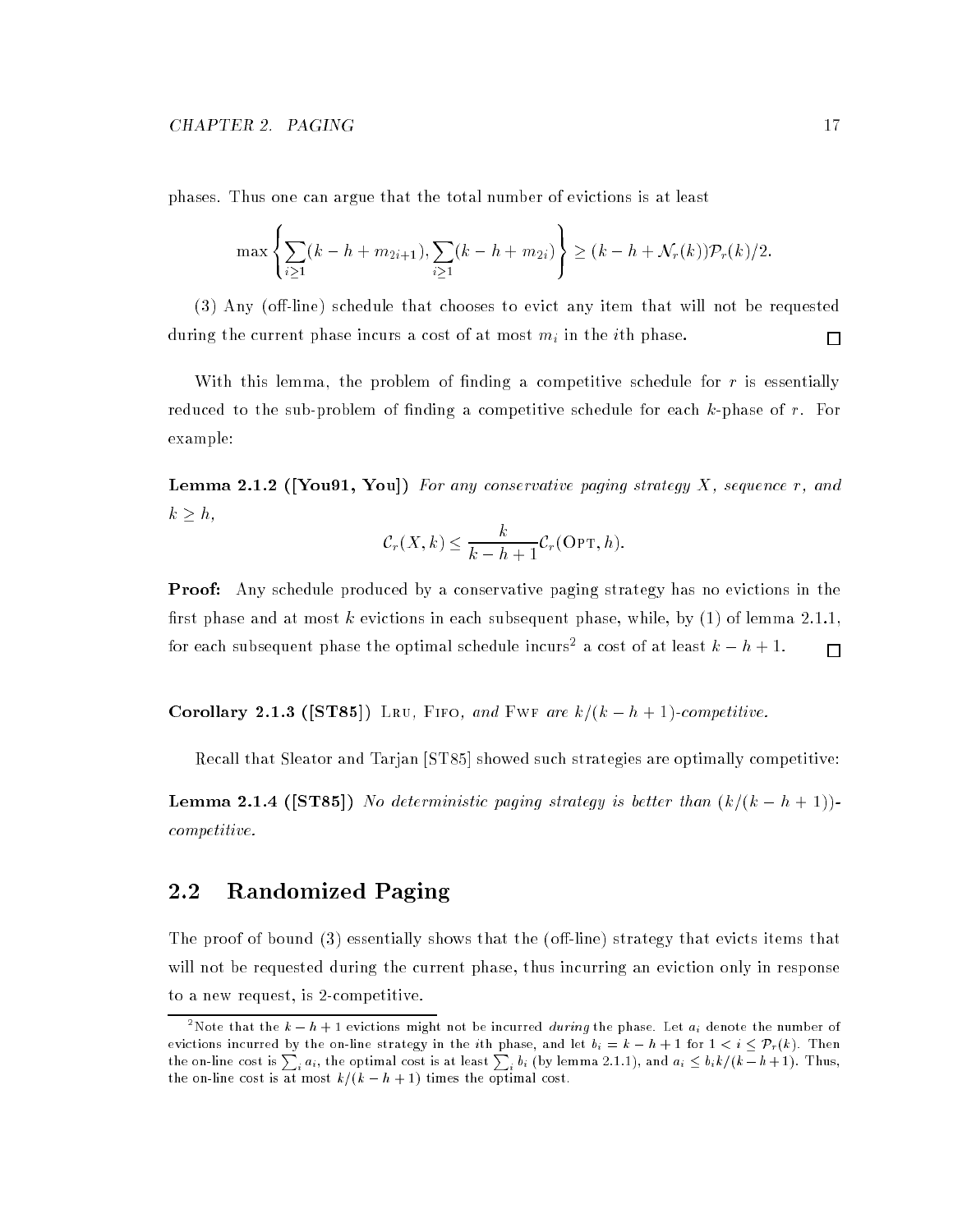This suggests that the goal of an on-line algorithm should be, to the extent possible, to evict the items that will not be requested during the phase. Deterministic algorithms such as Lru attempt this by distinguishing between items in the fast memory that have been requested this phase, and items that have not, and evicting the latter. Of course, items that have not yet been requested this phase may be requested later during the phase, so this strategy is imperfect. Nonetheless, with each eviction, any on-line algorithm following this strategy gets hold of one more of the items that will be requested in the phase, thus incurring at most  $k$  evictions before it has all of the items that will be requested during the phase in the fast memory.

Consider the two request sequences ABCA and ABCB (each with 2-phase partitioning of the form  $\mathbf{AB}\mathbf{C}\mathbf{X}$ ). If an on-line strategy using a fast memory of size 2 is deterministic, it will incur 2 evictions on one of these sequences and 1 on the other. The optimal schedule will incur 1 eviction. Thus, no deterministic strategy can be better than 2-competitive on these two sequences. From the standpoint of the discussion in the previous paragraph, the deterministic algorithm pays 2 in the worst case because it must commit to a guess about which item will not be requested during the phase, and in the worst case it will be wrong.

From this perspective, a natural thing to try is not committing to either guess, instead choosing randomly. If, after receiving requests  $\mathbf{AB}$ , the strategy evicts  $\mathbf{A}$  or  $\mathbf{B}$  with equal probability in response to request  $C$ , the strategy will incur an expected cost of 1.5 on either sequence. Thus a randomized strategy can be 1.5-competitive on the two sequences.

Mark, the randomized paging strategy, may be described as follows:

Mark Maintain phases explicitly. When room for a new item is required, evict an item that has not yet been requested during the current phase uniformly at random.

Next we show the following:

**Lemma 2.2.1** ([FKL+88]) MARK is  $2H_k$ -competitive when  $h = k$ .

**Proof:** We show that in a k-phase with m new requests, the expected number of evictions by MARK is bounded by  $m(H_k - H_m + 1)$ . Bound (2) of lemma 2.1.1, applied with  $h = k$ , implies that the optimal schedule incurs a cost of at least  $m/2$  for the phase, so this shows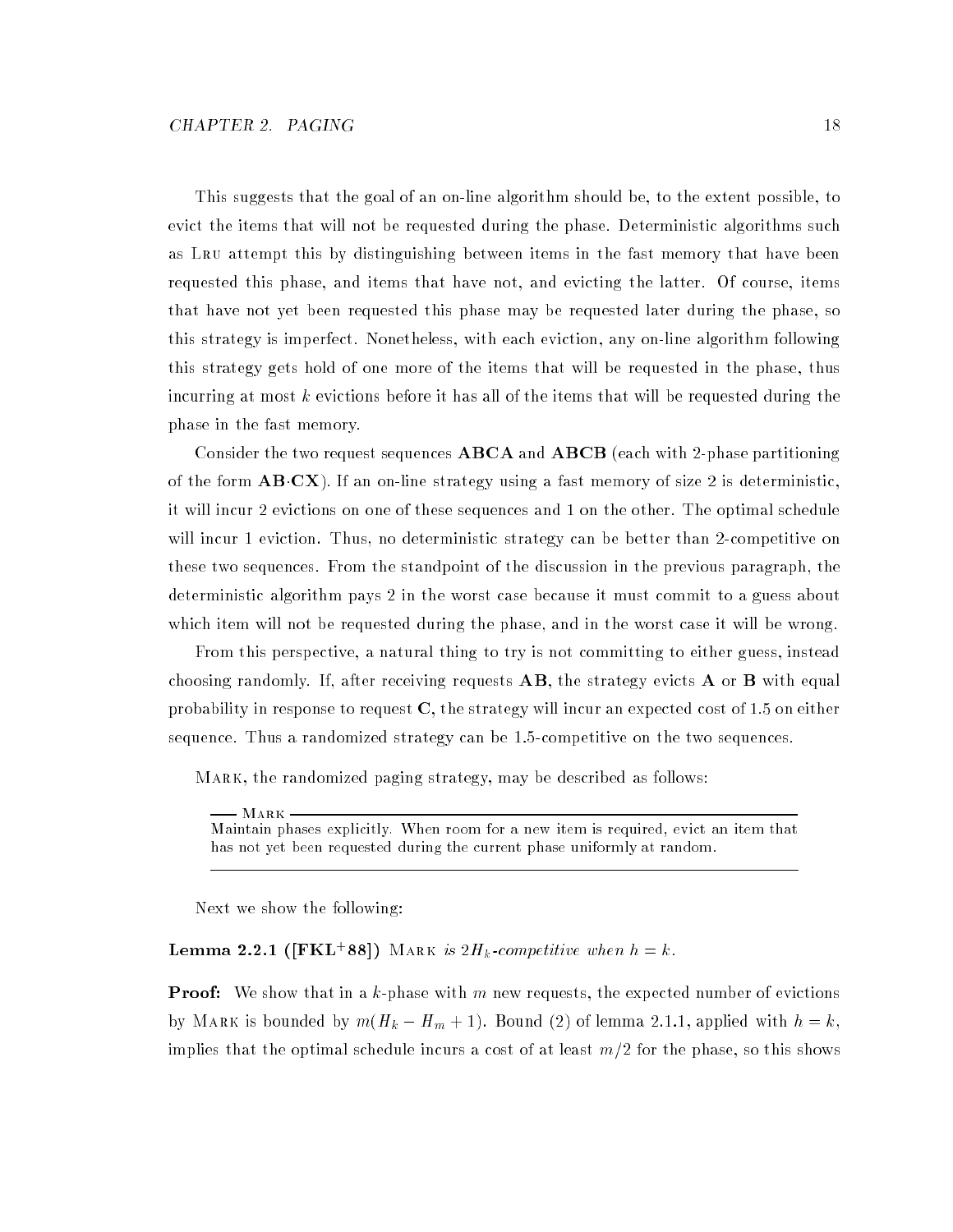#### the result.<sup>3</sup>

An old request is a request to an item requested in the previous phase but not yet in this phase. A repeat request is a request to an item requested previously in this phase. There are  $k - m$  old requests, and an arbitrary number of repeat requests.

Just before the *i*th old request, at most  $m + i - 1$  distinct items have been requested this phase, so at least  $k - m - i + 1$  of the  $k - i + 1$  items requested in the previous phase but not yet in this phase remain in the fast memory. Each such item is in the memory with equal probability, so the probability that the *i*th old request will cause an eviction is at most  $m/(k - i + 1)$ .

Thus the expected number of evictions in response to old requests is at most

$$
\frac{m}{k} + \frac{m}{k-1} + \cdots + \frac{m}{m+1} = m(H_k - H_m).
$$

In addition, each of the m new requests causes an eviction, while none of the repeat requests causes an eviction. This gives the result.

For  $h < k$ , one can show

Lemma 2.2.2 ([You91]) When  $h < k$ , MARK is

$$
2\left(\ln\frac{k}{k-h} - \ln\ln\frac{k}{k-h} + \frac{1}{2}\right) - competitive
$$

if  $k/(k - h) > e$  and 2-competitive otherwise.

**Proof:** The previous proof showed that the expected number of evictions in a phase with m new requests is at most  $m(H_k - H_m + 1)$ .

The bound  $H_k - H_m \leq \ln \frac{\kappa}{m}$  follows from an integration argument:

$$
H_k - H_m = \sum_{i=m+1}^k \frac{1}{i} = \int_m^k \frac{dx}{|x|} \le \int_m^k \frac{dx}{x} = \ln \frac{k}{m}
$$

:

:

By  $(2)$  of lemma 2.1.1, the optimal schedule with a fast memory of size h incurs a cost of at least  $(k-h+m)/2$  for the phase. Thus the competitiveness is bounded by 2 $\times$ 

$$
\max_{m} f(m) = \frac{m(\ln k - \ln m + 1)}{k + m - h}
$$

 $\Box$ 

 $^\circ$ Again, note that the cost is not necessarily incurred during the phase. See the footnote in the proof of lemma 2.1.2.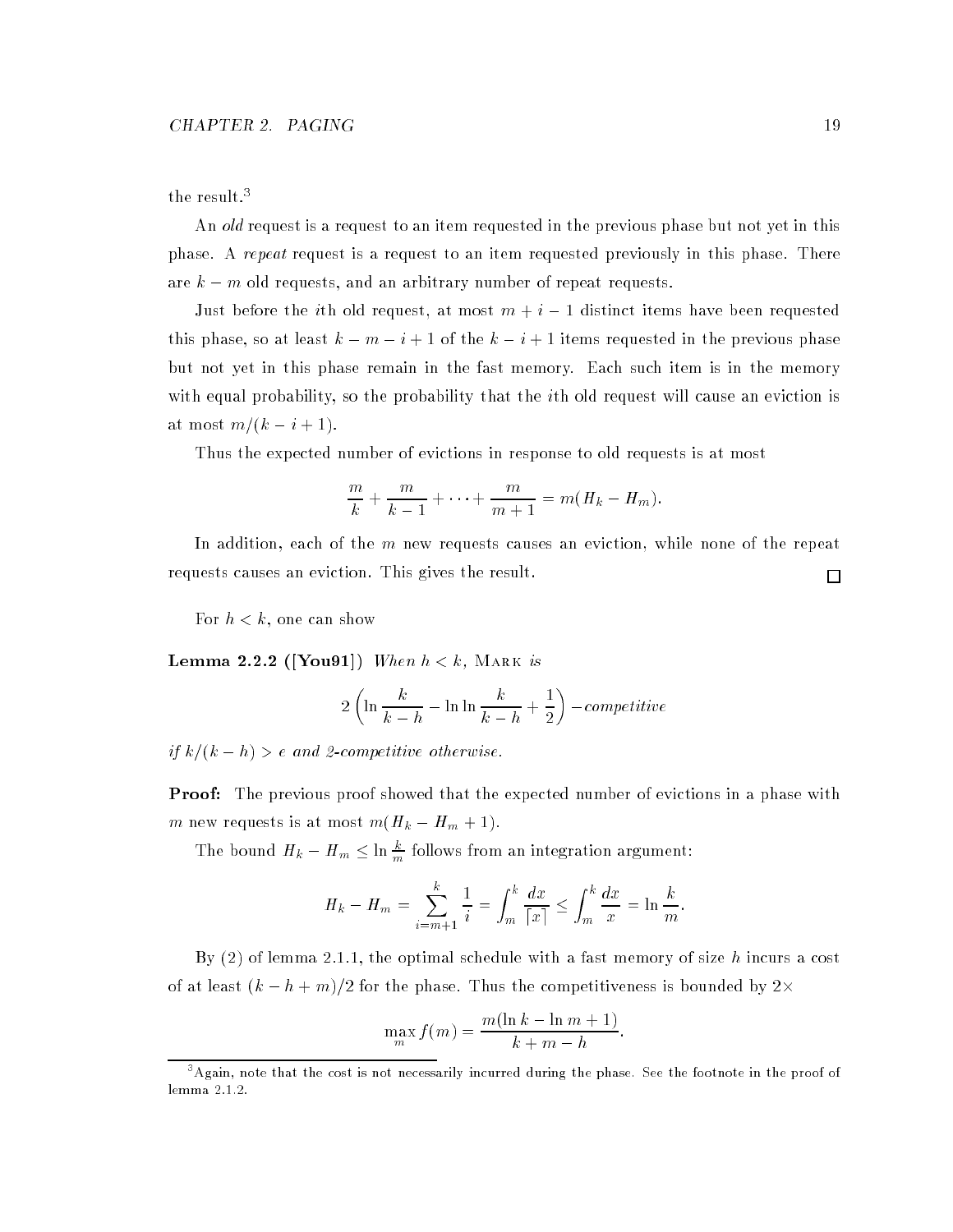Next we use elementary analytic techniques to bound  $f(m)$ .

First,  $f'(m) = \frac{\kappa - n}{(k+m-h)^2}$  $\left(\ln \frac{k}{m} - \frac{m}{k-h}\right)$ ), so f has a single maximum at  $m = m^*$  with  $m^* = (k - h) \ln \frac{k}{m^*}.$ 

From  $f(m) = \frac{m}{k+m-h}(\ln \frac{\kappa}{m} + 1)$  and  $m^* = (k-h)\ln \frac{\kappa}{m^*}$  we derive the equality:

$$
f(m^*) = \frac{(k-h)\ln\frac{k}{m^*}\left(\ln\frac{k}{m^*}+1\right)}{k-h+(k-h)\ln\frac{k}{m^*}}
$$
  
=  $\ln\frac{k}{m^*}$   
=  $\ln\frac{k}{k-h} - \ln\ln\frac{k}{m^*}$   
=  $\ln\frac{k}{k-h} - \ln f(m^*)$  (4)

Applying (4), the monotonicity of ln, and assuming WLOG that  $f(m^*) \geq 1$ , yields

$$
f(m^*) = \ln \frac{k}{k-h} - \ln \left( \ln \frac{k}{k-h} - \ln \left( \ln \frac{k}{k-h} - \ln f(m^*) \right) \right)
$$
  
\n
$$
\leq \ln \frac{k}{k-h} - \ln \left( \ln \frac{k}{k-h} - \ln \ln \frac{k}{k-h} \right)
$$
  
\n
$$
\leq \ln \frac{k}{k-h} - \ln \ln \frac{k}{k-h} + \frac{1}{2}.
$$

The last inequality follows from the general inequality (for  $x \ge 1$ )  $\ln(x - \ln x) - \ln x =$  $\Box$  $\ln(1 - \frac{m}{x}) \leq \ln(1 - \frac{1}{e}) \leq -\frac{1}{2}.$ 

In fact, Mark is within approximately a factor of two of optimally competitive:

**Lemma 2.2.3 ([You91])** The competitive ratio of any randomized, on-line paging strategy is at least  $H_k$  when  $h = k, 4$  and at least

$$
\ln\frac{k}{k-h} - \ln\ln\frac{k}{k-h} - \frac{2}{k-h}
$$

when  $h < k$  and  $k/(k - h) \geq e$ .

(Note that when  $k/(k - h) \leq e$  the analysis of MARK shows that its competitive ratio is at most 2.)

<sup>-</sup>An alternate proof of the lower bound when  $h = k$  is given by Fiat et al. [FKL+88]. The advantage of this proof is that it generalizes nicely to  $h < k$ .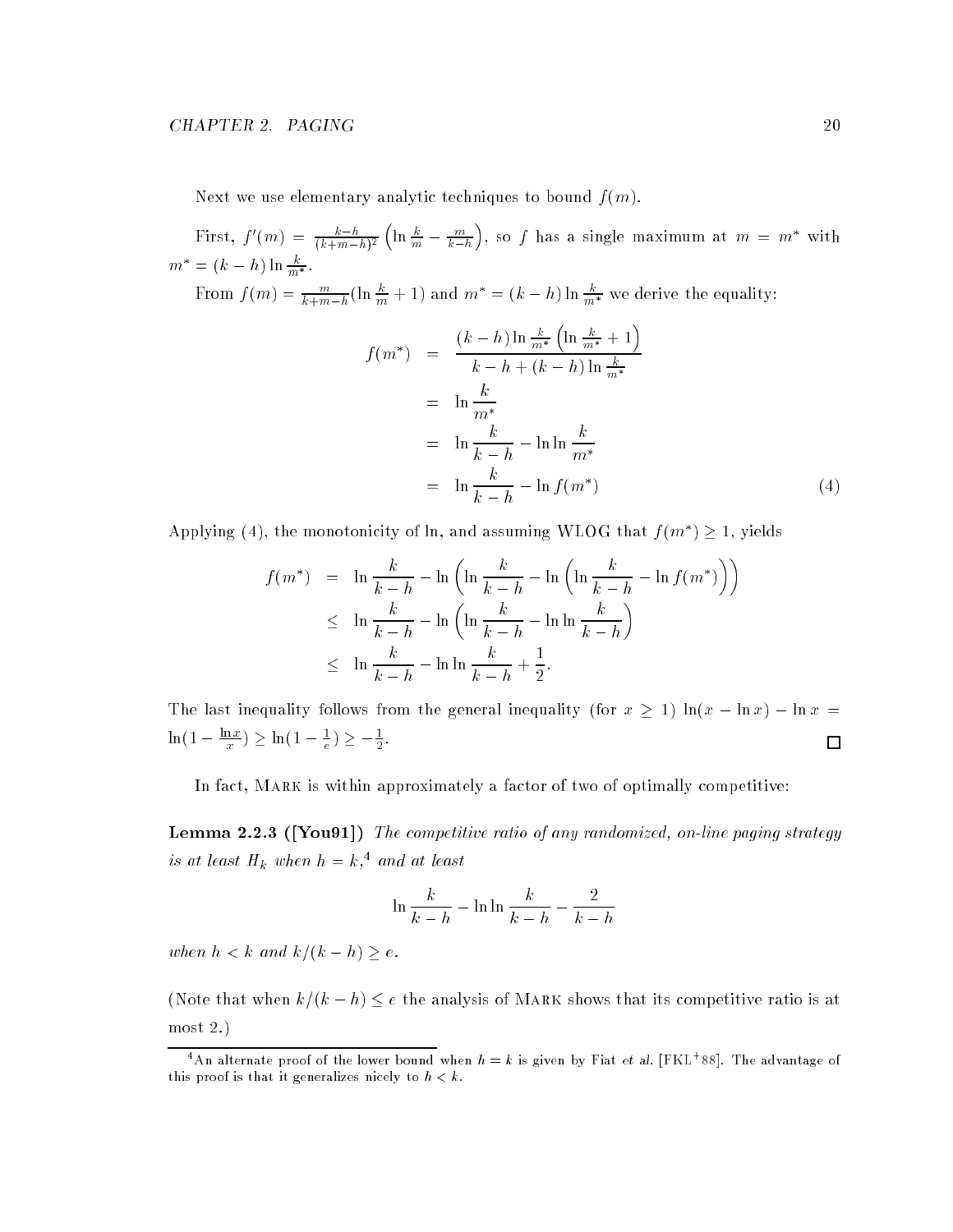**Proof:** We adapt Sleator and Tarjan's [ST85] lower bound on deterministic, on-line paging strategies.

Let X denote the on-line strategy, fix  $\epsilon > 0$  arbitrarily small, and let m denote a positive integer to be determined later.

We generate a sequence of requests in segments. Each segment is generated as follows.

-Generating an Adversarial Segment-

- 1. Mark the  $h$  items currently in OPT's fast memory.
- 2. Request and mark  $k h + m$  items not previously requested.
- 3. Unmark the last such item requested.
- 4. For  $i = 1, ..., h 1$ 
	- (a) While some unmarked<sup>5</sup> item has probability less than  $1-\epsilon$  of being in X's fast memory, request such an item.
	- (b) Request and unmark a marked item least likely to be in  $X$ 's fast memory.

If X is competitive, only a bounded number of requests can be generated in step  $(4a)$ otherwise X incurs an unbounded cost on a subsequence of requests to less than h items. Thus, if X is competitive, the above method in fact generates a finite length segment of requests.

OPT can service the segment, incurring at most  $k - h + m$  evictions, by choosing to evict any item except the at most  $h$  items that will be unmarked by the end of the segment. By following such a strategy, after the  $k - h + m$  requests in step (2), the fast memory will contain the  $h$  items that will be unmarked by the end of the segment; no others will be subsequently requested.

X, in addition to the cost of  $k - h + m$  incurred in response to step (2), will incur an expense for each of the  $h-1$  requests to marked items. Before the request to a marked item in the *i*th iteration of the loop, the expected number of unmarked items in the  $X$ 's memory is at least  $i(1 - \epsilon)$ , so the expected number of the marked items in the fast memory is at most  $k - i(1 - \epsilon)$ . Since there are  $k + m - i$  of these, some marked item is not in the fast memory with probability at least  $1 - (k - i(1 - \epsilon))/(k + m - i)$ . Thus, the probability of an eviction in the *i*th iteration of the loop is at least  $(m - i\epsilon)/(k + m - i)$ .

<sup>-</sup>by -unmarked , we mean previously marked during the segment, but not currently marked.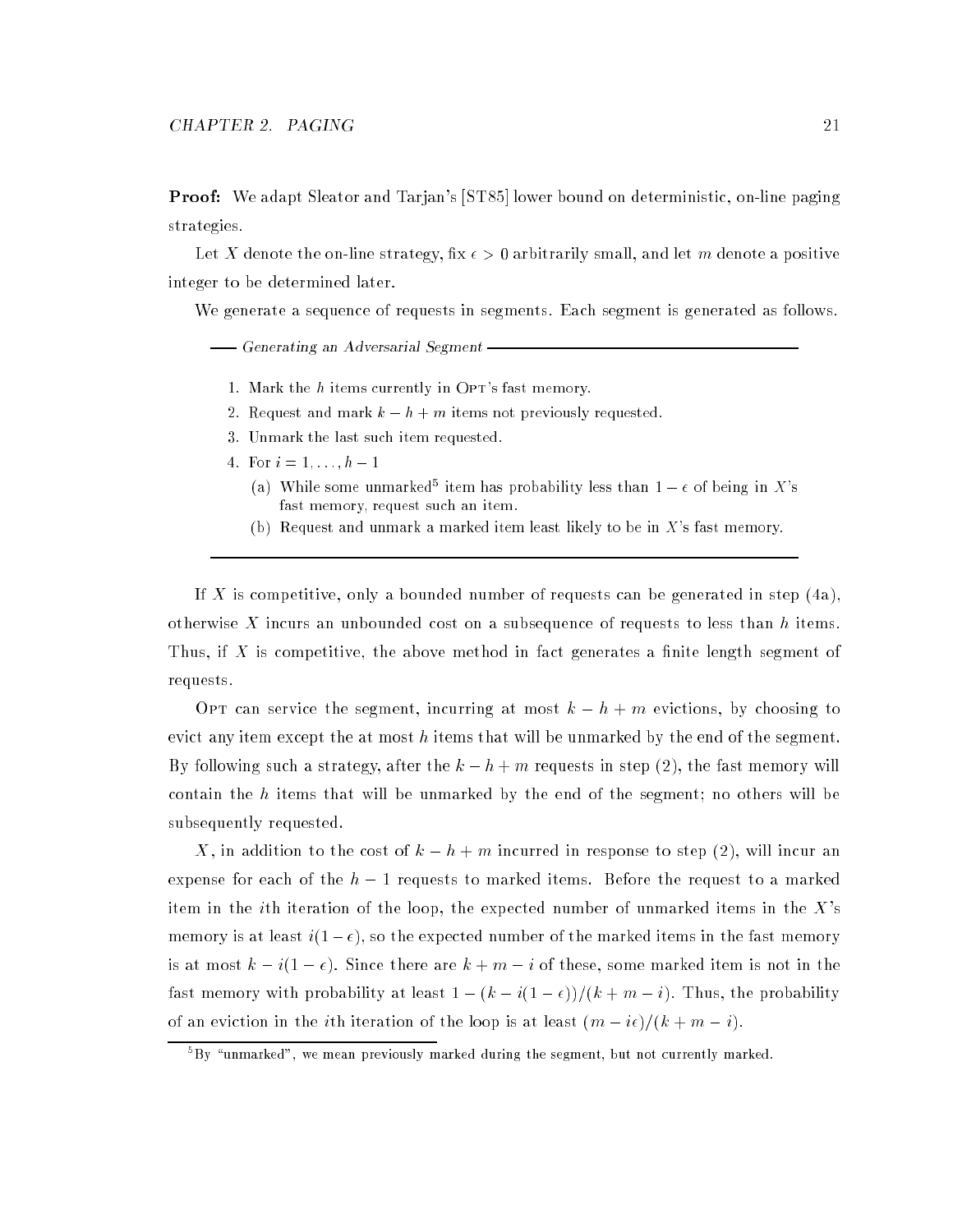It follows that the expected number of evictions can be made arbitrarily close to

$$
k - h + m + \frac{m}{k + m - 1} + \frac{m}{k + m - 2} + \dots + \frac{m}{k + m - h + 1}
$$
  
=  $k - h + m + m(H_{k + m - 1} - H_{k + m - h}),$ 

and a lower bound on the competitiveness is given by

$$
\max_{m=1,2,...} 1 + \frac{m}{k - h + m} (H_{k+m-1} - H_{k+m-h}). \tag{5}
$$

When  $h = k$ , expression (5) is maximized at  $H_k$  when  $m = 1$ . It remains only to prove that expression (5) is at least  $\ln \frac{k}{k-h} - \ln \ln \frac{k}{k-h} - \frac{2}{k-h}$  when  $h < k$  and  $\frac{k}{k-h} \geq e$ . Let  $x = \ln \frac{k}{k-h}$ , so  $x \ge 1$ , and  $m = \lfloor y = (k-h)(x-1)+1 \rfloor$ , so  $m \ge 1$ . Then

$$
1 + \frac{m}{k - h + m}(H_{k+m-1} - H_{k+m-h})
$$
  
\n
$$
\geq 1 + \left(1 - \frac{k - h}{k - h + m}\right) \times \left(H_{k-1} - H_{k+m-h-2} - \frac{2}{k + m - h - 1}\right)
$$
  
\n
$$
\geq 1 + \left(1 - \frac{k - h}{k - h + m}\right) \times \left(\ln \frac{k}{k + m - h - 1} - \frac{2}{k - h}\right)
$$
  
\n
$$
\geq 1 + \left(1 - \frac{k - h}{k - h + y - 1}\right) \times \left(\ln \frac{k}{k + y - h - 1} - \frac{2}{k - h}\right)
$$
  
\n
$$
= 1 + \left(1 - \frac{1}{x}\right) \left(\ln \frac{k}{(k - h)x} - \frac{2}{k - h}\right)
$$
  
\n
$$
= 1 + \left(1 - \frac{1}{x}\right) \left(x - \ln x - \frac{2}{k - h}\right)
$$
  
\n
$$
\geq x - \ln x - \frac{2}{k - h}.
$$

The first inequality follows from the expansion of  $H_{k+m}$  and  $H_{k+m-h+1}$ . The second follows from  $H_a - H_b \geq \ln((a + 1)/(b + 1))$  (which follows from an integration argument) and from  $m \ge 1$ . The third follows from  $y - 1 \le m \le y$ . The rest are relatively straightforward.  $\Box$ 

### 2.3 Resource-Bounded Lookahead

It is easy to see that allowing the on-line algorithm to see the next  $l$  requests in deciding which item to evict does not help it in the worst case: for any on-line algorithm with lookahead *l*, construct an equally competitive on-line algorithm with lookahead 1 as follows. On request sequence  $r_1r_2r_3\cdots$ , simulate the algorithm with lookahead l on the request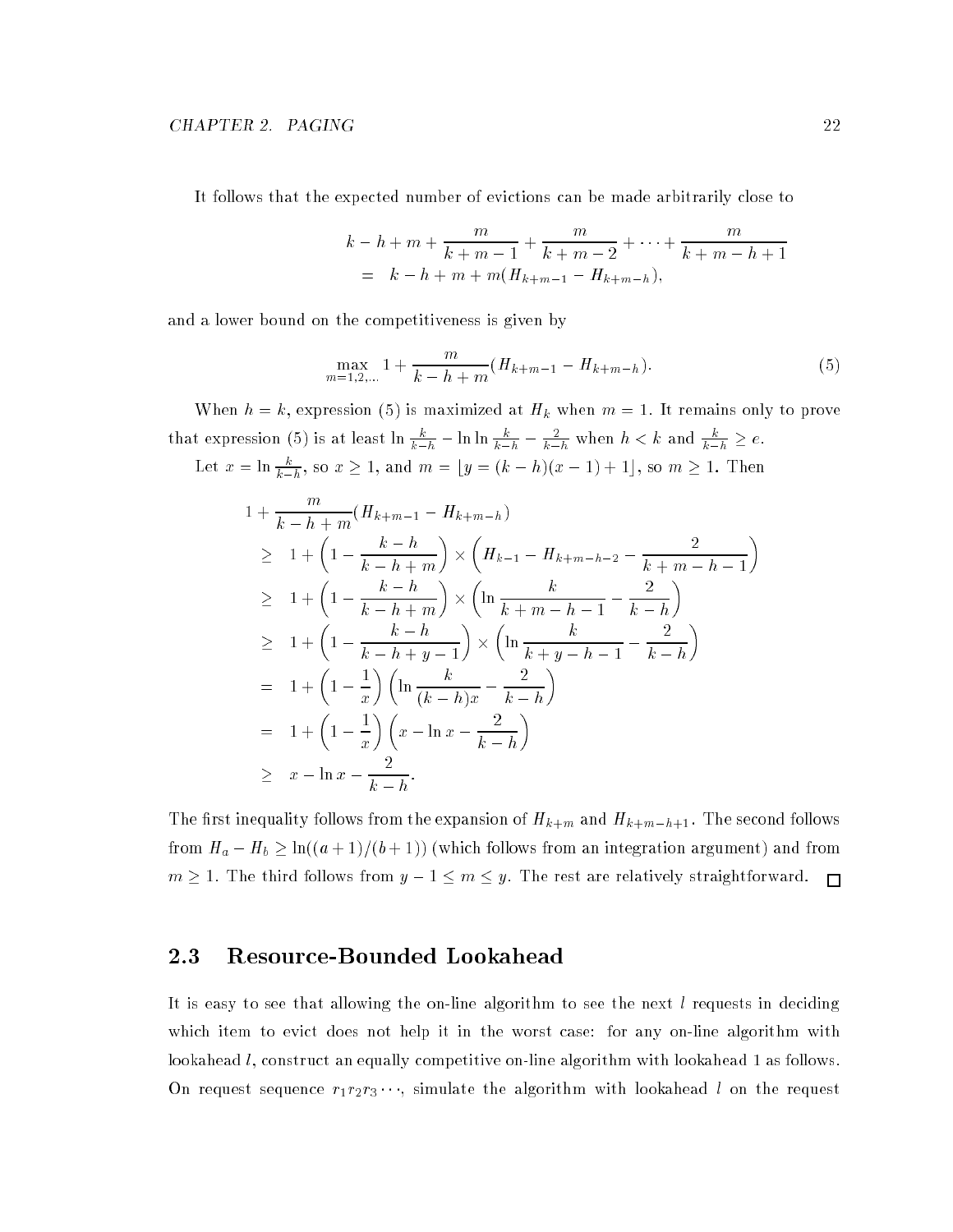sequence  $r_1^{\iota} r_2^{\iota} \cdots$  (where  $x^{\iota}$  represents  $x$  repeated  $l$  times), and have the algorithm with lookahead 1 mimic the actions of the simulated algorithm on the first request of each  $r_{\ast}$ .

Instead, we consider resource-bounded lookahead.

In this model, the paging strategy is given a *lookahead queue*, the contents of which it knows. The strategy may either service the request at the head of the queue (provided there is one) or add an additional request (if there is one) to the end of the queue.

At a given moment, the contents of the queue form a subsequence of the entire request sequence. The strategy is *on-line with resource-bounded lookahead l* provided it never incurs more than l evictions on any such subsequence.<sup>6</sup>

A more intuitive description of resource-bounded lookahead is as follows: Imagine that the resource being measured by the cost to the on-line algorithm is time. Specically, if the algorithm incurs cost c to handle a request given at time  $t$ , then the next request is given at time  $t + c$ . In this interpretation, the on-line algorithm is allowed to look ahead into the future as many requests as it wants; it is on-line with resource-bounded lookahead of  $l$  if it never looks more than l time units into the future.

 $MARK<sup>[1]</sup>$ , the marking algorithm with resource-bounded lookahead of l, is an adaptation of MARK that uses resource-bounded lookahead. MARK<sup>[*l*]</sup> mimics MARK but, at the beginning of each phase, adds requests to the end of the queue until either  $k$  distinct items or  $l$  new requests are in the queue (or there are no more requests). Subsequently, instead of marking all items in the fast memory, it marks only those items not requested in the lookahead queue. Finally, when an item must be evicted during the phase, a marked item is evicted uniformly at random.

### **Lemma 2.3.1** When  $h = k$ , MARK<sup>[*l*]</sup> is  $2(\ln(k/l) + 1)$ -competitive.<sup>7</sup>

When  $h < k$ , essentially the proof of the lemma shows that the competitive ratio is bounded by

$$
\max\{2, \max_{m=l, l+1, \ldots} m(H_k - H_m + 1)/(k - h + m)\}.
$$

The ratio in the expression (see the proof of lemma 2.2.3) is unimodal, with a single maximum around  $m$   $\approx$  (k  $-$  h) ln(k/(k  $-$  h)). For l larger than  $m$  , the ratio is maximized when  $m =$  l. For l smaller, the

<sup>i</sup>

 $^\circ$  1 his is not a very realistic notion of lookahead, but it is theoretically interesting — it leads to reduced competitive ratios. The challenge, of course, is to find a model which is both realistic and interesting in this sense; we present resource-bounded lookahead as a small step in that direction.

More realistic alternatives might be considering loose competitiveness of strategies with regular lookahead, assuming an *average* (rather than consistent) resource-bounded lookahead of  $l$ , or assuming that the sequence is fixed by an adversary but the lookahead is stochastic. None of these alternatives seems very promising on preliminary consideration.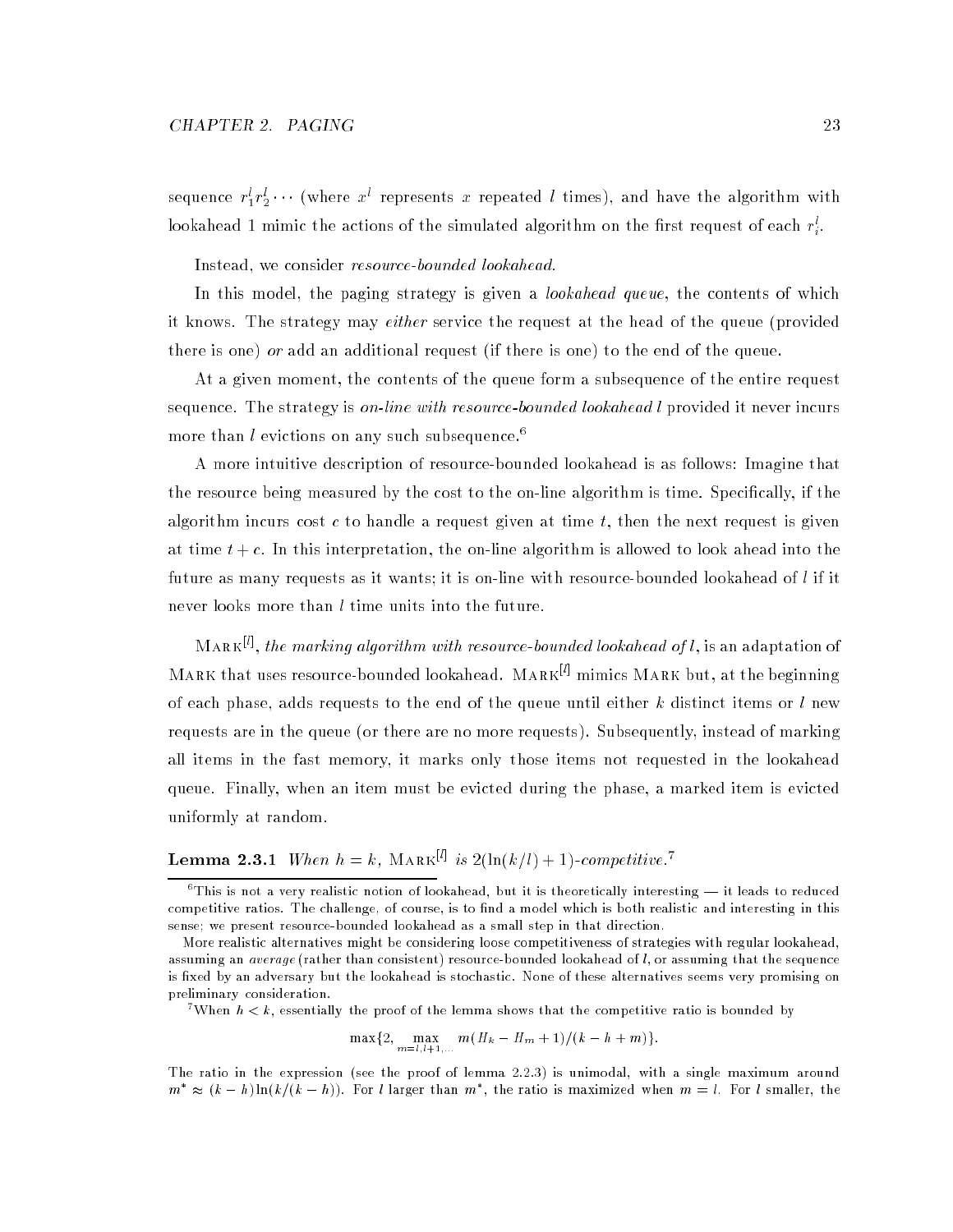**Proof:** Consider the k-phase partitioning of an arbitrary request sequence. At the beginning of a given phase, if m, the number of new requests in the phase, is less than  $l$ , then all items requested in the phase will be in the lookahead queue. Thus,  $m$  items will be marked and subsequently evicted during the phase, while (from lemma 2.1.1) the optimal schedule has at least  $m/2$  evictions for the phase.

Otherwise, an analysis essentially the same as for Mark shows that the expected number of faults in the phase is at most  $m(H_k - H_m + 1)$ . Again the optimal schedule has at least  $m/2$  evictions for the phase. Since  $m \geq l$ , and  $H_a - H_b \leq \ln(a/b)$ , this gives the result.  $\Box$ 

Let  $\text{DMARK}^{[l]}$  denote any deterministic version of  $\text{MARK}^{[l]}$ :  $\text{MARK}^{[l]}$  with the random choices replaced by arbitrary deterministic choices.

**Lemma 2.3.2** DMARK<sup>[1]</sup> is max $\{2k/(k-h+l), 2\}$ -competitive.

**Proof:** As in the previous proof, either  $m < l$ , in which case at most m evictions are incurred, while the optimal schedule incurs a cost of  $(k - h + m)/2$  for the phase, or  $m \geq l$ , in which case at most  $k$  evictions are incurred, while the optimal schedule has at least  $(k - h + l)/2$  evictions for the phase.

These upper bounds seem weak, in that the algorithms seem not to take full advantage of the lookahead. Yet the following lemma shows that they are roughly within a factor of 2 of optimally competitive:

**Lemma 2.3.3** A (randomized) on-line paging strategy with resource-bounded lookahead l using a fast memory of size k can be simulated by a (randomized) on-line paging strategy using a fast memory of size  $k + l - 1$ , so that on any sequence the cost of the standard strategy is no more than the cost of the simulated strategy.

**Proof:** The simulated strategy cannot ask for an item to be added to the queue if there are currently l distinct items in the queue and not in the fast memory, as it risks having a request to an item not in the fast memory or in the queue added to the queue, which would cause  $l + 1$  distinct items to be in the queue and not in the fast memory, which would in turn violate the assumption that it is resource-bounded lookahead l.

 $\Box$ 

ratio is maximized independently of  $l$  at  $m=m$  . It seems likely that a better analysis, either of MARK $^{\rm eq}$ or a variant, could be given when  $n < \kappa$  and  $\iota < m$  .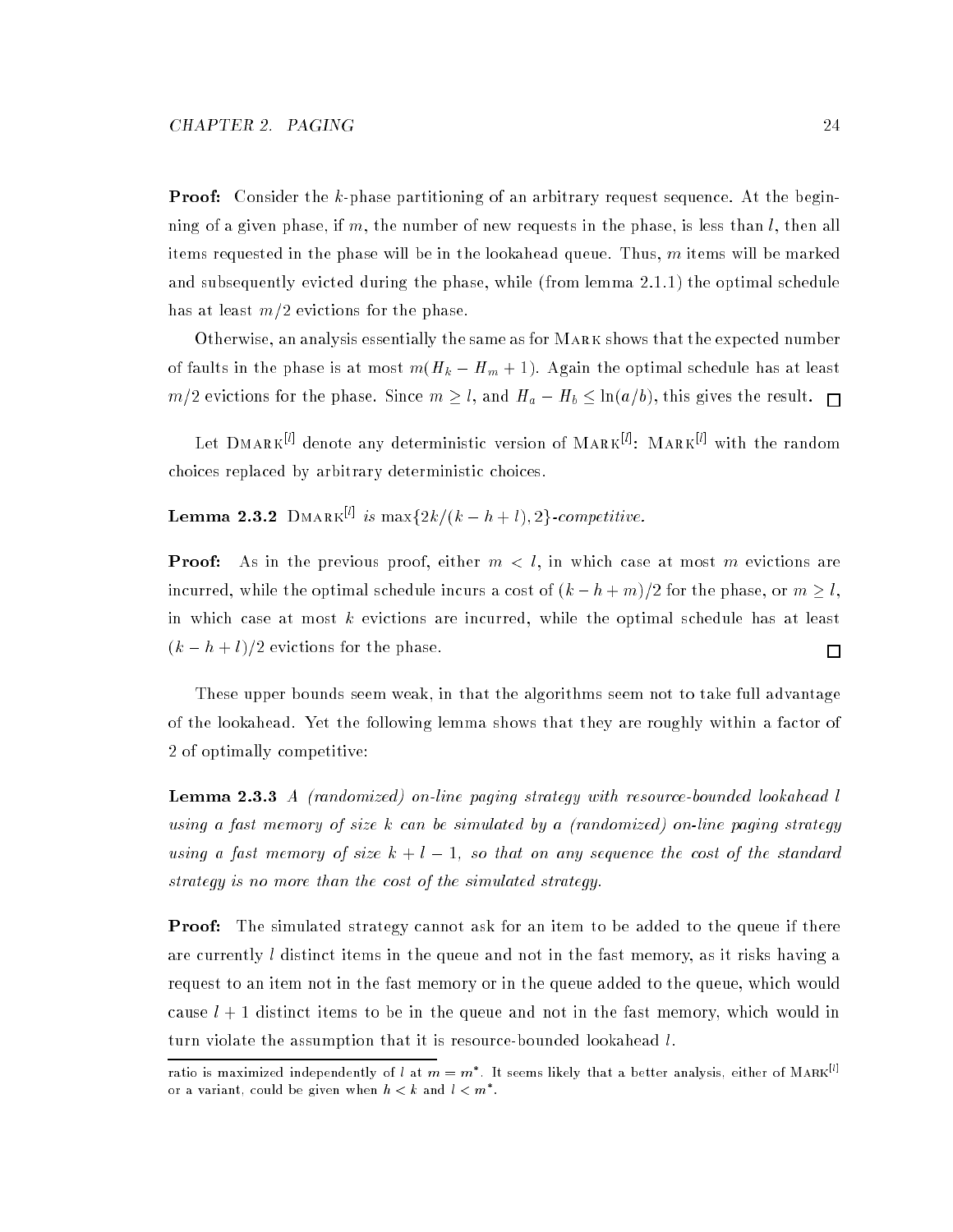Thus, at most  $k + l - 1$  distinct items are either in the fast memory or in any but the final spot of the queue. Simulate the strategy by keeping these items in our fast memory: service each request at the instant it ceases to be the final request in the queue, evicting an item when the simulated strategy evicts it.  $\Box$ 

Corollary 2.3.4 No randomized, on-line strategy with resource-bounded lookahead of l is better than

$$
\left(\ln\frac{k+l-1}{l-1} - \ln\ln\frac{k+l-1}{l-1} - \frac{2}{l-1}\right) - competitive
$$

when  $h = k$ .

No deterministic, on-line strategy with resource-bounded lookahead of l is better than

$$
\frac{k+l-1}{k+l-h}-competitive.
$$

Proof: Follows directly from lemmas 2.1.4, 2.2.3, and 2.3.3.

#### 2.4 Loose Competitiveness

Figure 2 shows graphs of  $C_r(X, k)/C_r(\text{OPT}, k)$  versus k for a number of paging strategies X on a typical sequence<sup>8</sup> r. For large k, the ratio is not near k or even  $H_k$ .

Such simulations led us to consider *loose competitiveness*. Recall that a paging strategy X is loosely  $c(k)$ -competitive if, for any d, as  $n \to \infty$ , for any request sequence r, the number of  $k \in \{1, ..., n\}$  such that

$$
C_r(X,k) \ge \max\{c(k)\mathcal{C}_r(\text{OPT},k), \mathcal{C}_r(\text{OPT},1)/n^d\} + b
$$

is  $o(n)$ , where b depends only on k and the initial server locations in the schedules produced by OPT and X for k servers serving  $r$ .

In this section we show that conservative paging strategies (including Lru, Fifo, and FWF) are loosely  $c(k)$ -competitive provided  $c(k)/\ln k \to \infty$  and both  $c(k)$  and  $k/c(k)$  are

 $\Box$ 

The input sequence, traced by Dick Sites  $\ket{SAS8}$ , consists of 692,057 requests to 642 distinct pages of 1024 bytes each. The sequence was generated by two X-windows network processes, a \make" (program compilation), and a disk copy running concurrently. The requests include data reads and writes and instruction fetches.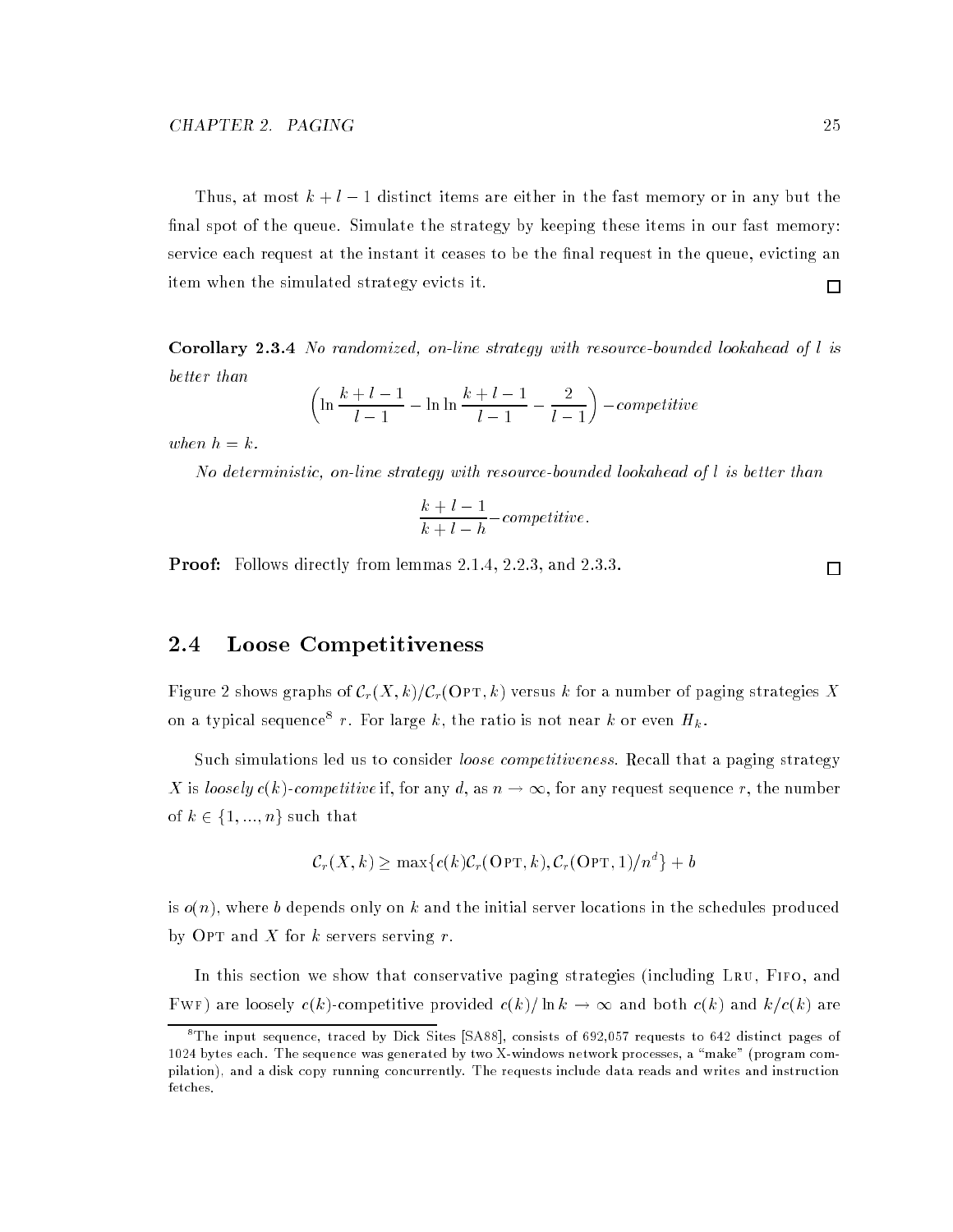

Figure 2: Typical competitiveness vs. fast memory size.

nondecreasing. We show that MARK is loosely  $c(k)$ -competitive provided  $c(k) - 2 \ln \ln k \rightarrow$  $\infty$  and both  $c(k)$  and  $2 \ln k - c(k)$  are nondecreasing. We also give a tight lower bound for FWF: FWF is not loosely  $c(k)$ -competitive if  $c(k)$  is  $O(\ln k)$ .

### 2.4.1 Upper Bounds for LRU, FIFO, FWF, and MARK

First, we summarize the bounds useful for the analysis:

**Lemma 2.4.1 ([You91, You])** Let X denote any conservative paging strategy. Then

$$
\mathcal{P}_r(k) \geq \mathcal{C}_r(X,k)/k \tag{6}
$$

$$
\mathcal{N}_r(k) \leq 2k \frac{\mathcal{C}_r(\text{OPT}, k)}{\mathcal{C}_r(X, k)} \tag{7}
$$

$$
\mathcal{N}_r(k) \leq k \exp\left(1 - \frac{1}{2} \frac{\mathcal{C}_r(\text{MARK}, k)}{\mathcal{C}_r(\text{OPT}, k)}\right) \tag{8}
$$

(Recall that  $\mathcal{P}_r(k)$  and  $\mathcal{N}_r(k)$  are, respectively, the number of k-phases of r (other than the first) and the average number of new requests per  $k$ -phase (other than the first) of  $r$ .) **Proof:** (6) Follows directly from the definition of conservativeness.

 $(7)$  Follows from the definition of conservativeness and bound  $(2)$  of lemma 2.1.1.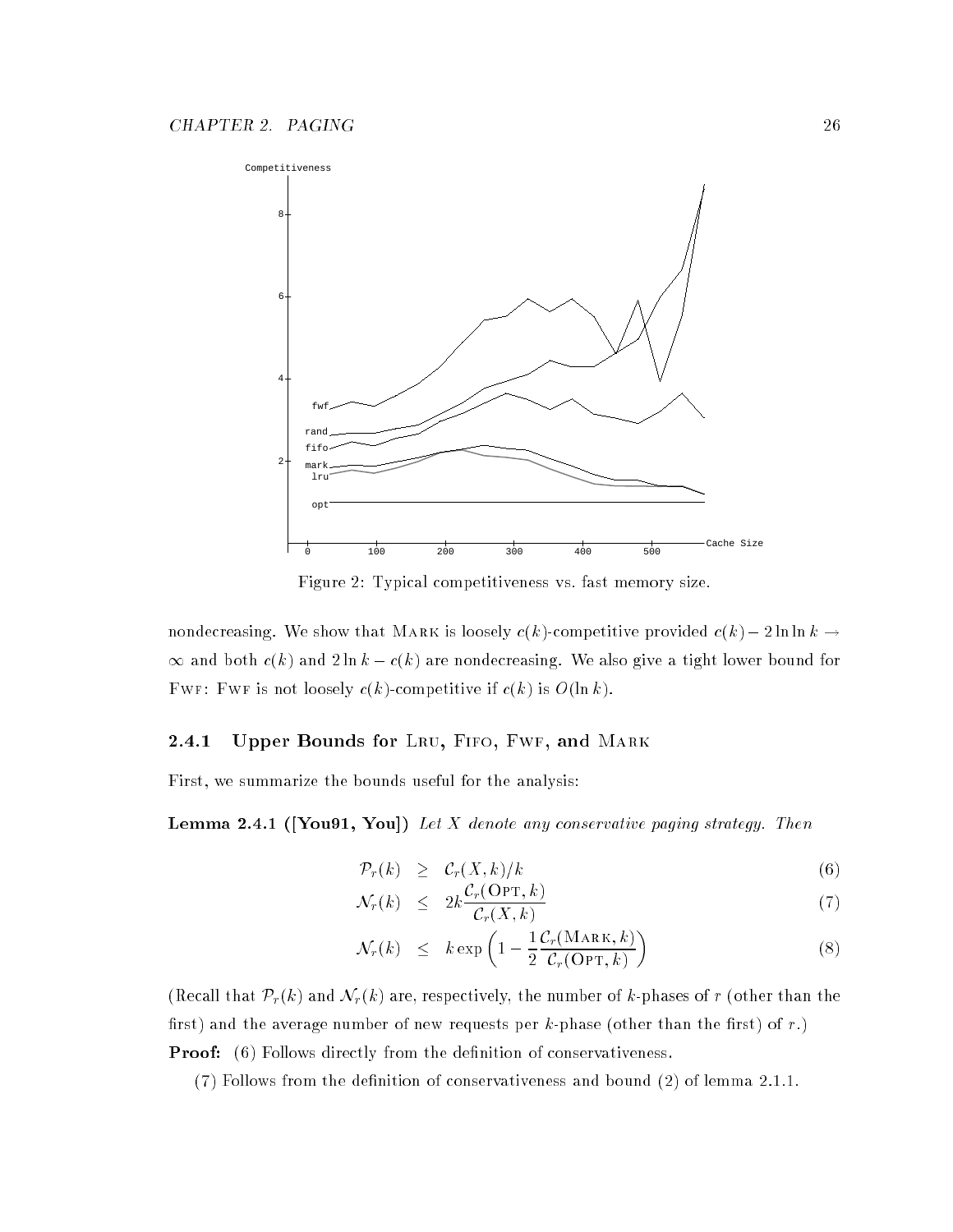

Figure 3: Typical fault rate vs. fast memory size.

 $(8)$  Follows from bound  $(2)$  and from the proof in lemma 2.2.1 that, in a k-phase with m new requests, MARK incurs a cost of at most  $m(H_k - H_m + 1)$ .  $\Box$ 

Note that, for the on-line paging strategies we consider, high cost in an absolute sense implies high  $\mathcal{P}_r(k)$ , while high cost relative to the optimal schedule implies low  $\mathcal{N}_r(k)$ .

The essential observation for the analysis is that if  $\mathcal{N}_r(k)$  is low, then a small increase in  $k$  will result in a large decrease in the number of phases:

**Lemma 2.4.2** ([You91, You]) Fix a sequence r. For any k, and any  $k' \geq k + 2\mathcal{N}_r(k)$ ,

$$
\mathcal{P}_r(k') \leq \frac{3}{4} \mathcal{P}_r(k).
$$

**Proof:** Let  $p_0, \ldots, p_{\mathcal{P}_r(k)}$  denote the k-phase partitioning of r.

At least half (and thus at least  $\lceil \mathcal{P}_r (k)/2 \rceil$ ) of the  $\mathcal{P}_r (k)$  k-phases  $p_1, ..., p_{\mathcal{P}_r(k)}$  have a number of new nodes not exceeding  $2\mathcal{N}_r(k).$  Denote these by  $p_{i_1},\ldots,p_{i_{\lceil\mathcal{P}_r(k)/2\rceil}}.$ 

If we modify the k-phase partitioning of  $r$  by joining  $p_{i_j-1}$  and  $p_{i_j}$  for odd  $j$ , we obtain a coarser partitioning of r into at most  $\mathcal{P}_r(k)-[\mathcal{P}_r(k)/4]$  pieces. In the coarser partitioning, pieces resulting from a join reference at most  $k + 2\mathcal{N}_r(k) \leq k'$  distinct nodes, while the other pieces reference at most k distinct nodes.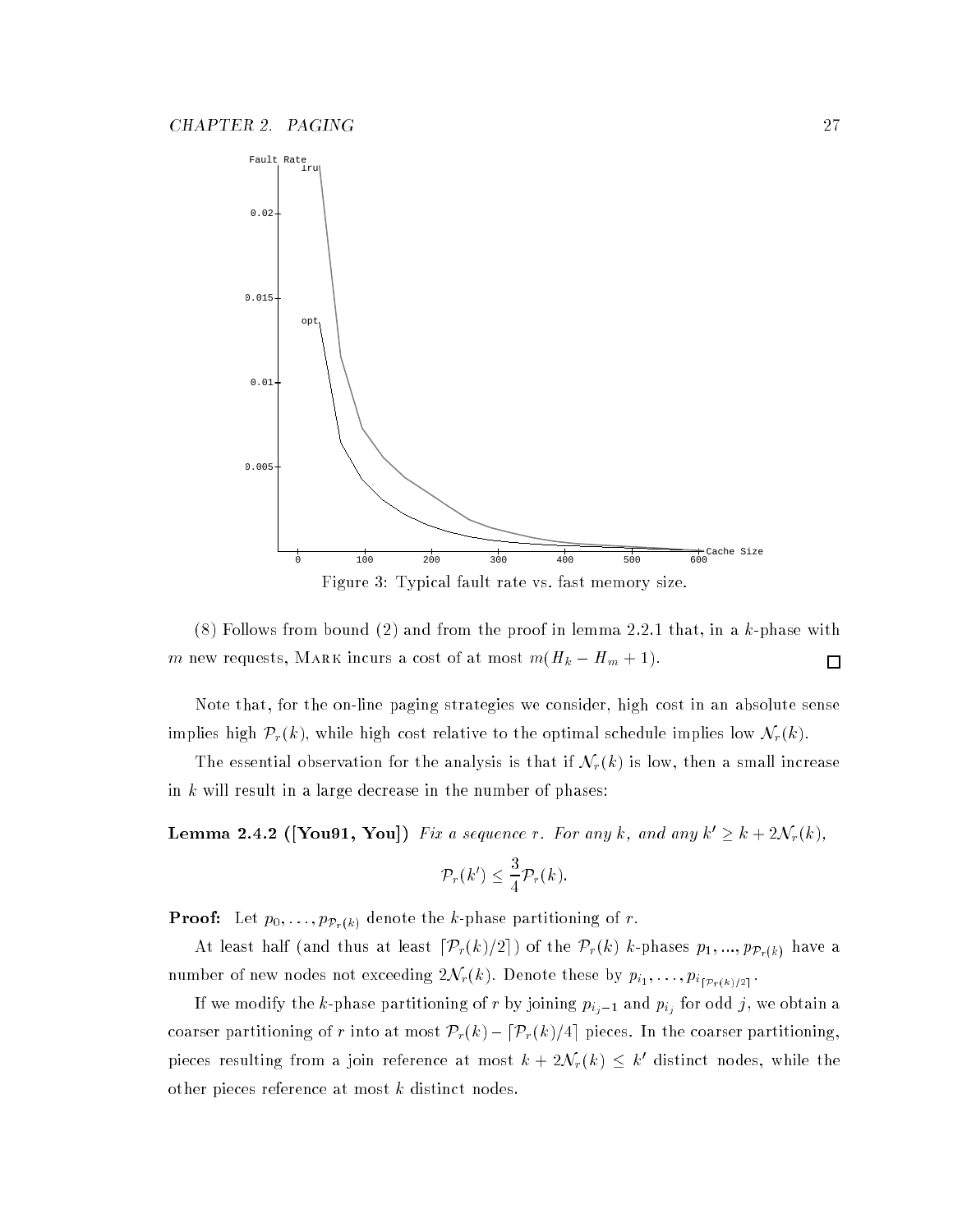If we now consider the k'-phase partitioning, we find that each  $k'$ -phase must contain the final request of at least one of the pieces in the coarser partition, because if a  $k'$ -phase begins at or after the beginning of a subsequence of requests to at most  $k + 2\mathcal{N}_r(k)$  distinct nodes, it will continue at least through the end of the subsequence.

Thus 
$$
\mathcal{P}_r(k') \leq \mathcal{P}_r(k) - \left[\mathcal{P}_r(k)/4\right] \leq \frac{3}{4}\mathcal{P}_r(k).
$$

Thus, there are few k with high  $\mathcal{P}_r(k)$  and low  $\mathcal{N}_r(k)$ :

**Theorem 2.4.3** For any  $\epsilon > 0, M > 0$ , and any sequence r, the number of  $k = 1, 2, \ldots$ such that

$$
\mathcal{N}_r(k) \le M \ \text{and} \ \mathcal{P}_r(k) \ge \epsilon \mathcal{P}_r(1) \tag{9}
$$

is  $O(M \ln \frac{1}{\epsilon}).$ 

### Proof:

Let  $s$  be the number of  $k$  violating the condition.

We can choose  $l = \lfloor s/[2M]\rfloor$  such k so that each is at distance 2M from the preceding. Then we have  $1 \leq k_1 \leq k_2 \leq \ldots \leq k_l$  such that for each  $i$ 

$$
\mathcal{N}_r(k_i) \leq M,\tag{10}
$$

$$
k_{i+1} - k_i \geq 2M, \text{ and } \tag{11}
$$

$$
\mathcal{P}_r(k_l) \geq \epsilon \mathcal{P}_r(1). \tag{12}
$$

Then for any *i*, by (10) and (11),  $k_{i+1} \geq k_i + 2\mathcal{N}_r(k_i)$ , so, by lemma 2.4.2,  $\mathcal{P}_r(k_{i+1}) \leq$  $(3/4)\mathcal{P}_r(k_i)$ . Inductively,  $\mathcal{P}_r(k_l) \leq (3/4)^l \mathcal{P}_r(1)$ .

This, and (12), imply  $(3/4)^l \ge \epsilon$ , so

$$
\lceil s/\lceil 2M\rceil \rceil = l \leq \ln_{4/3} \frac{1}{\epsilon}.
$$

This implies the bound on s.

Recall that high absolute cost implies high  $\mathcal{P}_r(k)$ , while high relative cost implies low  $\mathcal{N}_r(k)$ . The preceding theorem thus implies that there are few k such that both absolute and relative costs are high, which shows loose competitiveness:

 $\Box$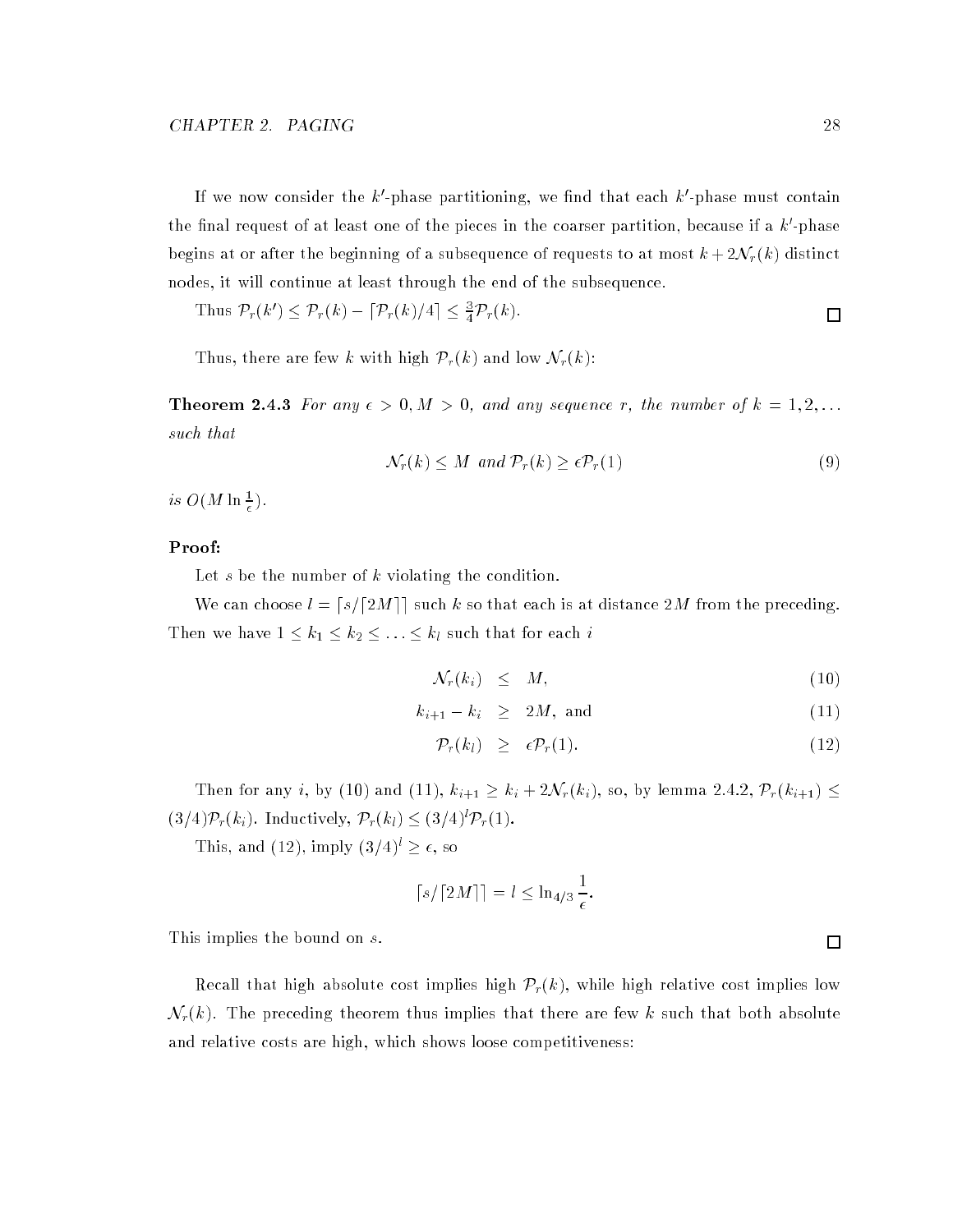**Corollary 2.4.4** Let X denote any conservative paging strategy and  $C : \mathcal{N}^+ \to \mathbb{R}^+$  a nondecreasing function.

X is loosely  $c(k)$ -competitive provided that  $k/c(k)$  is nondecreasing and

$$
\frac{c(k)}{\ln k} \to \infty,\tag{13}
$$

while MARK is loosely  $c(k)$ -competitive provided  $2 \ln k - c(k)$  is nondecreasing and

$$
c(k) - 2\ln\ln k \to \infty. \tag{14}
$$

**Proof:** Let X denote either any conservative paging strategy, in which case we assume condition (13) and that  $k/c(k)$  is nondecreasing, or MARK, in which case we instead assume condition (14) and that  $2 \ln k - c(k)$  is nondecreasing.

We show that, for any  $d > 0$ ,  $n > 0$ , and request sequence r, the number of *violators*  $k \in \{1, \ldots, n\}$  is  $o(n)$ , where a violator is a k such that

$$
\mathcal{C}_r(X,k) \geq \max\{c(k)\mathcal{C}_r(\text{OPT},k), \mathcal{C}_r(\text{OPT},1)/n^d\}.
$$

Let k be a violator. Then bound  $(6)$  implies

$$
\mathcal{P}_r(k) \ge \frac{\mathcal{C}_r(X,k)}{k} \ge \frac{\mathcal{C}_r(\text{OPT},1)}{n^{d+1}} = \frac{1}{n^{d+1}} \mathcal{P}_r(1). \tag{15}
$$

Bound (7) and the monotonicity of  $k/c(k)$  imply

$$
\mathcal{N}_r(k) \le \frac{2k\mathcal{C}_r(\text{OPT}, k)}{\mathcal{C}_r(X, k)} \le \frac{2k}{c(k)} \le \frac{2n}{c(n)}.\tag{16}
$$

Since each violator k satisfies  $(15)$  and  $(16)$ , by theorem 2.4.3, the number of violators is  $O\left(\left(\ln n^{d+1}\right)n/c(n)\right)$ . This is  $o(n)$  by assumption (13).

If  $X = \text{MARK}$ , then bound (8) and the monotonicity of  $2 \ln k - c(k)$  imply, for each violator  $k$ ,

$$
\mathcal{N}_r(k) \leq k \exp\left(1 - \frac{\mathcal{C}_r(\text{MARK}, k)}{2\mathcal{C}_r(\text{OPT}, k)}\right)
$$
  
\n
$$
\leq k \exp(1 - c(k)/2)
$$
  
\n
$$
\leq n \exp(1 - c(n)/2),
$$

so that by theorem 2.4.3 the number of violators is  $O\left(\left(\ln n^{d+1}\right)n\exp(1-c(n)/2)\right)$ . This is  $o(n)$  by assumption (14).

 $\Box$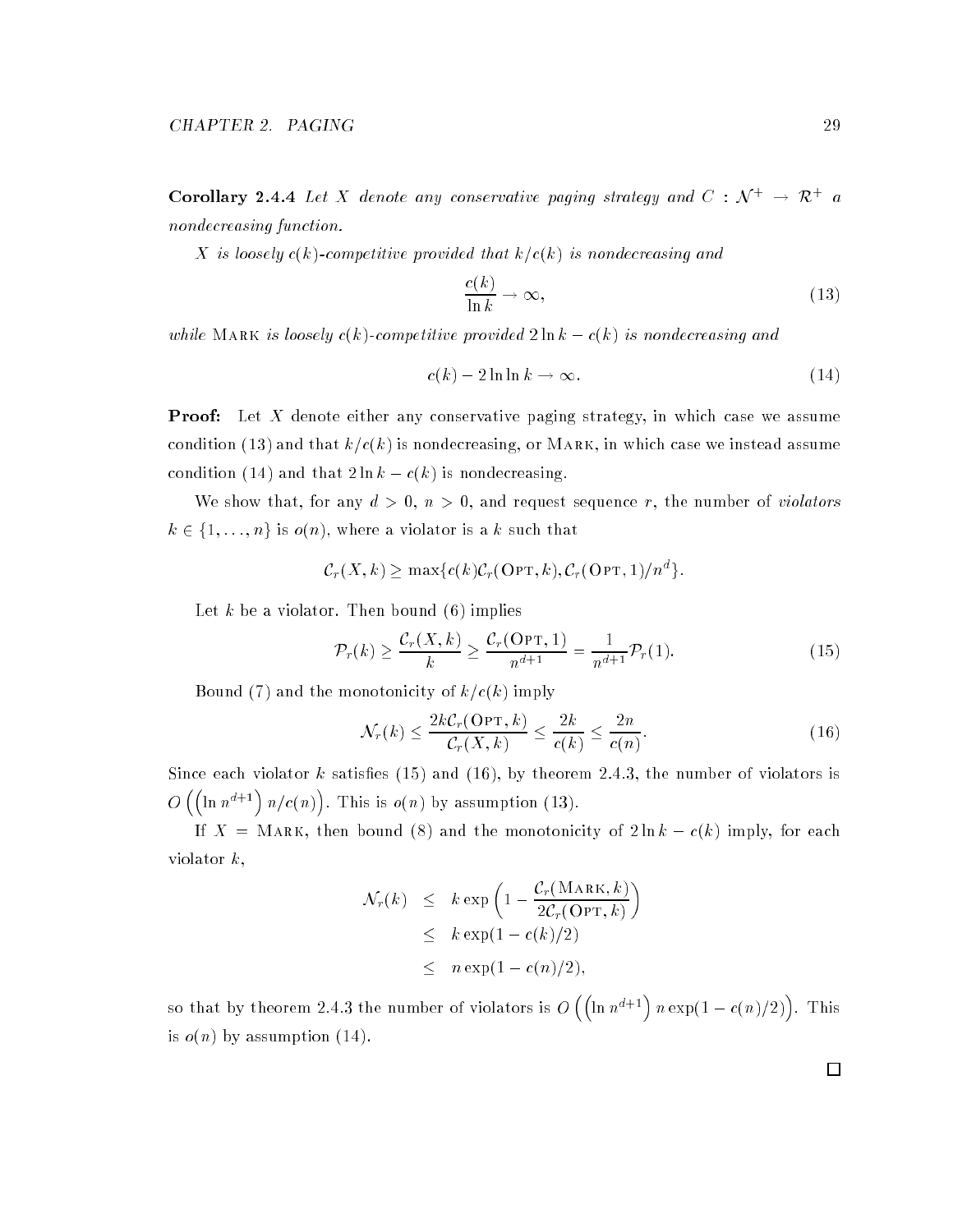#### 2.4.2 A Lower Bound for Fwf

In the remainder of this section, we show that corollary 2.4.4 is tight for Fwf.

First, we prove theorem 2.4.5, which shows that lemma 2.4.2 is qualitatively tight in a very strong sense: for any  $n > 0$  and appropriately monotonic and smooth  $\alpha : \mathcal{N} \to \mathcal{N}$ , there exists a request sequence r such that, for any  $k \leq n$ , the average number of new requests per k-phase of r is at most  $5\alpha(k)$ , while the number of  $(k + \alpha(k))$ -phases is at least  $1/8$  the number of k-phases.

A consequence of this theorem is that the bound provided by theorem 2.4.3 is tight in the worst case.

Since the costs of FWF and OPT for a given  $k$  on a given sequence are essentially captured by the average number of new requests per phase and the number of phases, as a corollary we show the lower bound for Fwf.

**Theorem 2.4.5** Fix any  $n > 0$ , and any function  $\alpha : \mathcal{N} \to \mathcal{N}$  such that, for all  $k \in \mathcal{N}$ ,  $\alpha(k) \leq \alpha(k + \alpha(k)) \leq 2\alpha(k)$  and  $1 \leq \alpha(k) \leq k$ .

Then there exists a request sequence r such that for  $k = 1, \ldots, n$ 

$$
\mathcal{N}_r(k) \leq 5\alpha(k)
$$
 and  $\frac{\mathcal{P}_r(k+\alpha(k))}{\mathcal{P}_r(k)} \geq \frac{1}{8}$ .

**Proof:** Fix *n* and  $\alpha$  as described above.

Let  $k_0 = 1$ , and  $k_{i+1} = k_i + \alpha(k_i)$  for  $i = 0, 1, ...$ 

The proof is in two parts:

I. We inductively construct sequences  $s_0, s_1, \ldots$  such that, for  $j \leq i$ ,

$$
\mathcal{P}_{s_i}(k_j) = 2^{i-j} - 1, \text{ and}
$$
  

$$
\mathcal{N}_{s_i}(k_j) = \alpha(k_j).
$$

II. We show that for any  $k, i, j \text{ s.t. } k < k_j < k_i$ 

$$
\mathcal{P}_{s_i}(k+\alpha(k))/\mathcal{P}_{s_i}(k) \geq 1/4 - 2^{j-i-1}, \text{ and}
$$
  

$$
\mathcal{N}_{s_i}(k) \leq 5\alpha(k).
$$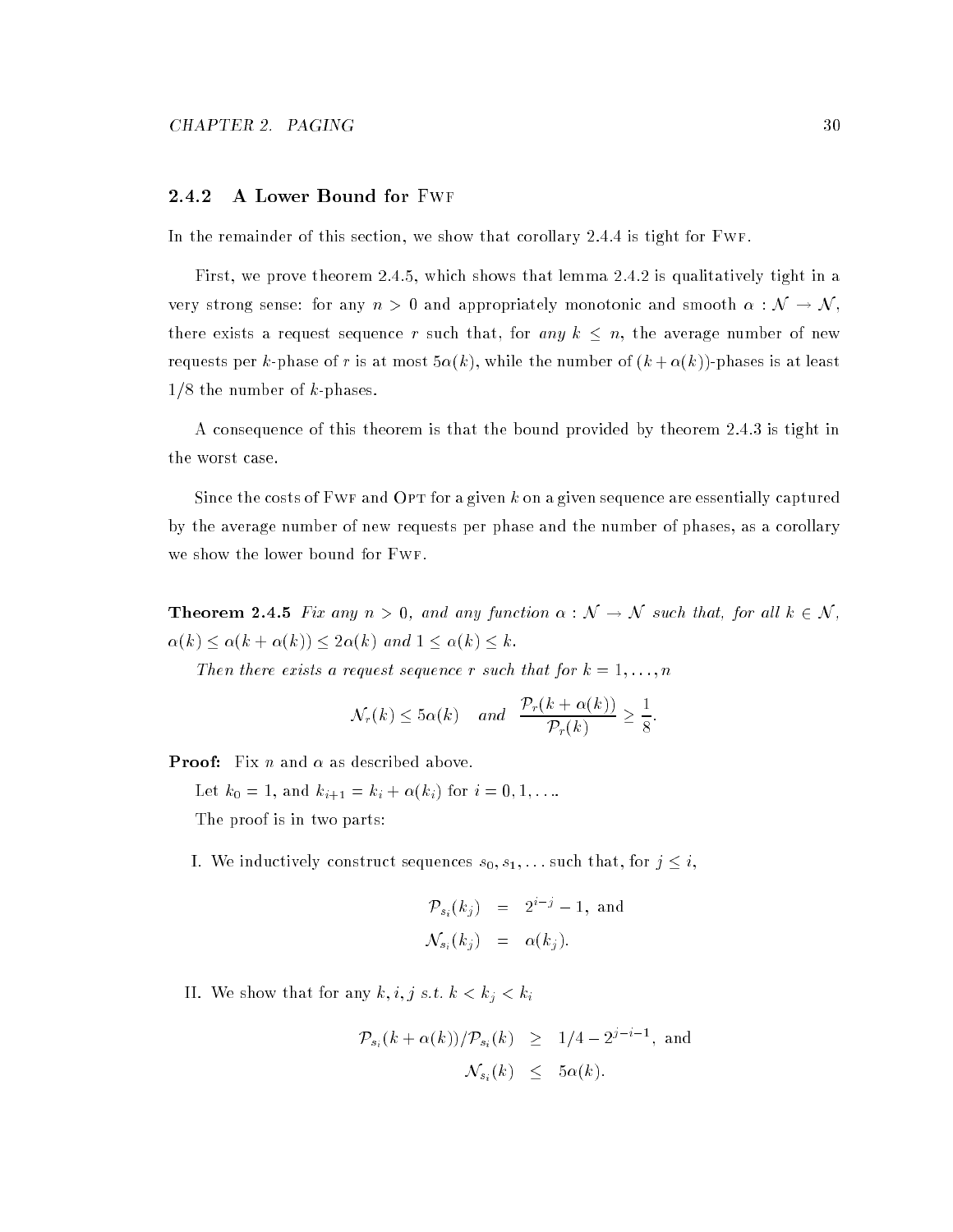Any  $s_i$  such that  $k_{i-2} > n$  then proves the theorem, since  $k \leq n$  implies  $k < k_{i-2} < k_i$ , which in turn implies  $P_{s_i}(k + \alpha(k))/P_{s_i}(k) \geq 1/4 - 1/8 = 1/8$ .

(I.) Each request in each  $s_i$  is to a member of N, but may be represented either by the member itself or by the special symbol 'x', which represents a unique request to a new item. To interpret such a sequence as a request sequence per. se., for instance in order to perform a k-phase partitioning, replace each special symbol with a request to a unique item: a member of  $\mathcal N$  not requested anywhere else in the sequence.

 $-$  Inductively Constructing  $s_i$  -

- 1. Let  $s_0 = \mathbf{x}$ .
- 2. For  $i = 0, 1, 2, \ldots$ 
	- (a) Let  $s_i \leftarrow s_i$ .
	- (b) Scan s' from left to right. After  $\alpha(k_{i+1}) \alpha(k_i)$  special symbols have been scanned, continue scanning, replacing each occurrence of the special symbol with a request to the smallest element of  $N$  not requested anywhere else in the sequence.
	- (c) Let  $s_{i+1} = s_i, s_i$ .

Inductively, one can verify the following for  $j < i$ :

- Each  $s_i$  consists of  $2^i$  requests to  $k_i$  distinct items and has  $\alpha(k_i)$  special symbols.
- $\bullet$  The first subsequence of 2<sup>1</sup> requests of  $s_i$  is a copy of  $s_j$ .
- $\bullet$  -Each subsequent (nonoverlapping) subsequence of length  $2^j$  is a copy of  $s_j,$  except that each special symbol might be replaced by a request to an item that is not requested in the preceding subsequence of length  $2^\circ$ .

Now, considering the successive nonoverlapping subsequences of length  $2^j$  in  $s_i$ , each requests  $k_i$  distinct items, and each but the first begins with a request to an item not in the preceding subsequence. Thus, the successive subsequences exactly form the  $k_j$ -phase partitioning of  $s_i$ . Thus,  $1 + \mathcal{P}_{s_i}(k_j) = 2^{i-j}$ . (Recall that  $\mathcal{P}_r(k)$  is the number of nonempty  $k$ -phases in  $r$  other than the first.)

Furthermore, the new requests in each  $k_j$ -phase consist exactly of the  $\alpha(k_j)$  requests which correspond to special symbols in  $s_j$ . Thus,  $\mathcal{N}_{s_i}(k_j) = \alpha(k_j)$ .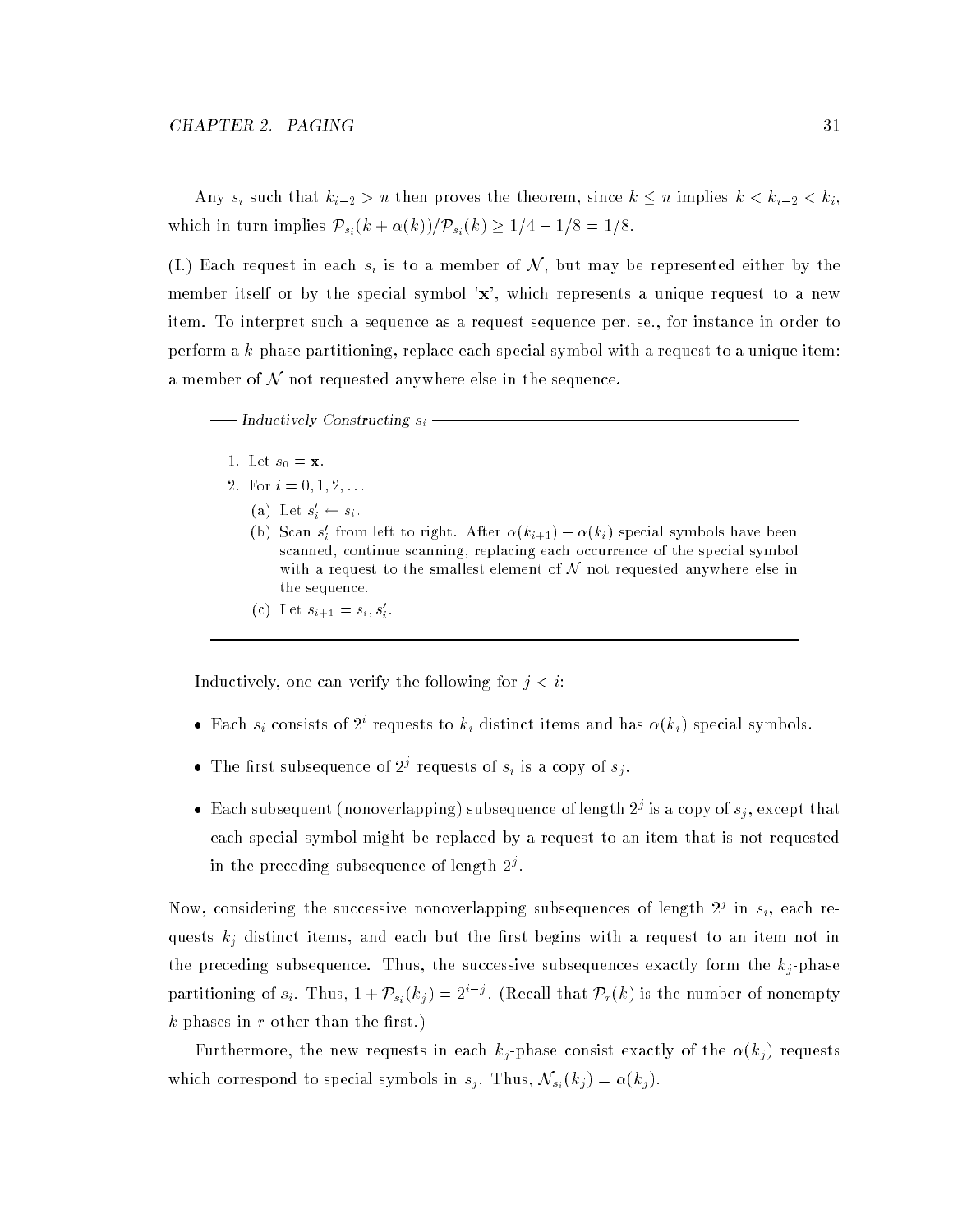(II.) Fix k and i s.t.  $k < k_{i-1} < k_i$ . Find j s.t.  $k_{j-1} \leq k < k_j = k_{j-1} + \alpha(k_{j-1}).$ 

First we bound  $\mathcal{P}_{r_i}(k + \alpha(k))/\mathcal{P}_{r_i}(k)$ : Note that  $k + \alpha(k) \leq k_j + \alpha(k_j) = k_{j+1}$ , so

$$
\frac{\mathcal{P}_{s_i}(k+\alpha(k))}{\mathcal{P}_{s_i}(k)} \ge \frac{\mathcal{P}_{r_i}(k_{j+1})}{\mathcal{P}_{r_i}(k_{j-1})} = \frac{2^{i-j-1}-1}{2^{i-j+1}-1} \ge \frac{1}{4} - 2^{j-i-1}.
$$

Next we bound  $\mathcal{N}_{r_i}(k)$ : Consider any k-phase (other than the first) with m new requests. The number of distinct items requested in the k-phase and the previous is  $k + m$ . Since the 2 k-phases are contained in a subsequence formed by at most 3 consecutive  $k_j$ -phases. and there are at most  $k_j + 2\alpha(k_j)$  distinct items requested in any 3 consecutive  $k_j$ -phases, it follows that  $m \leq k_j - k + 2\alpha(k_j)$ . Since  $k_j - k \leq k_j - k_{j-1} = \alpha(k_{j-1})$  and  $\alpha(k_j)$  =  $\alpha(k_{j-1} + \alpha(k_{j-1})) \leq 2\alpha(k_{j-1}),$  it follows that  $m \leq 5\alpha(k_{j-1}) \leq 5\alpha(k).$ 

 $\Box$ 

**Corollary 2.4.6** FWF is not loosely  $c(k)$ -competitive for any  $c(k)$  which is  $O(\ln k)$ .

**Proof:** We show that for any fixed  $b > 0$  and even n, there exists a sequence r with  $\mathcal{C}_r$ (Opt, n) arbitrarily large such that for k between  $n/2$  and n,

$$
\mathcal{C}_r(\text{FWF}, k) \geq (1/n)^{3b+3} \cdot \mathcal{C}_r(\text{OPT}, 1), \text{ and } (17)
$$

$$
\mathcal{C}_r(\text{FWF}, k) \geq (b \ln k / 10) \cdot \mathcal{C}_r(\text{OPT}, k). \tag{18}
$$

Thus, for any  $c(k)$  which is  $O(\ln k)$ , and any n, there is a sequence r and a d such that, for all k between  $n/2$  and n,

$$
C_r(\text{FWF}, k) - \max\{c(k)C_r(\text{OPT}, k), C_r(\text{OPT}, 1)/n^d\}
$$

is arbitrarily large. (Take b s.t.  $2c(k) \leq b \ln k$  and take  $d \geq 3b + 4$ .)

Next we exhibit the sequence satisfying  $(17)$  and  $(18)$  for k between  $n/2$  and n. Note that  $C_r(k, FWF) = k \mathcal{P}_r(k)$  and  $C_r(k, OPT) \leq \mathcal{N}_r(k) \mathcal{P}_r(k)$ , so to show (17) and (18) it suffices to show

$$
k\mathcal{P}_r(k) \geq (1/n)^{3c+3} \cdot \mathcal{P}_r(1), \text{ and } (19)
$$

$$
k \ge (c \ln k / 10) \cdot \mathcal{N}_r(k). \tag{20}
$$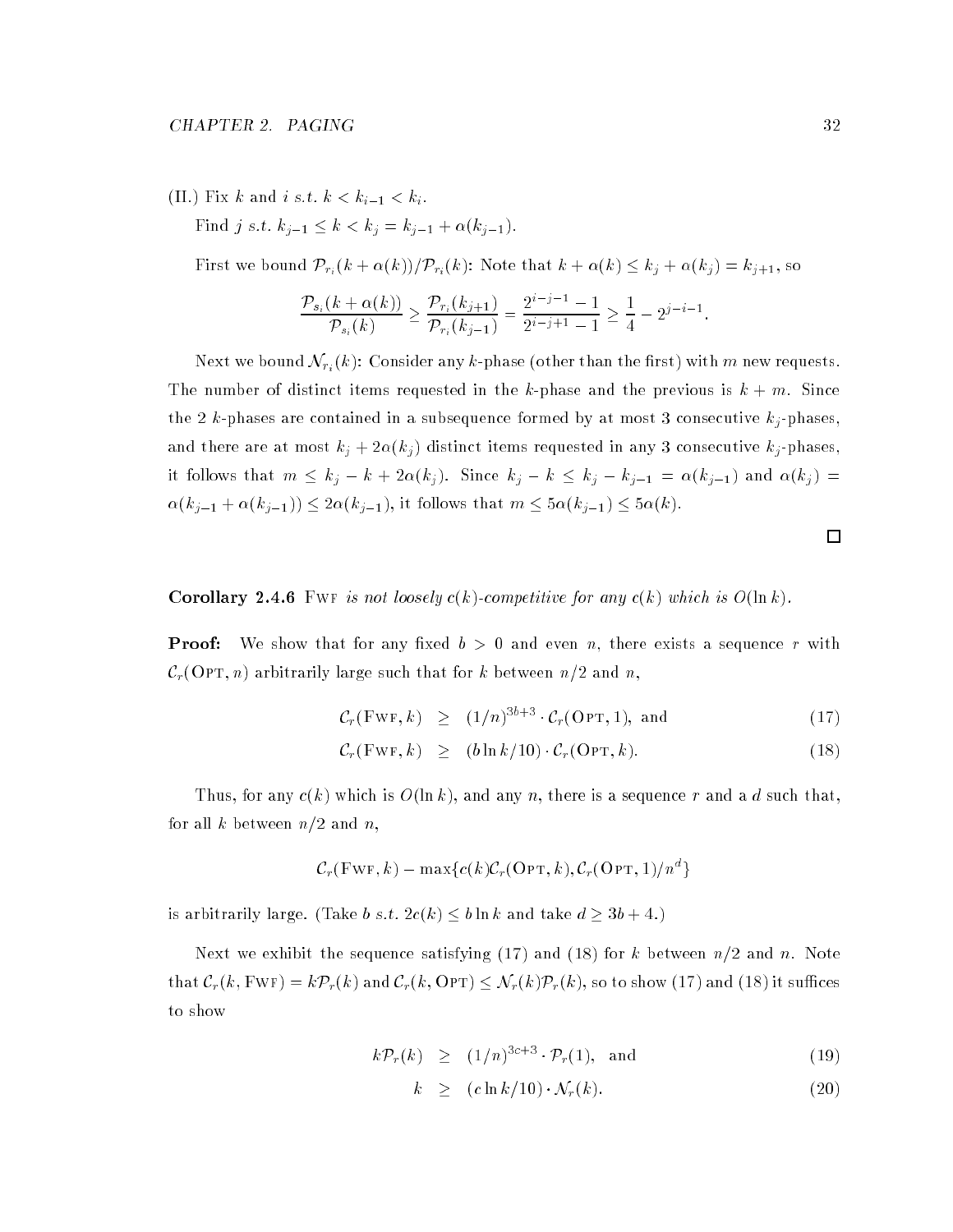Applying theorem 2.4.5 with  $\alpha(k) = \min\{k, a\}$ , where  $a = n/(c \ln n)$ , we obtain a sequence r such that for  $k < n$ ,  $\mathcal{N}_r(k) \leq 5 \min\{k,a\}$  and  $\mathcal{P}_r(k+\min\{k,a\}) \geq \mathcal{P}_r(k)/8$ . The former implies (20) for k between  $n/2$  and n.

It remains only to show that the latter implies (19) for k between  $n/2$  and n. We omit the details, noting that first one shows  $\mathcal{P}_r(a)\geq (1/8)^{\log_2 a}\mathcal{P}_r(1)$ , and then  $\mathcal{P}_r(k)\geq (1/8)^{k/a}\mathcal{P}_r(a)$ for  $k \geq a$ , and the result follows.  $\Box$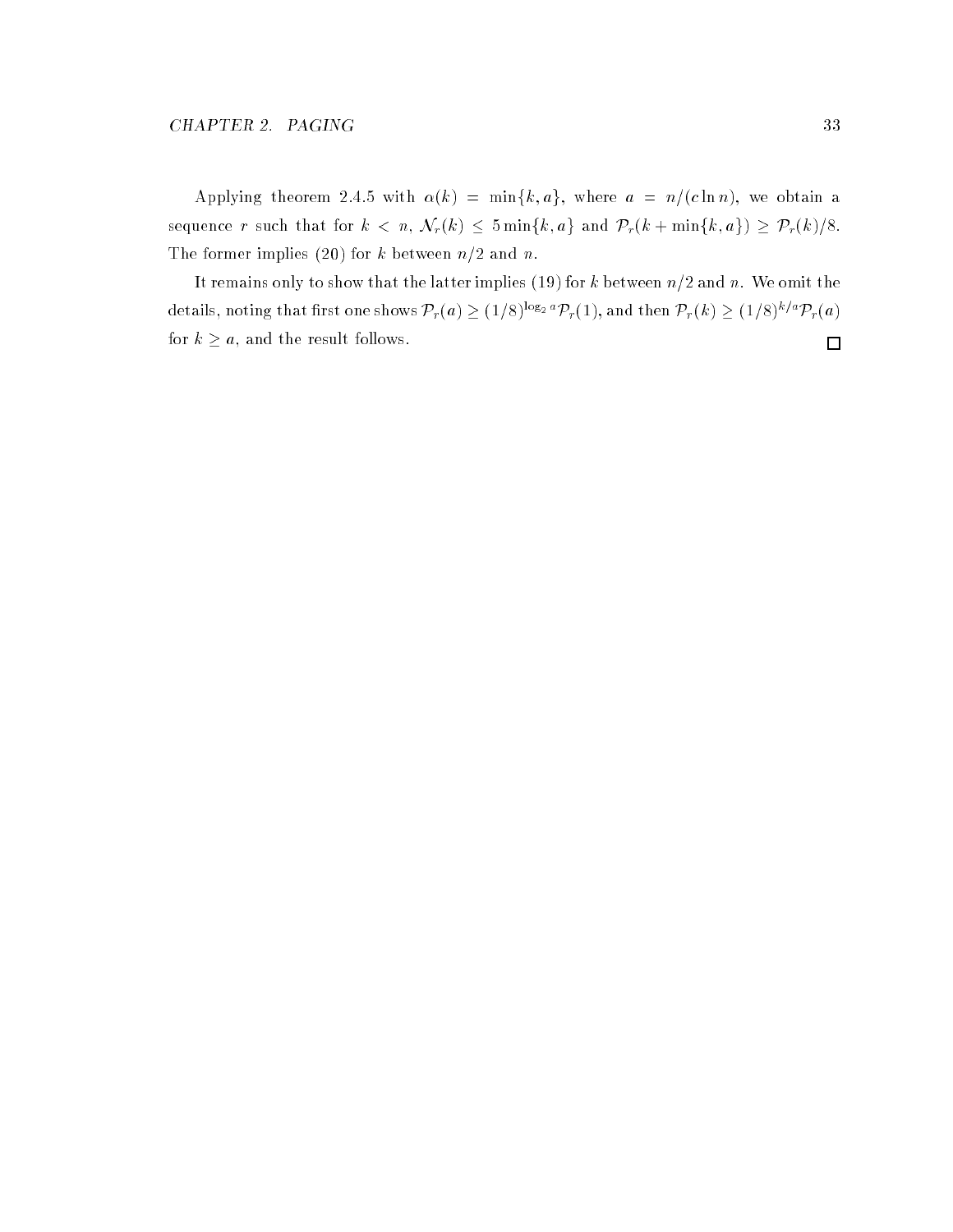# Chapter <sup>3</sup>

# Deterministic Weighted Caching

Section 3.1 of this chapter introduces *timings*, which are useful for obtaining lower bounds on  $k$ -server schedule costs, much as  $k$ -phases were useful for paging.

Section 3.2 introduces GreedyDual, a weighted caching algorithm, and presents a competitive analysis of GreedyDual using timings.

## 3.1 The K-Server Dual: Timings

• A timing for a k-server request sequence  $r = r_0r_1 \cdots r_N$  is a real value  $B_{\infty}$ , a real value  $A_0$ , and a pair of real values  $\{A_i, B_i\}$  for  $i = 1, \ldots, N$  such that

$$
A_i - B_j \le \begin{cases} d(r_i, r_j) & 0 \le i < j \le N \\ 0 & 0 \le i \le N, j = \infty \end{cases}
$$

• The cost of the timing for k servers is

$$
k(A_0 - B_{\infty}) + \sum_{i=1}^{N} A_i - B_i.
$$

Timings seem a bit mysterious as introduced in this chapter; Chapter 4 discusses how timings represent the linear programming dual of a natural formulation of the k-server problem as an assignment problem, and presents a more intuitive interpretation of timings.

For the purposes of this chapter, think of a timing as a transformation of the original k-server problem specified by r. Any schedule for r is still a schedule for the transformed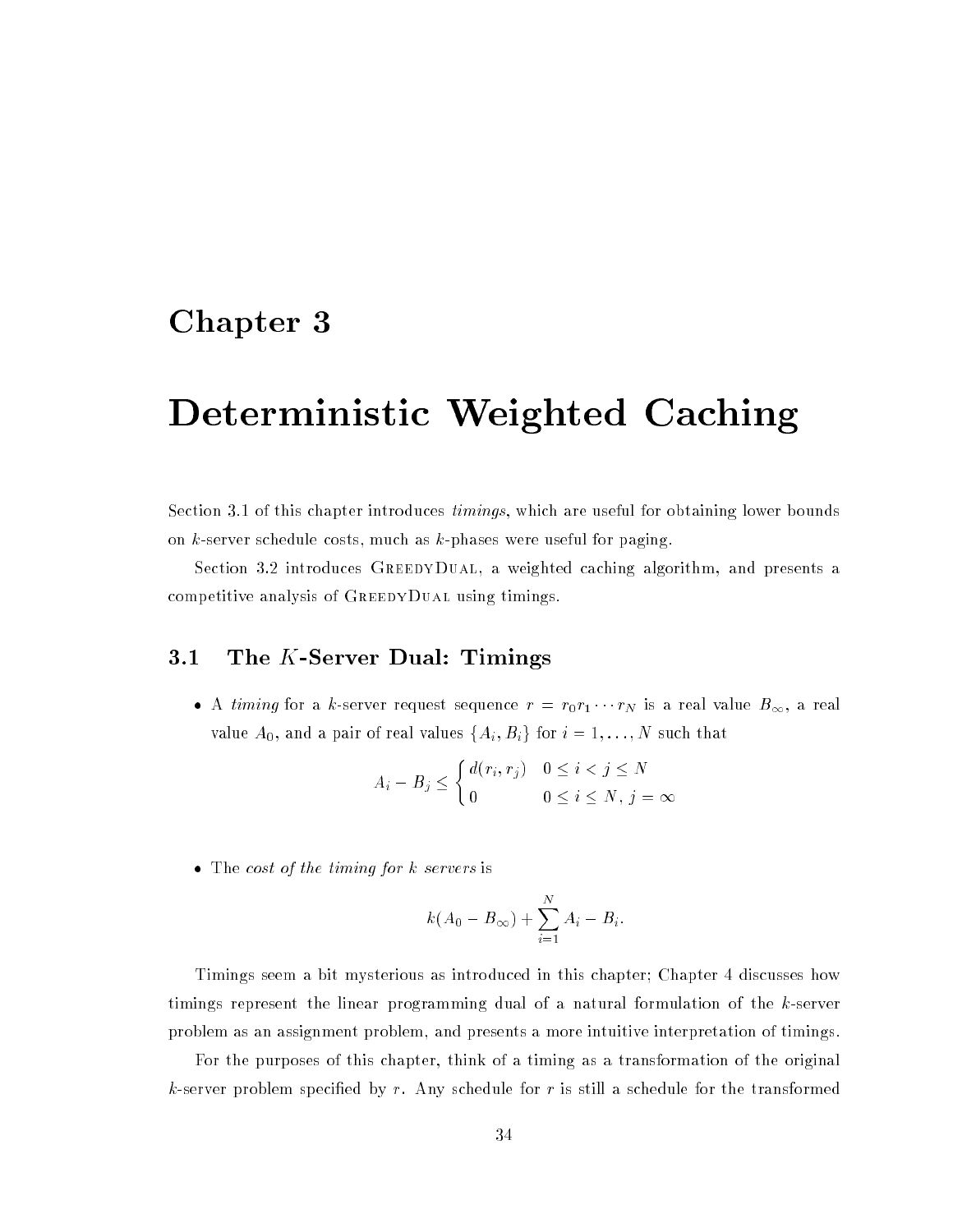problem, but the costs associated with the various server movements are transformed, so that the cost of the schedule is also changed. Specifically, when a server leaves a node  $r_i$ , or remains on  $r_i$  after the final request, the schedule is credited (has its cost reduced) by  $A_i$ , when a server enters a node  $r_i$ , the schedule is charged an additional  $B_i$ , and when a server remains on any node after the final request, the schedule is charged an additional  $B_{\infty}$ .

In this manner, the cost of any schedule for k servers will be decreased by exactly the cost of the timing for k servers. For instance, when a server enters and leaves a node  $r_i$ , the transformation results in an additional charge of  $-A_i+B_i$  to the schedule, which contributes one term to the cost of the timing.

On the other hand, it is not hard to see that the transformation leaves the cost of the schedule nonnegative. This is because the individual charges to the schedule in the transformed cost (either  $d(r_i, r_j) - A_i + B_j$  to move a server from  $r_i$  to  $r_j$  or  $-A_i + B_{\infty}$  to leave a server on  $r_i$  after the final request) remain nonnegative due to the constraints on the values of the timing.

Thus, the cost of the schedule is at least the cost of the timing. This shows the following lemma.

**Lemma 3.1.1 ([You91, You])** The cost of the optimal schedule for k servers satisfying a request sequence <sup>r</sup> is at least the cost for k servers of any timing for r.

It will follow as a consequence of results in Section 4.1 that the lower bound provided by the lemma can, with the right timing, always be made tight.

## 3.2 The Greedy Dual Strategy

GREEDYDUAL, the greedy dual strategy for weighted caching described in the introductory chapter, may be described more carefully as follows.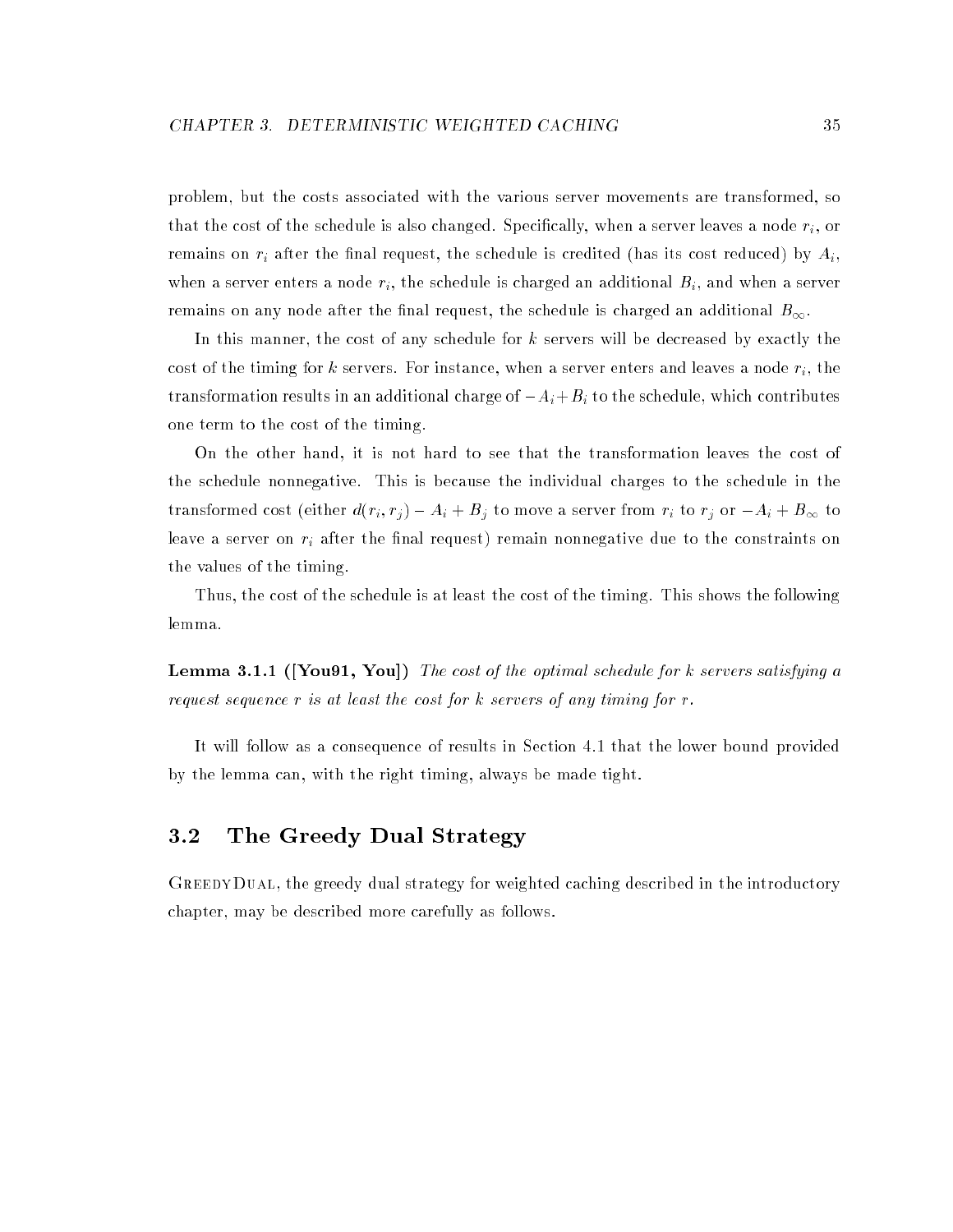- GreedyDual -Each server has a varying amount of  $credit$ . In response to request  $0$ , all servers are

1. If node  $r_j$  has no server:

(a) Each server's credit is increased equally until some server has enough credit to move to  $r_j$ . (If a server is currently on  $r_i$ , it must have  $d(r_i, r_j) = w(r_i)$ credit to move to  $r_i$ .)

placed on  $r_0$  with no credit. In response to each subsequent request j to node  $r_j$ ,

- (b) One such server serves request  $j$ , giving up all its credit.
- 2. If node  $r_j$  has at least one server:
	- (a) One such server serves request j.
	- (b) Unless the server has not yet moved, it gives up an arbitrary amount (possibly none) of its credit.

We have the following lemma

 ${\rm \bf Lemma~3.2.1~([You91, You])}$   ${\rm \bf GREEDYDUAL}$  is  $\frac{\kappa}{k-h+1}$  -competitive:

$$
C_r(\text{OPT}, h) \geq \frac{k-h+1}{k} C_r(\text{GreedyDual}, k) - (k-h)w(r_0).
$$

**Proof:** Let  $P_i$ , for  $i = 0, 1, ..., N$ , denote the amount credited to each server in response to request *i*. Let  $P_{N+1} = 0$ .

For  $i = 0, \ldots, N$ , let  $i' = \min\{j > i : r_j \text{ served by server of } r_i\}$  if the minimum is well-defined, otherwise let  $i' = N + 1$ .

For  $i = 0, ..., N$  and  $j = 1, ..., N + 1$ , let

$$
B_j = P_0 + \cdots + P_{j-1},
$$
  

$$
A_i = P_0 + \cdots + P_{i'}.
$$

Let  $B_{\infty} = B_{N+1}$ .

We prove the lemma in three parts:

- I. The on-line cost is at most  $kB_{\infty}$ .
- II.  $\{A_0, B_{\infty}\} \cup \{A_i, B_i : i = 1, ..., N\}$  is a timing.
- III. The cost of the timing simplifies to  $(k + 1 h)B_{\infty} (k h)w(r_0)$ .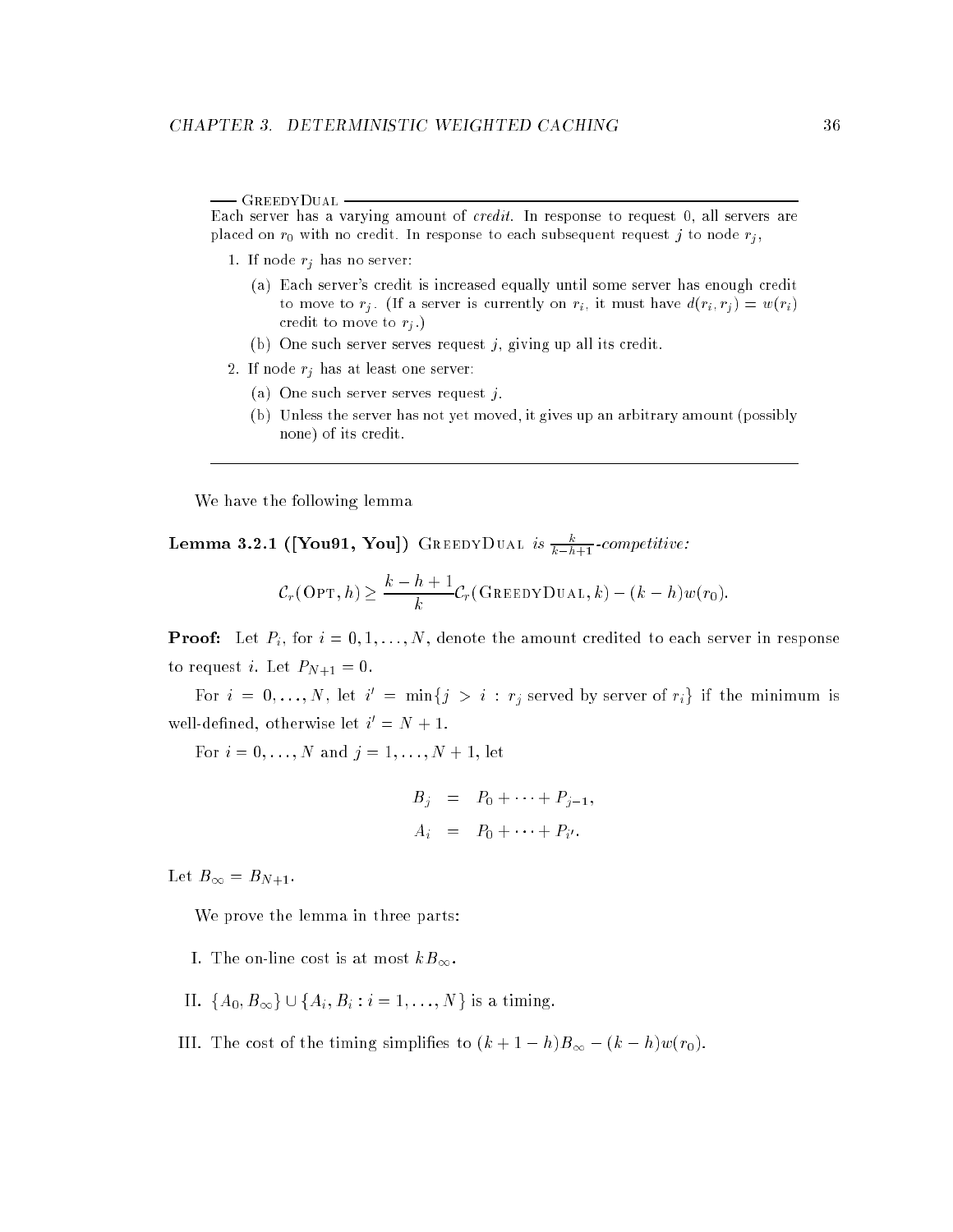From these and lemma 3.1.1, the on-line algorithm is  $\frac{k-h+1}{k-h+1}$ -competitive.

(I.) The distance moved by servers is bounded by the total amount credited to servers, which is  $kB_{\infty}$ .

(II.) The quantity  $A_i - B_j$  is nonpositive if  $j > i'$ , and otherwise may be written  $P_i + \cdots + P_{i'}$ . Thus it suffices to verify

$$
P_j + \cdots + P_{i'} \leq \begin{cases} w(r_i) & \text{for } 0 \leq i < j \leq N, \ r_i \neq r_j, \\ 0 & \text{for } 0 \leq i < j \leq N, \ r_i = r_j, \ i' = j, \\ 0 & \text{for } 0 \leq i < j \leq N, \ r_i = r_j, \ i' \neq j, \\ 0 & \text{for } 0 \leq i \leq N, \ j = N + 1. \end{cases}
$$

The first case holds because the amount credited to the server of request  $i$  in response to requests  $i+1$  through i', inclusive, is at most  $w(r_i)$ .

The second case holds because, since  $r_i = r_j$  and  $i' = j$ , nothing was credited to servers in response to request j, so  $P_j = 0$ .

In the third case, the server of request i was on node  $r_j = r_i$  at request j but some other server served it. Since no server is ever moved to a node that is served, this happens only if the two requests are to node  $r_0$  and the two servers have not yet moved. Since the server of  $r_i$  is never credited after the *i*th request until it moves (which can't happen before request i') we have  $P_i + \cdots + P_{i'} \leq P_{i+1} + \cdots + P_{i'} = 0$ .

In the final case, since  $i' \geq j$ ,  $P_i + \cdots + P_{i'} = P_{N+1} = 0$ .

(III.) Note that  $A_i - B_i - P_i = P_{i+1} + \cdots + P_{i'}$ , which is the amount credited to the server of request i in response to requests  $i+1$  through i', inclusive. Let  $R_s$  denote the set of requests (other than request 0) served by the server s, and let  $i_s = \min R_s$ . The total credited to a server s is

$$
P_0 + \dots + P_{N+1}
$$
  
=  $P_0 + \dots + P_{i_s} + \sum_{i \in R_s} P_{i+1} + \dots + P_{i'}$   
=  $w(r_0) + \sum_{i \in R_s} A_i - B_i - P_i$ ,

so the total,  $kB_{\infty},$  credited to all servers may also be written

$$
kw(r_0) + \sum_{i \in \cup_s R_s} A_i - B_i - P_i = kw(r_0) + \left(\sum_{i=1}^N A_i - B_i\right) - B_{\infty}.
$$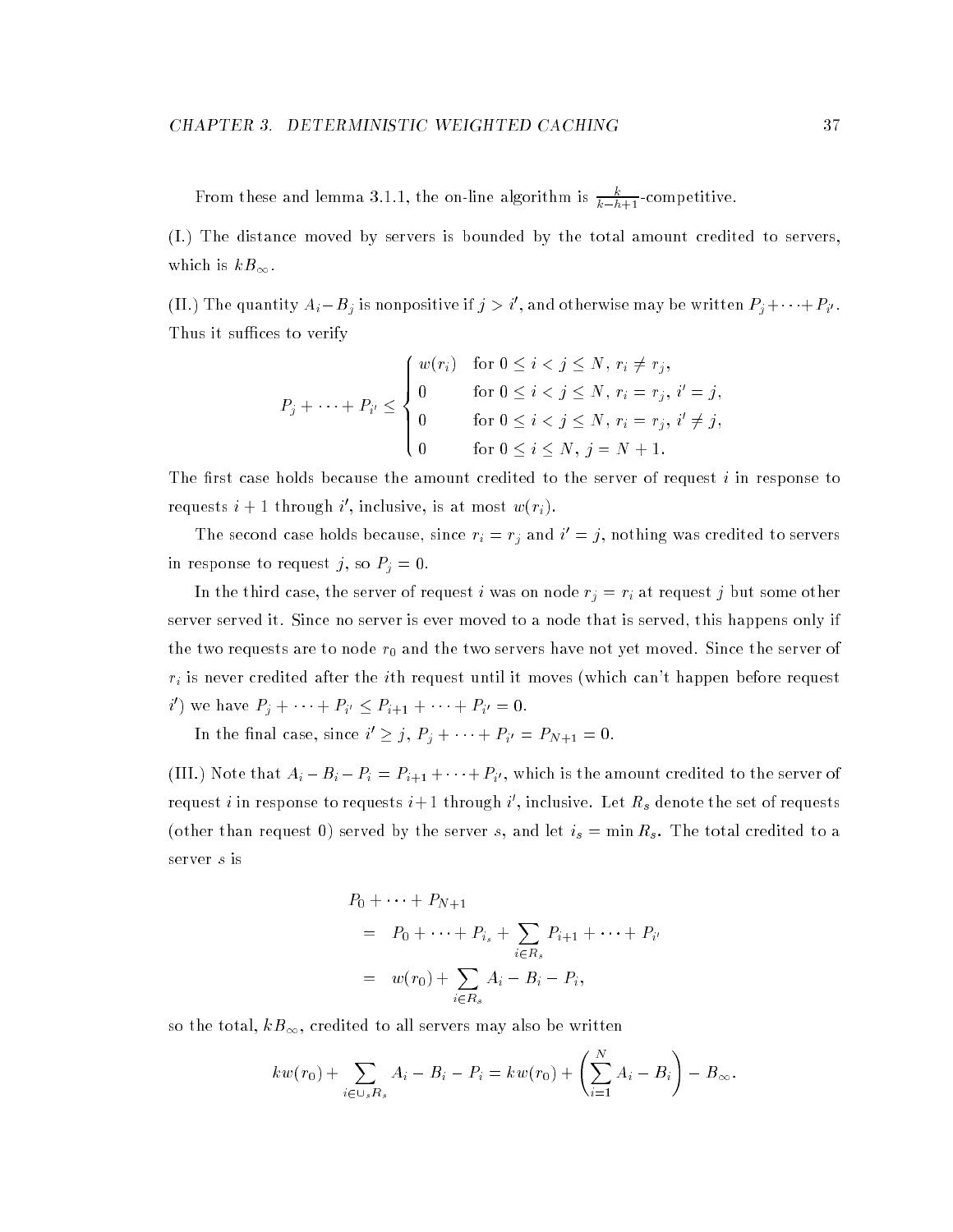Note that if we wish to allow the on-line strategy to start with an empty fast memory, so that  $r_0$  is an artincial vertex of weight  ${\tt u},$  the algorithm and analysis simplify slightly.

The reader may verify that Fifo and Lru, and Balance as it applies to weighted caching, are special cases of GREEDYDUAL. Also, MARK is a special case of GREEDYDUAL in the sense that it is obtained by breaking ties in step (1b) uniformly at random and having the server give up all its credit in step (2b).

 $\Box$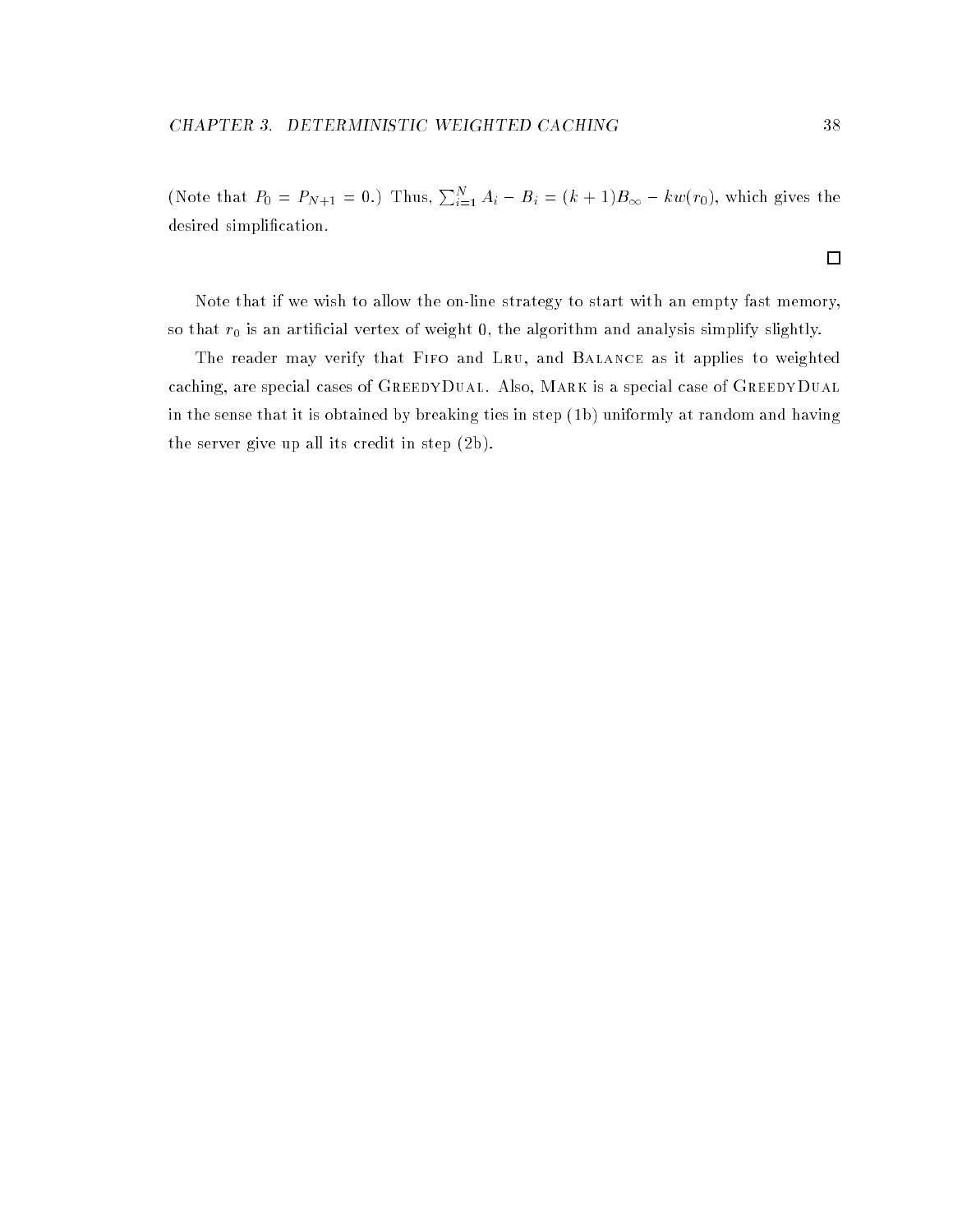# Chapter <sup>4</sup>

# The K-Server Dual

Preceding chapters have concentrated on presenting results and their proofs. This chapter is a more intuitive exploration of the relationships between the results, via timings. The goal of the chapter is to gain insight into the general k-server problem, and to record some suggestive partial or preliminary results.

In section 4.1 of this chapter, we show how the k-server problem is a special case of the assignment problem, so that the problem of finding a maximum-cost timing is a special case of the dual of assignment, and we discuss how nonoptimal timings may be improved.

In Section 4.2 we define  $k$ -phase timings, which generalize  $k$ -phases, and work an example.

In Section 4.3, we introduce  $K-PHASE$ , a k-server strategy which uses k-phase timings explicitly in the way that LRU uses  $k$ -phases implicitly. K-PHASE is central to this thesis, in that it relates Lru, Balance, and Perm (the on-line assignment algorithm), and is a stepping stone to GREEDYDUAL.

In Section 4.4, we present an intuitive interpretation of timings, an intuitive analysis of Balance for weighted caching obtained therewith, and a potential function analysis obtained from the intuitive analysis.

Finally, in Section 4.5, we discuss how PERM may be interpreted as a  $k$ -server strategy, and how PERM relates to K-PHASE. We also discuss the structure of the optimal timings implicit in Perm.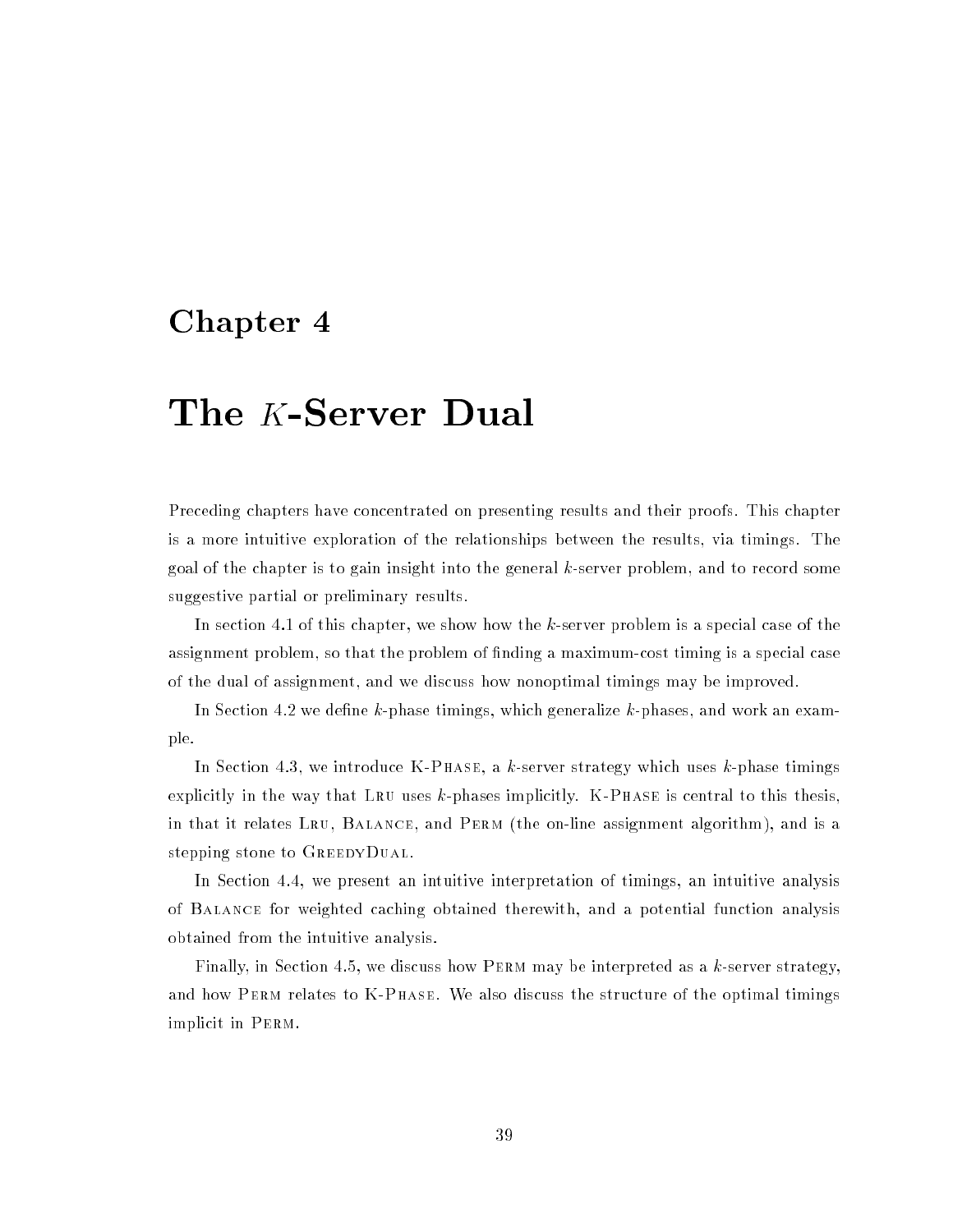## 4.1 The K-Server Problem as Assignment

The k-server problem is a special case of the assignment problem.

Intuitively, each k-server request represents a demand for one server from previous requests and a supply of up to one server to later requests, with the exception that the first request represents no demand and a supply of up to k servers for later requests. If the server of request i next serves request j, this corresponds to the ith supply being assigned to the jth demand, at a cost of  $d(r_i, r_j)$ . To balance the supply and demand, an artificial demand,  $\infty$ , is added, which costs nothing to supply. Specifically,

 $G^N=(U^N,W^N,U^N\times W^N)$ , given a k-server request sequence  $r=r_0r_1\cdots$  and  $N\geq 0,$ is the supply-demand graph for  $r$ : a complete, bipartite graph with edge lengths  $d$ , where

$$
U^N = \{0, ..., N\}
$$
 are the *supply* vertices,  

$$
W^N = \{1, ..., N, \infty\}
$$
 are the *demand* vertices, and  

$$
d(i, j) = \begin{cases} \infty & i \geq j \\ d(r_i, r_j) & 0 \leq i < j \leq N \\ 0 & 0 \leq i \leq N, j = \infty. \end{cases}
$$

•  $F_k$  is the function

$$
F_k(i) = \begin{cases} 1 & i \notin \{0, \infty\} \\ k & i \in \{0, \infty\}. \end{cases}
$$

- An  $F_k$ -factor of  $G^N$  is any subset of the edges of  $G^N$  such that nodes 0 and  $\infty$  have degree at most k in the subset, and every remaining node has degree 1 in the subset.
- The cost of an  $F_k$ -factor is the sum of the lengths of its edges.

We leave it to the reader to verify that the schedules of  $k$  servers satisfying the first N requests of r correspond one-to-one with the finite-cost  $F_k$ -factors in  $G^N$ , and that the correspondence preserves cost. In this chapter we identify the problems of optimally scheduling the k servers and finding the minimum-cost  $F_k$ -factor.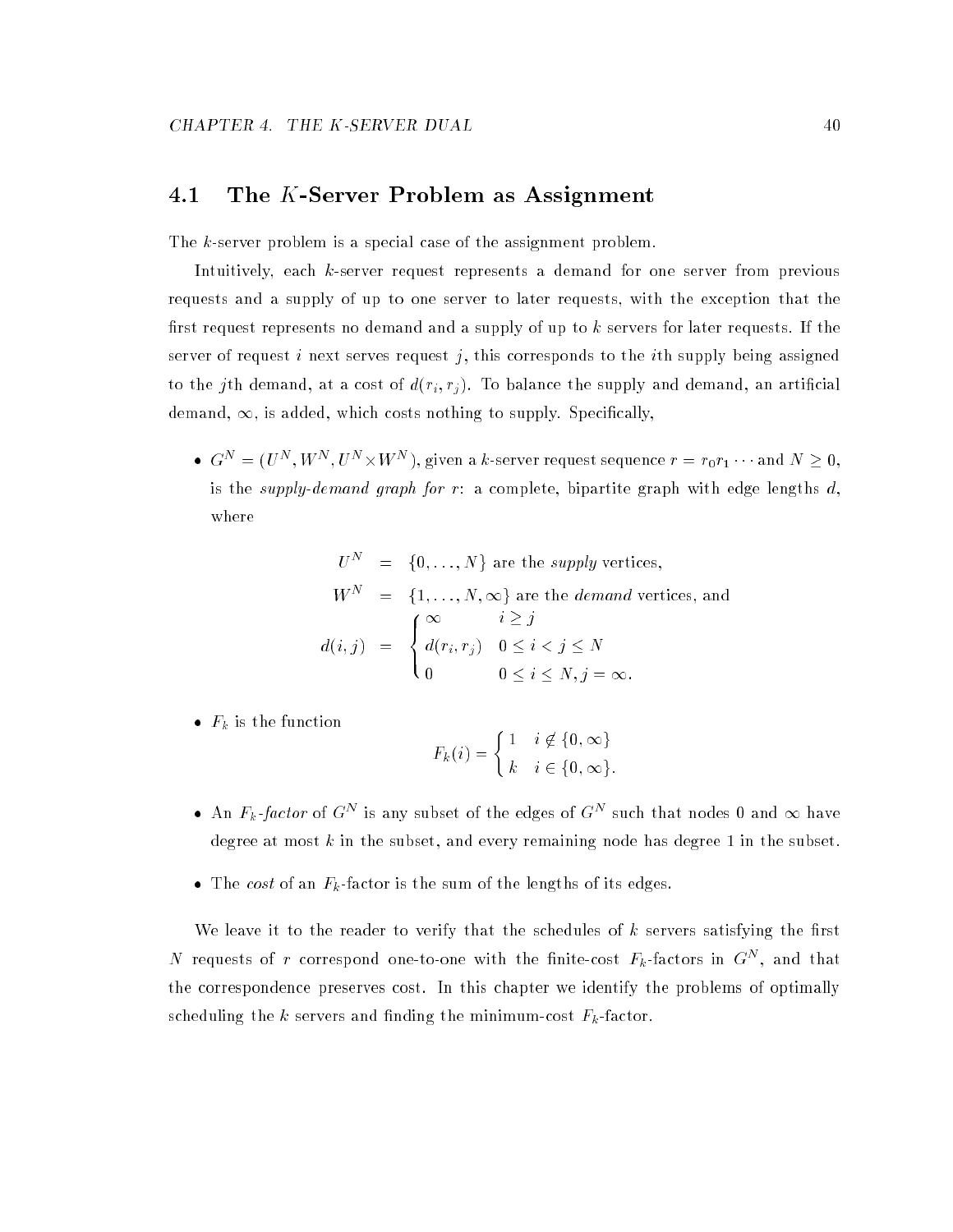#### 4.1.1 The Assignment Dual

The problem of finding a minimum-cost  $F_k$ -factor of  $G^N$  is an instance of the Hitchcock problem  $[PS82, p.143]$ <sup>1</sup> The standard form of the dual problem is to find a maximum-cost *potential* (assignment of weights to the vertices) of  $G<sup>N</sup>$  such that

$$
\alpha_u + \beta_w \le d(u, w) \quad \text{for } (u, w) \in U \times W,
$$

where  $\alpha_u$  is the weight of  $u \in U^N$  and  $\beta_w$  is the weight of  $w \in W^N$ , and the cost of the potential is

$$
k(\alpha_0 + \beta_{\infty}) + \sum_{i=1}^{N} \alpha_i + \beta_i.
$$

The essential properties of the dual are that the cost of any potential is a lower bound on the cost of any  $F_k$ -factor, and equality is achieved if both are optimal. Potentials for  $G<sup>N</sup>$  are trivially isomorphic to timings for r: from a potential we can obtain an equal cost timing, or vice versa, by negating the weights of the supply vertices. Thus, in the remainder of this chapter we consider only timings, and we refer to "timings for  $G<sup>N</sup>$ ".

#### 4.1.2 Stretching a Timing

Given a timing, when and how can it be improved? Here we summarize the necessary technique, obtained by considering the equivalent Hitchcock problem as described in Papadimitriou and Steiglitz [PS82]. Given a timing,

- The slack of an edge  $(u, w)$  is  $d(u, w) A_u + B_w$ .
- The admissible edges are the edges with slack 0.
- The admissible neighbors of a vertex are the neighbors of the vertex along admissible edges.
- The weight, |v|, of a vertex v in  $G<sup>N</sup>$  is 1, unless the vertex is 0 or  $\infty$ , in which case the weight is k.
- The weight,  $|S|$ , of a subset S of the vertices is the sum of the weights of the vertices in the subset.

<sup>&</sup>quot;It is straightforward to transform a minimum-cost  $F_k$ -factor problem into an assignment problem by splitting the nodes 0 and  $\infty$  each into k identical nodes. We use the "nonsplit" form for syntactic simplicity.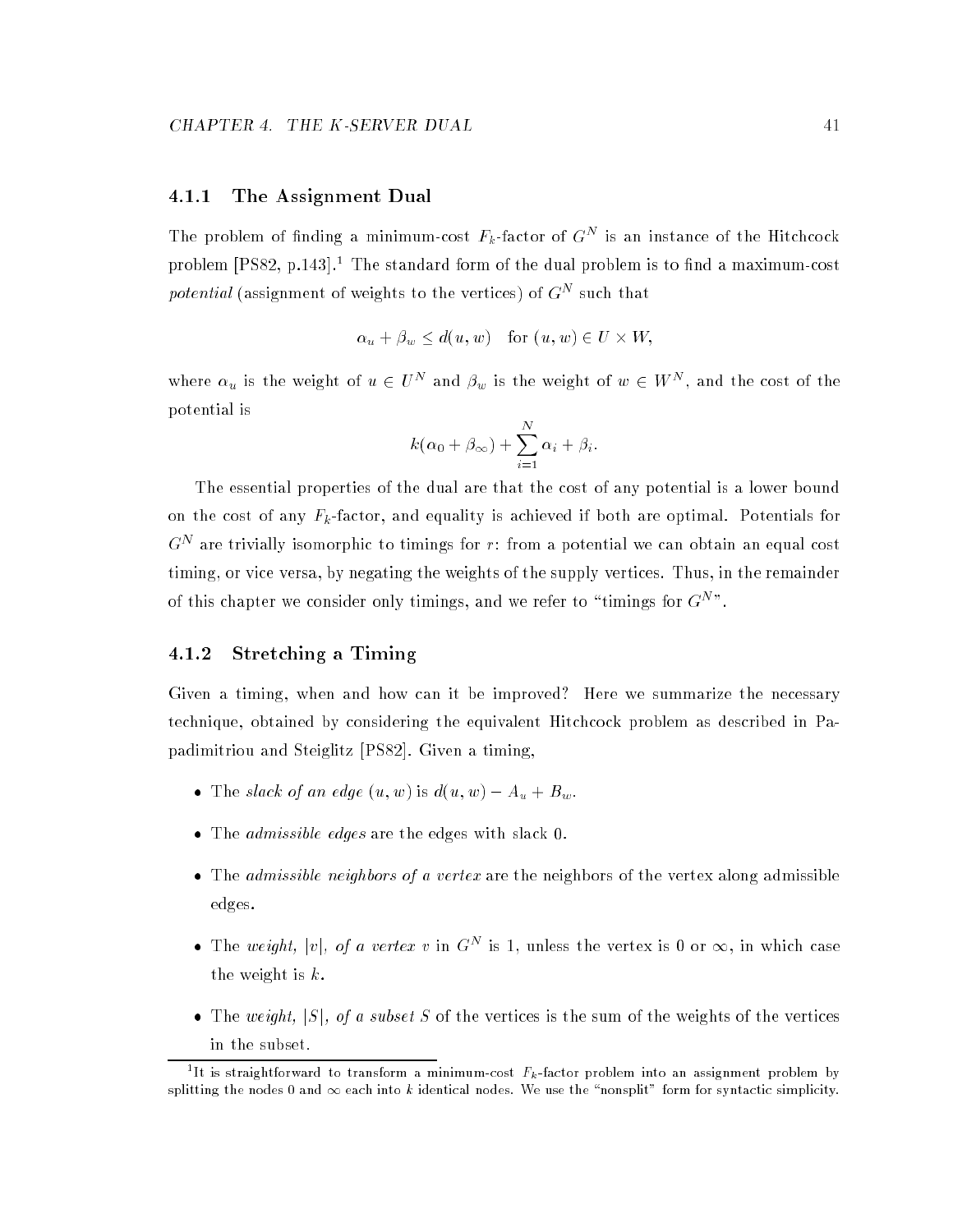- To stretch a subset  $U^*$  of the supply vertices by  $\epsilon > 0$ , given a timing, is to increase the weight of each vertex that is in  $U^*$ , or is an admissible neighbor of  $U^*$ , by  $\epsilon$ .
- To stretch a subset U<sup>\*</sup> of the supply vertices is to stretch U<sup>\*</sup> by the largest  $\epsilon > 0$ possible without violating any constraints.

Stretching a timing corresponds to a step of the primal-dual algorithm (see the alphabeta procedure in Papadimitriou and Steiglitz [PS82]) for finding a maximum-cost potential.

If an  $F_k$ -factor exists among the admissible edges, the cost of the  $F_k$ -factor equals the cost of the timing, so both are optimal. Otherwise, some subset of  $U^N$  exists such that the weight of the subset is greater than the weight of the admissible neighbors of the subset.<sup>2</sup> That is, if  $U^*$  is the subset of  $U^N$ , and  $W^*$  is the set of admissible neighbors of U<sup>\*</sup>, then  $|U^*| > |W^*|$ . In that case, stretching  $U^*$  by  $\epsilon$  increases the cost of the timing,  $k(A_0 - B_{\infty}) + \sum_{i=1}^N A_i - B_i$ , by  $\epsilon(|U^*| - |W^*|)$ .

How does stretching change the set of admissible edges? Stretching  $U^*$  as much as possible adds at least one admissible edge from  $U^*$  to a vertex not in  $W^*$ . Any admissible edges from vertices not in  $W^*$  to  $U^*$  become inadmissible. The admissibility of any other edge is unchanged.

# 4.2 K-Phase Timings

To reproduce and generalize  $k$ -phases with timings, we introduce some new terminology.

- The zero timing for any  $G^N$  is the timing for  $G^N$  with all values 0.
- The pending nodes of a timing are the supply nodes whose only admissible neighbor is the demand node  $\infty$ . Intuitively, these are the nodes that complementary slackness conditions suggest are currently covered (that is, the supply corresponding to the request is not used by a demand other than  $\infty$ ) in the optimal schedule.
- Extending a timing for  $G^N$  yields a timing for  $G^{N+1}$ . Extending  $\{A_0, B_1, \ldots, A_N, B_\infty\}$ yields  $\{A_0, B_1, \ldots, A_N, B_{N+1}, A_{N+1}, B_\infty\}$ , where  $B_{N+1}$  and  $A_{N+1}$  are taken to be  $B_\infty$ . Extending violates no constraints and leaves the cost unchanged. Newly admissible

<sup>2</sup> This is a consequence of the alpha-beta procedure of Papadimitriou and Steiglitz [PS82]. We review in Section 4.5 how to find such a  $U$  .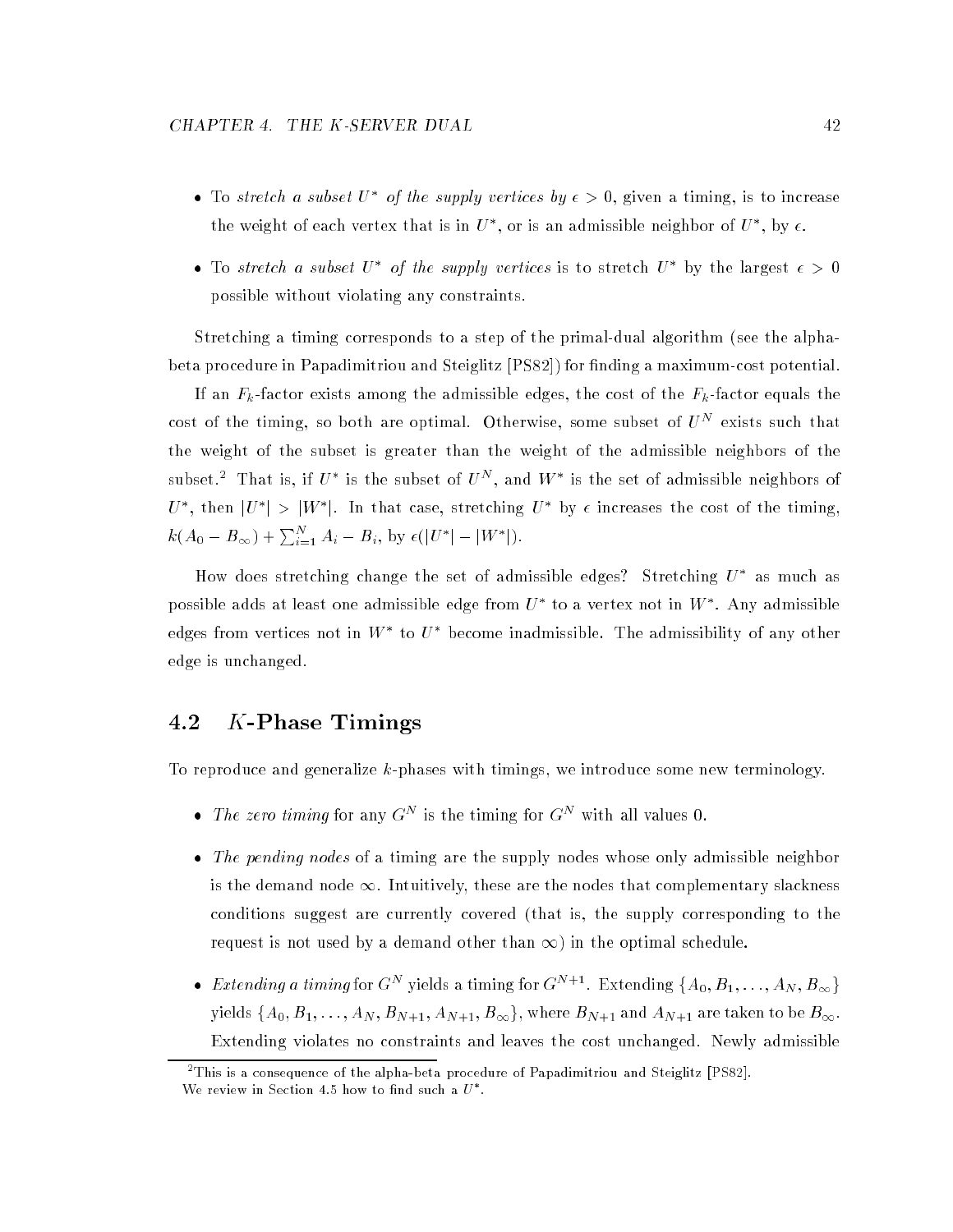|  |  |  |  |  |  |  |  | r: o A B A C D E A F E A B C D E B $\infty$ |  |  |
|--|--|--|--|--|--|--|--|---------------------------------------------|--|--|
|  |  |  |  |  |  |  |  | A: 0 0 1 1 1 1 1 1 2 2 2 2 2 2 2 2 2        |  |  |
|  |  |  |  |  |  |  |  | B: 0 0 0 0 0 0 0 1 1 1 1 1 1 1 2 2 2 2      |  |  |

#### Figure 4: The 4-phase timing for oABACDEAFEABCDEB

edges in  $G^{N+1}$  are  $(N+1,\infty)$  and edges of the form  $(u, N+1)$  such that  $d(r_u, r_{N+1}) = 0$ and  $(u, \infty)$  is admissible. Admissibility of other edges is unchanged. The new supply node  $N + 1$  is pending, and all other pending nodes continue to pend, except pending nodes *i s.t.*  $d(r_i, r_{N+1}) = 0$ .

• The k-phase timing for a request sequence  $r_0r_1 \cdots r_N$  is defined inductively (and online) as follows. The k-phase timing for  $r_0$  is the zero timing. Given a k-phase timing for  $r_0 \cdots r_{N-1},$  in response to request  $r_N,$  the timing is extended, and if the weight of the pending nodes exceeds k (the weight of demand node  $\infty$ , the only admissible neighbor of the pending nodes), the pending nodes are stretched. This yields the k-phase timing for  $r_0 \cdots r_N$ .

An important invariant satisfied by the k-phase timing for any request sequence  $r_0 \cdots r_N$ is that the cost for  $k$  servers simplifies:

$$
k(A_0 - B_{\infty}) + \sum_{i=1}^{N} A_i - B_i = B_{\infty}.
$$
 (21)

This invariant is easily proved by induction; the key observation is that each stretch operation raises equally  $B_{\infty}$  and the cost for k servers. From (21), the cost for h servers of a  $k$ -phase timing simplifies to

$$
(k - h + 1)B_{\infty} - (k - h)A_0.
$$
 (22)

Next we try an example: we develop the 4-phase timing for paging request sequence **ABACDEAFEABCDEB**. Prepend to the sequence the artificial request **o** with  $d(\mathbf{o}, \cdot) \equiv$ 0, and assume that all servers start on o.

Begin with the timing  ${A_0 = 0, B_{\infty} = 0}$  for  $G^0$ . The weight of supply node 0 (corresponding to the artificial request  $\boldsymbol{o}$ ) is k.

In response to the first request  $\bf{A}$ , extend the timing. The new (zero-cost) edge  $(0,1)$  is admissible, so supply node 0, of weight k, ceases to pend, but supply node 1, of weight 1, is now pending.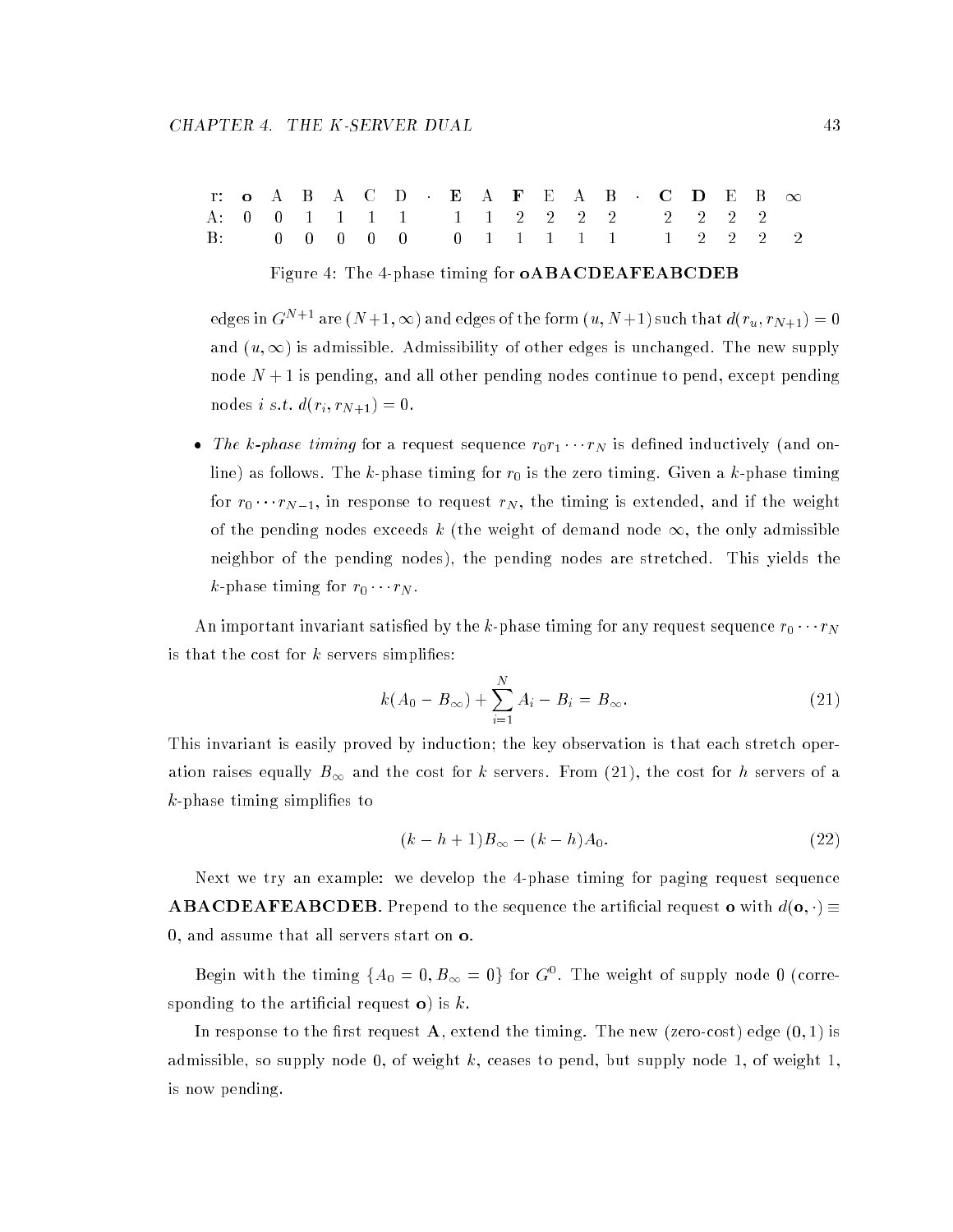In response to the second request **B**, extend the timing again. The timing is still a zero timing. Supply nodes 1 and 2 are now pending, with combined weight 2.

In response to the third request  $A$ , extend the timing a third time. Since the length of edge  $(1,3)$  is 0, supply node 1 ceases to pend. Supply nodes 2 and 3 are now pending.

In response to each of the fourth and fifth requests  $CD$ , extend the timing again without stretching. This yields the zero timing for  $G<sup>5</sup>$ . Supply nodes 2, 3, 4, and 5 are now pending, with net weight 4.

In response to the sixth request  $E$ , again extend the timing. The new supply node 6 is now pending, so the combined weight of the pending nodes is 5, which exceeds  $k$  by 1. Stretch the timing, increasing  $A_2$  through  $A_6$ ,  $B_{\infty}$ , and the cost of the timing by 1. This yields the timing  ${A_0 = 0, A_1 = 0, B_1 = 0, A_2 = 1, B_2 = 0, A_3 = 1, B_3 = 0, A_4 = 1, B_4 = 1, B_5 = 1, B_6 = 1, B_7 = 1, B_8 = 1, B_9 = 1, B_{10} = 1, B_{11} = 1, B_{12} = 1, B_{13} = 1, B_{14} = 1, B_{15} = 1, B_{16} = 1, B_{17} = 1, B_{18} = 1, B_{19} = 1, B_{10} = 1, B_{11$  $0, A_5 = 1, B_5 = 0, A_6 = 1, B_6 = 0, B_{\infty} = 1$ . Supply nodes 2 through 5 cease to pend, as their respective edges to demand node 6 have their slack reduced to 0. This timing is of cost 1 for 4 servers.

Continuing this example reveals the following general pattern. After request 1, or after any stretch, one weight-1 supply node is pending. Subsequently, with each request, the corresponding supply node is added to the set of pending nodes. If a supply node corresponding to a request to the same node was pending, that node ceases to pend, otherwise the number (and weight) of the pending nodes increases by 1. If the number is  $k + 1$ , a stretch occurs, and all nodes except the node corresponding to the last request cease to pend.

Each stretch raises the cost of the timing for k servers by 1. More generally, each stretch raises the cost of the timing for h servers by  $k - h + 1$ .

Thus, the k-phase timing, for a paging request sequence, corresponds to the k-phase partitioning of the sequence, and gives a proof that the optimal schedule for h servers costs at least  $k - h + 1$  times the number of k-phases. (See lemma 2.1.1.)

The complete 4-phase timing for the example is shown in figure 4.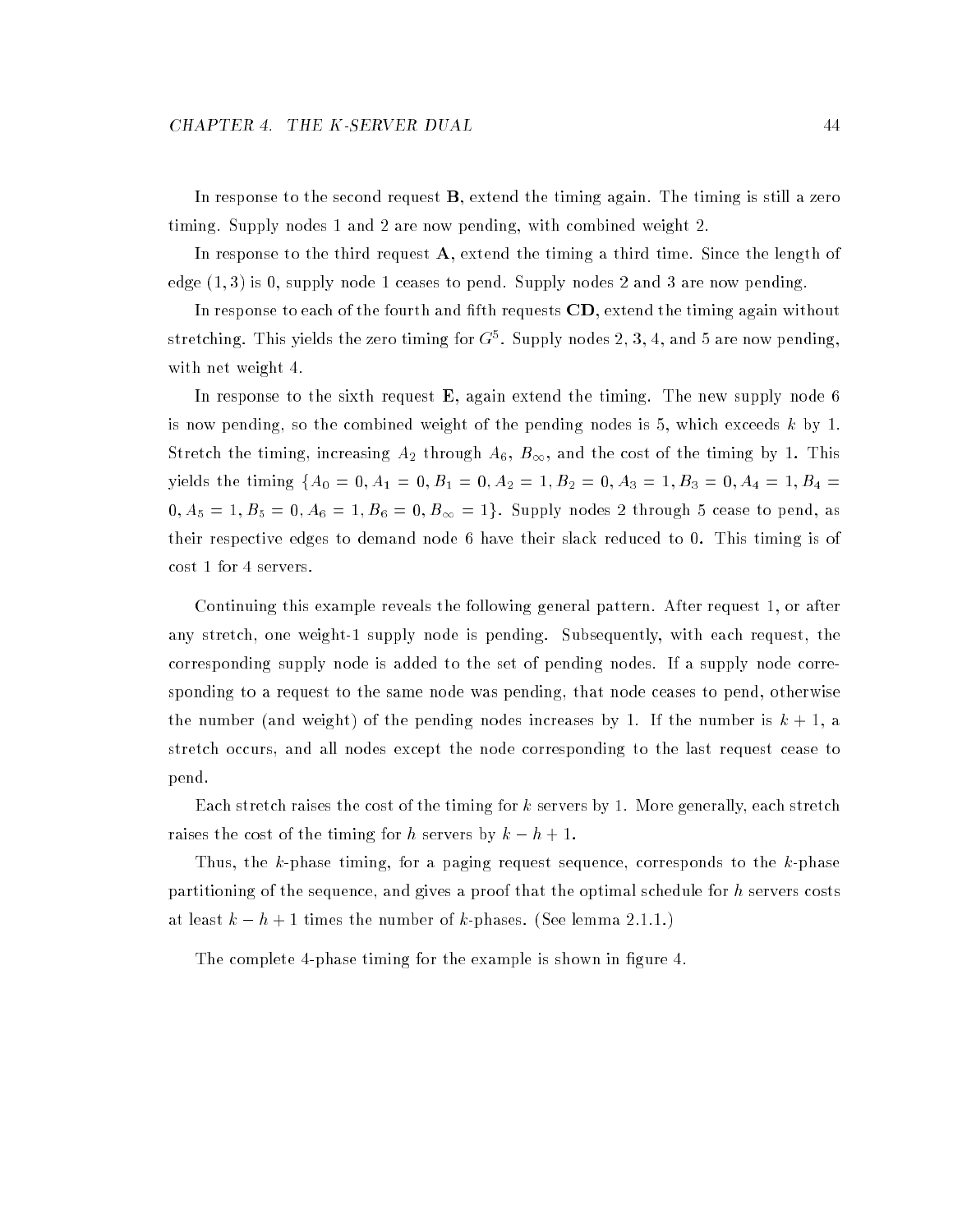## 4.3 LRU, K-Phase Timings, and BALANCE

The essential property of Lru, from the point of view of the proof of lemma 2.1.2, is the following: once a node is requested within a phase, it remains for the duration of the phase.

To restate this property in terms of timings, we need to clarify our terminology a bit. Specically, for the following discussion we imagine that, as requests come in, we maintain the k-phase timing on-line as discussed above: extending and possibly stretching the timing in response to each request. Then a node (in the original graph")  $r_i$  is  $\emph{penang}$  provided the supply node  $i$  is pending in the current timing.

From the point of view of the k-phase timing, this property may now be restated simply as follows: keep the pending nodes served.

For definiteness, we describe K-Phase, an on-line algorithm that keeps the pending nodes served:

#### - K-Phase -

Maintain a timing (in fact the  $k$ -phase timing) for the current request sequence on-line. In response to each request  $r_j$ ,

- 1. Extend the timing. (The pending nodes  $r_i$  s.t.  $d(r_i, r_j) = 0$  cease to pend.)
- 2. If the request was to a nonpending node and the weight of the pending supply nodes is now  $k + 1$ , stretch the pending supply nodes. (This causes at least one pending node  $r_i$  to cease pending, so that  $A_i - B_{i'} = d(r_i, r_{i'})$ , for some j' s.t.  $i < j' < j$  with  $d(r_i, r_{j'}) \neq 0$ .)
- 3. If the request was to a nonserved node, move a server from a nonpending node.

For paging, K-PHASE simplifies as follows:

The terminology is awkward, since there are two types of nodes in context: nodes in the original graph " in which requests occur, and nodes in the supply-demand graph. In general, we refer to the latter type as supply or demand nodes to disambiguate.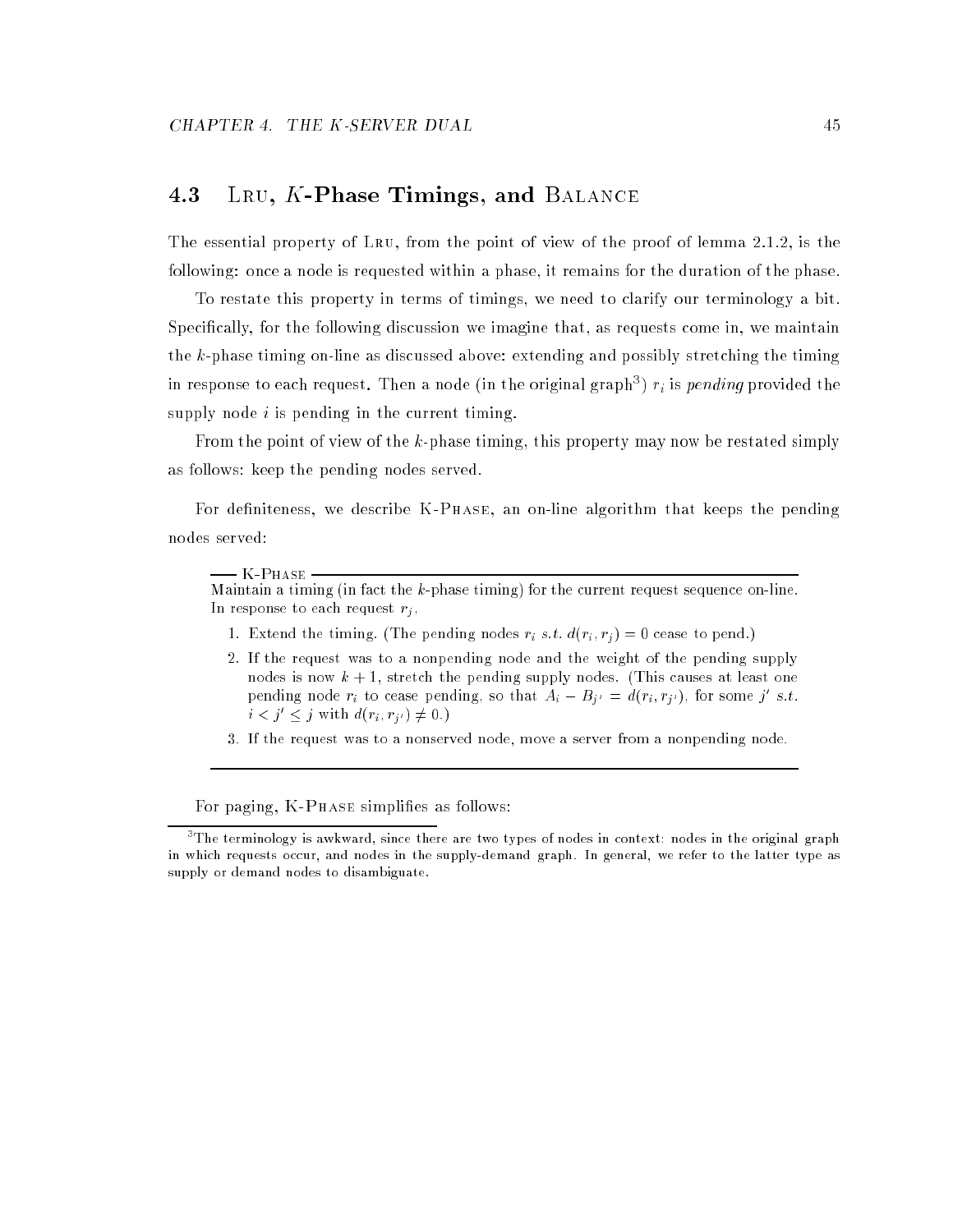K-Phase for Paging Maintain marks on the nodes. (Pending nodes are those that are not marked.) Initially, the first  $k$  distinct nodes requested are served and not marked.<sup>4</sup> Other nodes are marked. In response to each subsequent request,

- 1. If the request was to a marked node, unmark the requested node.
- 2. If  $k + 1$  nodes are unmarked, mark all the nodes except the requested node.
- 3. If the request was to a nonserved node, move a server from a marked node.<sup>5</sup>

Note that in order to implement  $K-PHASE$  for paging, it suffices to maintain marks on the servers of the marked nodes.

For weighted caching, we also obtain some simplification. Since the  $B_j$  are nondecreasing with j in a k-phase timing, if a node  $r_i$  ceases to pend as the result of a stretch, for weighted caching, it must be that the edge  $(i, i+1)$  became admissible in the stretched timing. Thus, in order to keep track of the pending nodes, it suffices to maintain, for each pending node  $r_i$ , the slack in the current timing of the edge  $(i, i + 1)$  (if it exists) in the supply-demand graph. If and only if this slack is reduced to 0 or node  $r_i$  is again requested does supply node i cease to pend.

Thus, to implement K-PHASE for weighted caching, it suffices to keep track of the slack on the edge  $(i, i + 1)$  for each node *i*:

K-Phase for Weighted Caching Maintain values on the nodes. Initially, all servers reside on node  $r_0$ , which has value

 $w(r_0)$ . In response to each request,

- 1. If the request was to a node with value  $0$ , and  $k$  other nodes have positive value, reduce all the positive values by the minimum positive value.
- 2. Raise the value of the requested node to its weight.
- 3. If the request was to a nonserved node, move a server from a node with value 0.

Note that in order to implement  $K-PHASE$  for weighted caching, it suffices to maintain the (nonnegative) values of the served nodes with the servers.

It is not hard to verify that K-P<code>HASE</code> is  $\frac{\kappa}{k-h+1}$ -competitive for weighted caching. The essential observation is that the cost in moving a server from a node  $r_i$  is bounded by

<sup>&</sup>quot;As in the example, we assume  $r_0$  is to an artificial vertex  $\mathbf{o}$  s.t.  $d(\mathbf{o},\cdot)\equiv 0$ .

<sup>5</sup> Note that Mark is obtained by breaking ties uniformly at random in this step. The lower bound (2) used for the analysis of MARK is slightly different; to reproduce that lower bound using timings, stretch at the beginning of each phase by  $1/2$  rather than 1.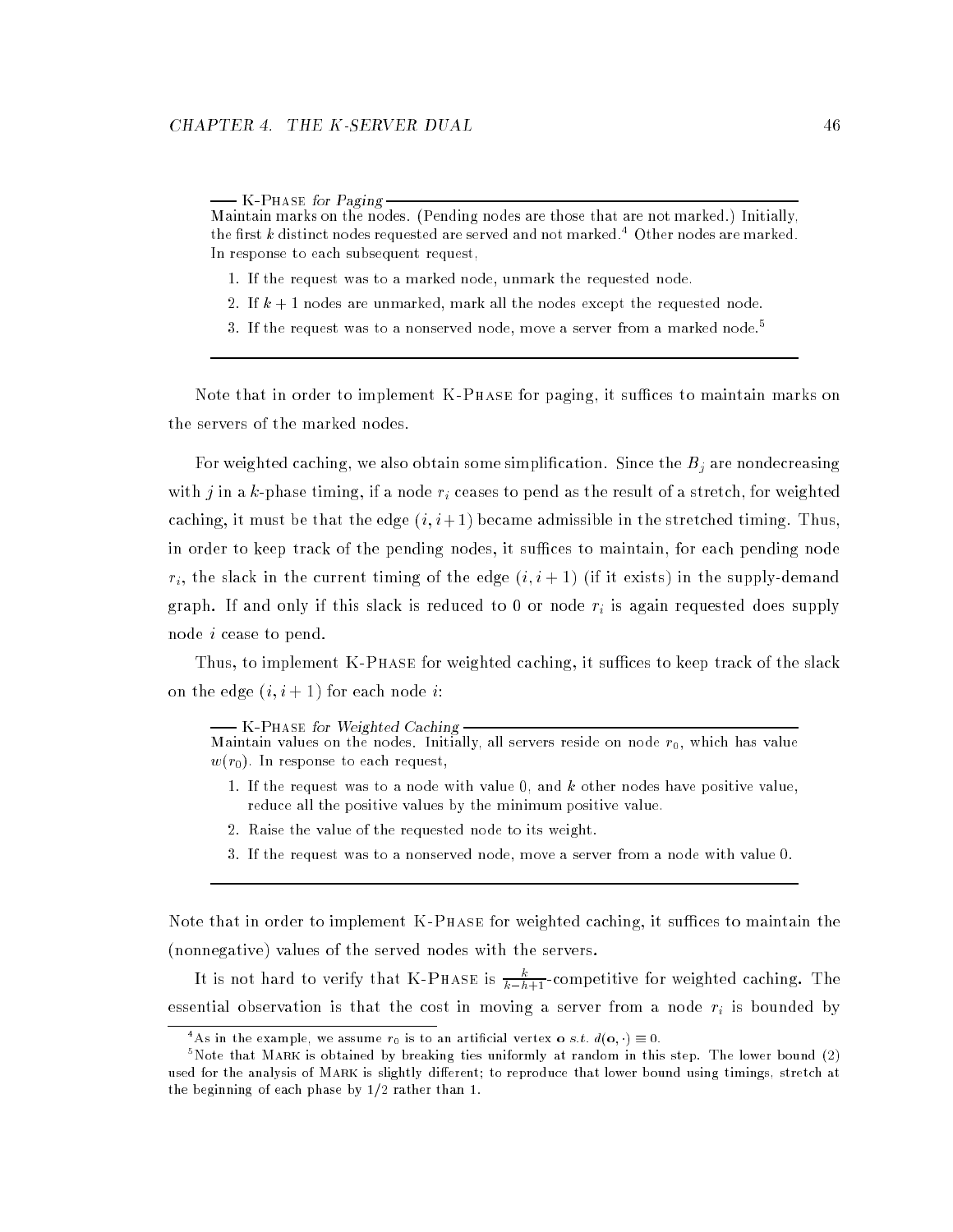$A_i - B_{i+1}$ , so that the net cost is bounded by  $k(A_0 - B_1) + \sum_{i=1}^N A_i - B_{i+1}$ . One then uses equation (21),  $B_1 = 0$ , and  $A_N = B_{\infty}$  to simplify this bound to  $kB_{\infty}$ ; with the simplification (22) of the cost for a k-phase timing, this gives the result.<sup>6</sup> (We omit the details; this algorithm is a special case of  $G$ REEDYDUAL, which is analyzed in full in lemma 3.2.1.)

If one modies K-Phase for weighted caching by ignoring requests to served nodes, one obtains the following algorithm:

K-Phase for Weighted Caching, Ignoring Served Requests Maintain values on the nodes. Initially, all servers reside on node  $r_0$ , which has value  $w(r_0)$ . In response to each request to a nonserved node,

- 1. If k nodes have positive value, reduce all the positive values by the minimum positive value.
- 2. Move a server from a node with value 0 and raise the value of the node to its weight.

In fact, this is Balance. To see this, imagine associating the values of served nodes with the servers. Then the values of servers are always decreased uniformly; the value of a server is otherwise changed only when it moves to a new node, at which point it is increased by the weight of the node. Thus, the value of one server minus the value of another is exactly the net work that would have been done by the former server if it were to serve the next request minus the corresponding quantity for the latter. By moving a minimum-value server one is thus moving the server that will have done the least work.

Note that Fifo is a special case of Balance.

Algorithm GREEDYDUAL is obtained from K-PHASE by relaxing step  $(2)$ , so that, if the node requested is served, the value of the server may be reset anywhere between its current value (obtaining Balance) and the weight of the node (obtaining K-Phase). For paging, Balance generalizes Fifo, while K-Phase generalizes Lru. Lru is considered the better paging strategy, so perhaps for weighted caching K-Phase is preferable to Balance.

## 4.4 Duality Yields a Potential Function

In this section, we give an intuitive formulation of timings, use it implicitly to give a direct analysis of BALANCE for weighted caching, and finally show how this analysis may be recast

Note that if  $w(r_0) = 0$ , the additive term may be taken to be  $0$ .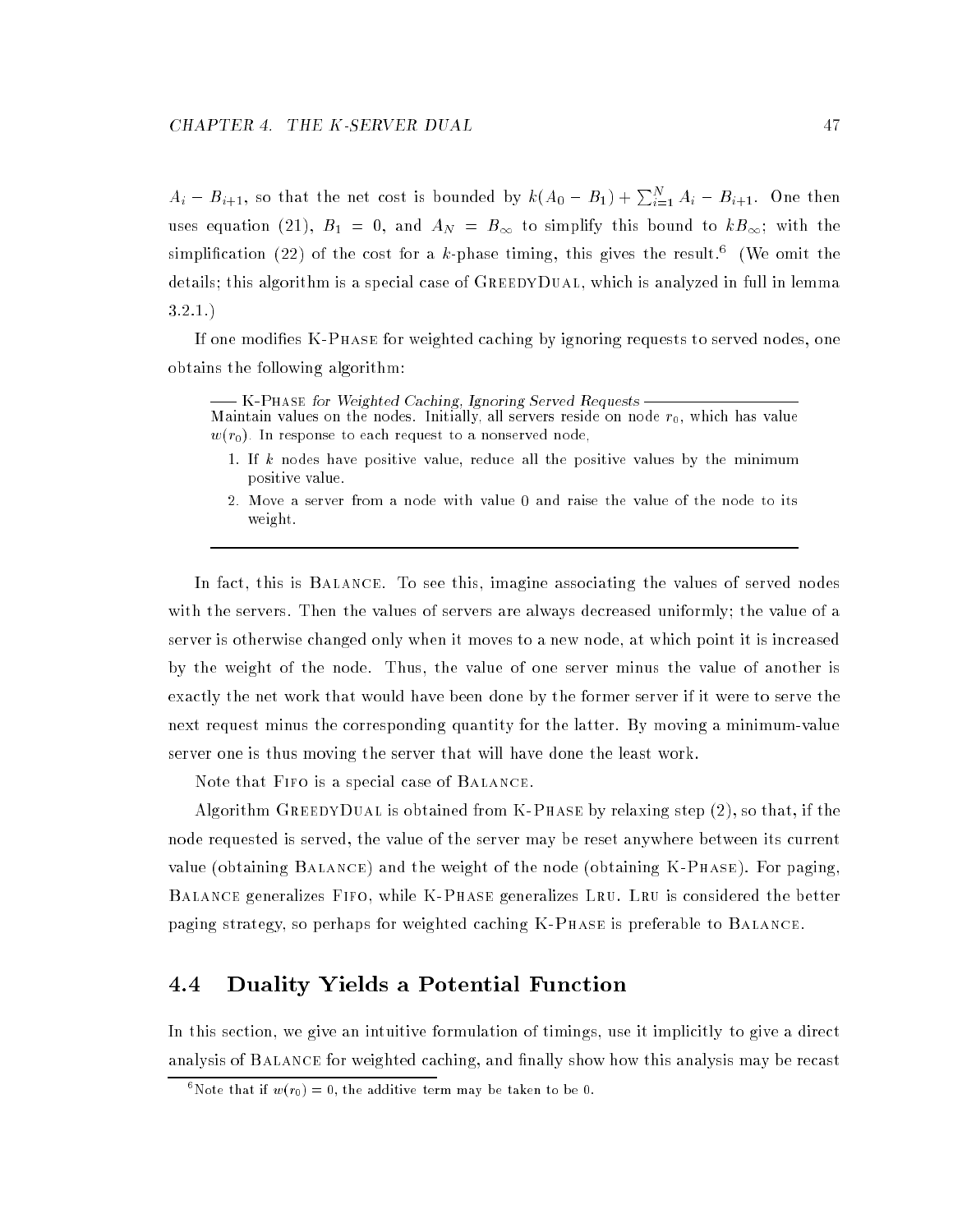as a potential function analysis.

An amortized analysis, or more specically a potential function analysis, (see [Tar85, BM85, ST85, CL91a]), bounds the cost of a sequence of operations. Usually, such an analysis is in contrast with a worst-case analysis, which bounds the cost of the sequence by summing the worst-case costs of the individual operations.

A typical competitive analysis with a potential function is of the following form:

Competitive Analysis with a Potential Function Given X producing a solution in response to  $r = r_0r_1 \cdots r_N$ :

- 1. Define a potential  $\Phi$  which is a function of the states of X and of OPT.
- 2. Show that, in response to each request  $r_i$ ,

$$
a \cdot x_i \leq b \cdot o_i + \Phi_i - \Phi_{i-1},
$$

where  $a > 0$ ,  $x_i$  and  $o_i$  are the costs incurred by X and OPT, respectively, in response to the *i*th request, and  $\Phi_i$  is the value of the potential function after X and OPT have responded.

3. Sum the inequalities, showing that the cost incurred by  $X$  is bounded by

$$
(b \cdot \mathrm{opt} + \Phi_N - \Phi_0)/a
$$

where "opt" is OPT's cost.

4. Show that  $\Phi_N - \Phi_0$  is appropriately bounded.

One may think of a potential function analysis as transforming OPT's costs: In response to the ith request, OPT's cost is changed to  $o_i' = o_i + (\Phi_i - \Phi_{i-1})/b$ . The analysis then shows that OPT's overall cost is not substantially increased under the transformation, and gives a worst-case (per operation) bound on the transformed costs. That is,  $b\cdot o_i'\geq a\cdot x_i$  is shown for each i.

Linear programming duality may be viewed similarly. The bound obtained by exhibiting a dual solution may often be viewed as follows: The dual solution gives a *dual transformation* of any primal solution. The dual transformation changes any primal solution's cost by an amount independent of the primal solution. The lower bound on the primal solution is then obtained by giving a simple, "localized" lower bound on the cost of the transformed primal solution, and taking into account the amount by which the transformation changed the cost.<sup>7</sup>

<sup>7</sup> For examples, consider the proof of lemma 3.1.1 or the discussion of the duals of weighted matching problems in Chapter 5.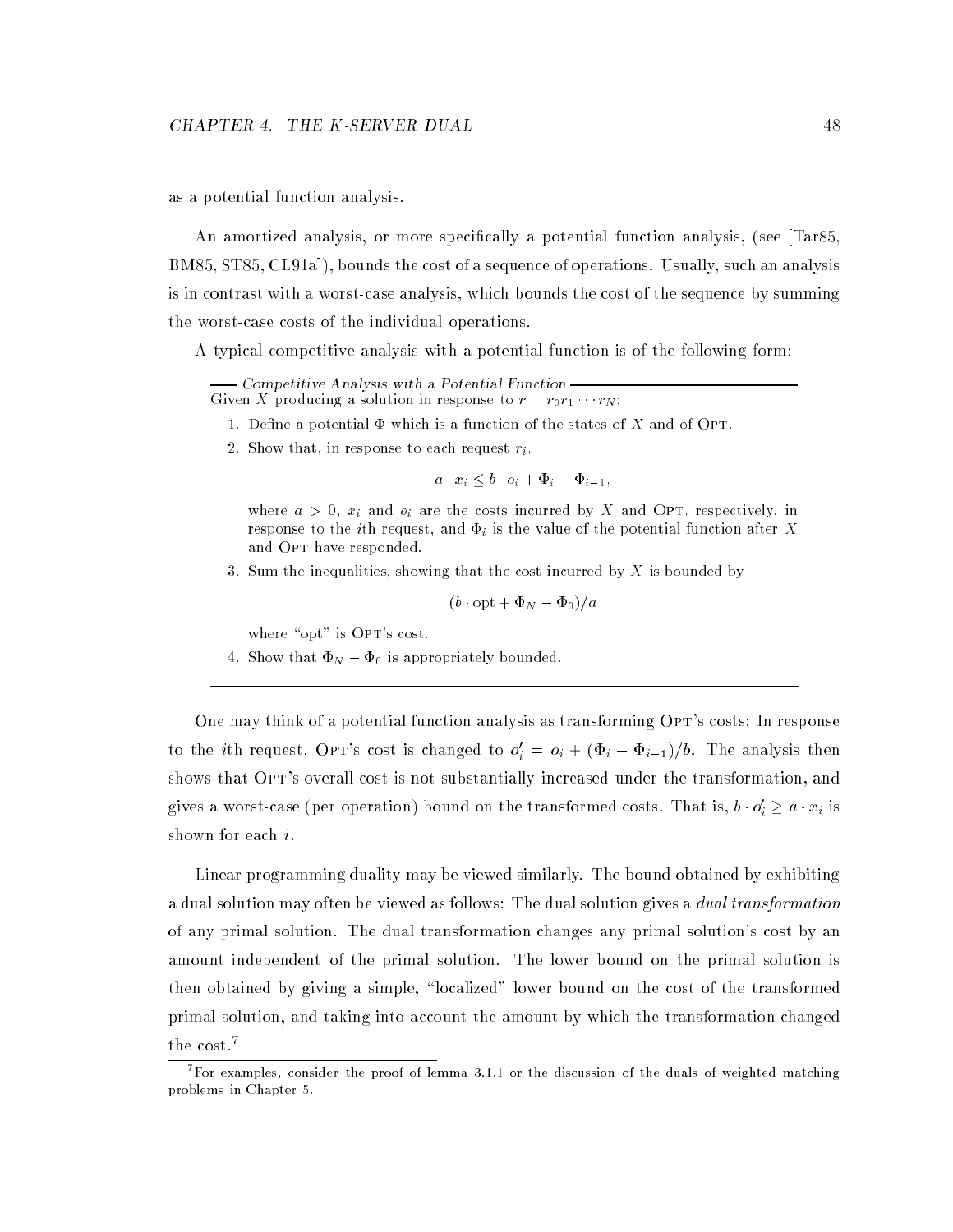The intuitive analysis of Balance for weighted caching which we give in this section uses duality in a manner very similar to a potential function argument: OPT's cost is transformed by a dual transformation, and it is shown that under the transformed cost, the cost incurred by OPT's server after it serves the *i*th request is at least the cost incurred by BALANCE's server after it serves the same request. The difference is that the transformation on Opt's cost increases Opt's overall cost, but by a predictable amount, and the subsequent bound correlates the costs of OPT and BALANCE to move from, rather than respond to,  $r_i$ .

Generally a dual solution can be interpreted as yielding any of a number of dual transformations. For instance, the proof of lemma 3.1.1 and the space-time formulation of timings present two different transformations for the k-server dual.

If we can view the dual problem via a dual transformation which does not increase OPT's overall cost, and which gives a "localized" lower bound of the form "in response to the *i*th request, OPT's cost is bounded by a (positive) constant times the on-line algorithm's cost," then we have obtained a duality transformation which is essentially a potential function.

It would seem that one can always find such a transformation; the question is how simple it and the resulting potential function are.

#### 4.4.1 A Space-Time Formulation of Timings

Next we describe an intuitive interpretation of the k-server dual.

Let  $T : \{0, ..., N\} \rightarrow \mathcal{R}$  be an arbitrary function. Imagine that the requests of a sequence  $r = r_0 r_1 \cdots r_N$  occur at specified times: request i occurs at time  $T(i)$ .

Now, instead of charging the servers only to move through space (i.e. in the graph), imagine that the servers, except for the one about to service the next request, are also charged to move through time. Specically, if the server of request i next services request  $j>i,$  then imagine that instead of incurring a cost  $d(r_i,r_j),$  the server incurs a cost of

$$
d_T(i, j) = d(r_i, r_j) + T(j - 1) - T(i).
$$

Additionally, if a server last services request  $i$ , then imagine that instead of incurring no cost to remain on the node until the final request, the server incurs a cost of

$$
d_T(i, N+1) = T_N - T_i.
$$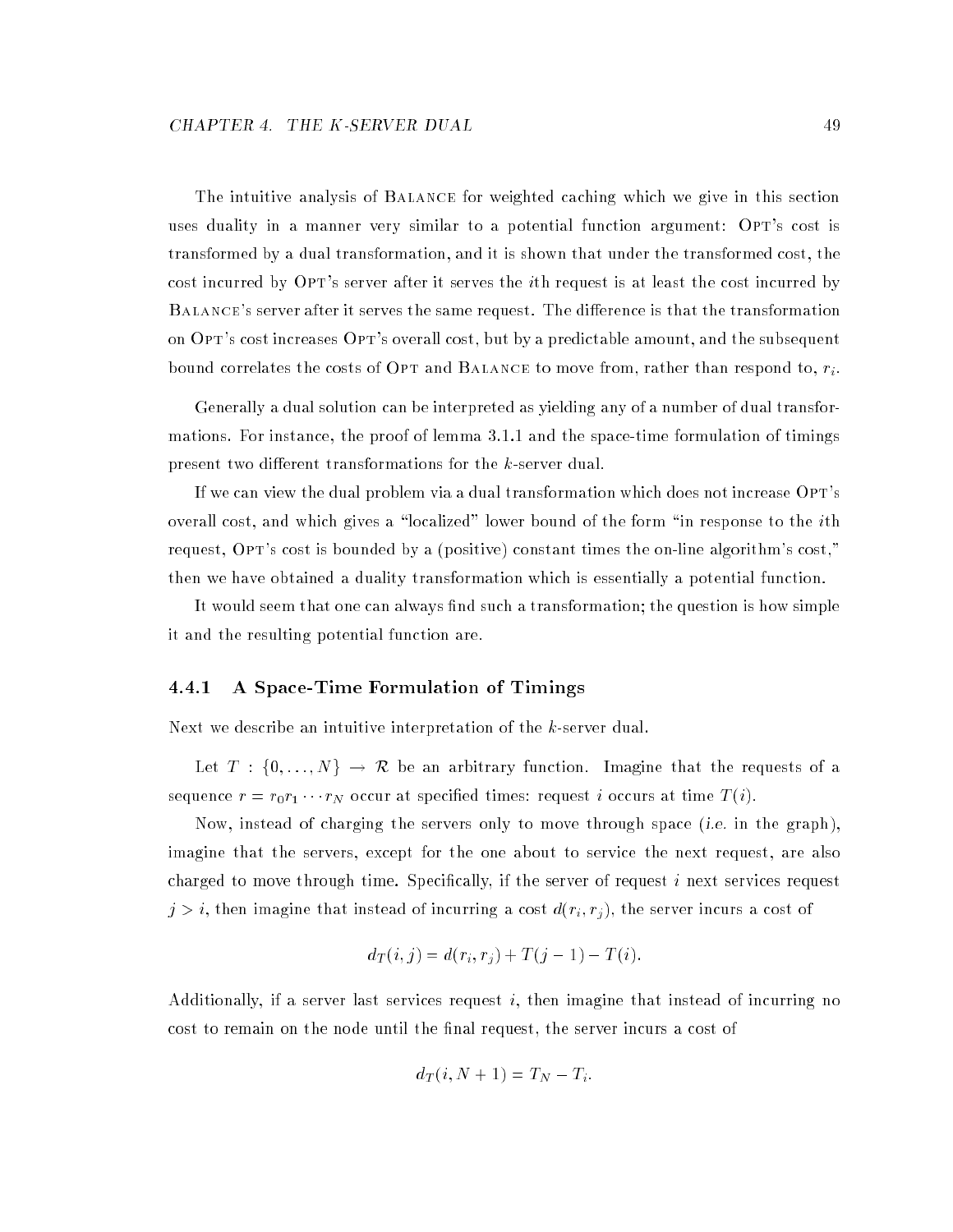In charging to move through time as well as space, the cost of any given schedule  $10\,\mathrm{r}$ h servers is increased by exactly  $(h-1)(T(N) - T(0)).$ 

Next, let  $M_i = \min_{j: i < j \le N+1} d_T(i, j)$ , so  $M_i$  is a lower bound on the cost in time and space incurred by the server of the ith request until serving another request, if it serves another one, or until time  $T(N)$ , if not. Then the net cost, in space and time, of any schedule for h servers is at least  $hM_0 + \sum_{i=1}^{N} M_i$ , and the cost in space alone is at least

$$
(h-1)(T(0) - T(N)) + hM_0 + \sum_{i=1}^{N} M_i.
$$

T is an alternate representation of a timing for  $r$ , and the above quantity is the cost of the timing for h servers. The correspondence between this representation of the timing and that given in lemma 3.1.1 is given by  $B_j = T(j - 1) - T(0), A_i = T(i) - T(0) + M_i$ , and  $B_{\infty} = T(N) - T(0).$ 

#### 4.4.2 An Intuitive Analysis of Balance

The space-time view of timings gives a nice analysis of Balance for weighted caching:

**Lemma 4.4.1** BALANCE is  $\frac{\kappa}{k-h+1}$ -competitive for weighted caching.

**Proof:** Consider the schedule produced by BALANCE for a weighted caching request sequence  $r = r_1 \cdots r_N$ . Assume for simplicity that no request is to a node served by BALANCE (such requests are ignored by Balance and can be omitted without increasing the cost to  $\text{OPT}$ , and that BALANCE handles the first k requests by placing successive servers on the requested nodes at no cost. (This decreases the cost of Balance by at most an additive constant.)

The schedule assigns a path in the request graph to each server. Imagine that the servers simultaneously start at their respective initial vertices and begin traversing their paths at unit speed (so that the time to traverse an edge is its length), not pausing at vertices. When a server finishes traversing its path, imagine that it continues moving (anywhere) in the graph until all servers have finished traversing their paths. Call the distance traveled by the servers, including this extra movement, the *cost in space* of BALANCE.

<sup>&</sup>quot;Kecall that all servers are assumed to begin on  $r_0$ .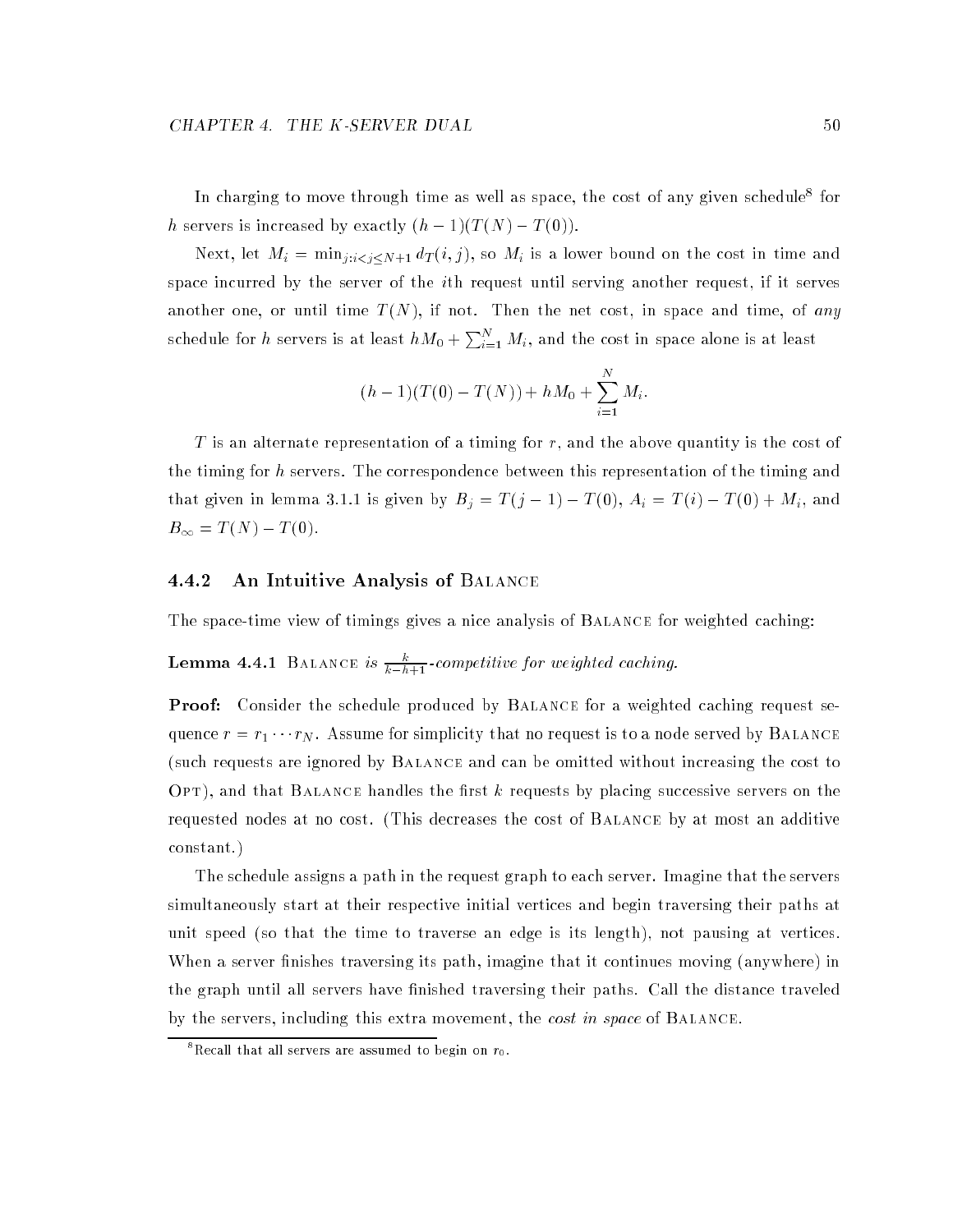Let  $T(0)$  be the starting time, and let  $T(i)$  denote the time that a server arrives at  $r_i$ in response to request i, so that  $T(i)$  is also the net distance traveled by the server by the time it arrives.

The definition of BALANCE implies that for weighted caching T is monotonic: if  $T(i +$  $1) < T(i)$  then the server of request  $i+1$  would have been chosen as the server of request i instead, since the net distance traveled by the server after serving the ith request would have been less than that of the server actually chosen to serve the request.

Next, consider changing the charges for any schedule to service  $r$  by charging servers to move through space (in the graph) and, in addition, from time  $T(0)$  until  $T(N)$ , charging each server, except the one which will next service a request, at a unit rate to exist in time.

Specifically, for moving a server from  $r_i$  to  $r_j$ , imagine charging  $d_T(i,j) = d(r_i, r_j) + d(r_i, r_j)$  $T(j-1) - T(i)$ , instead of  $d(r_i, r_j)$ , and for leaving a server on  $r_i$  for the remainder of the schedule, imagine charging  $d_T(i, N + 1) = T(N) - T(i)$ .

Clearly the cost in time and space (*i.e.* the cost under  $d_T)$  of any schedule for  $h$  servers is exactly  $(h-1)(T(N) - T(0))$  plus the cost in space alone (i.e. the cost under d).

Since k servers are moving at each time from  $T(0)$  until  $T(N)$ , the cost in space of BALANCE is  $k(T(N) - T(0))$ .

Let  $B_n$  denote the set of k requests which have servers remaining on them after the nth request. We claim that for any i and j, with  $0 \le i < j \le N + 1$ 

$$
d_T(i,j) \ge \begin{cases} w(r_i) & i \notin B_N \text{ and} \\ T(N) - T(i) & i \in B_N. \end{cases}
$$
 (23)

(We postpone the verification of this claim until the end of the proof.)

Thus, the cost in space and time incurred by OPT's server in the interval between serving the *i*th request and serving its next request (if any, and otherwise until time  $T(N)$ ) is at least the cost in space incurred by the corresponding server of Balance.

Consequently, the cost in space and time of OPT is at least the cost in space of BALANCE, and the cost in space of OPT is at least the cost in space of BALANCE, minus the cost in time of OPT. Thus,

$$
\mathcal{C}_r(\text{OPT}, h) \ge (k - h - 1)(T(N) - T(0)).\tag{24}
$$

Since  $\mathcal{C}_r(\text{BALANCE}, k)$  is bounded by the cost in space of BALANCE, this gives the result.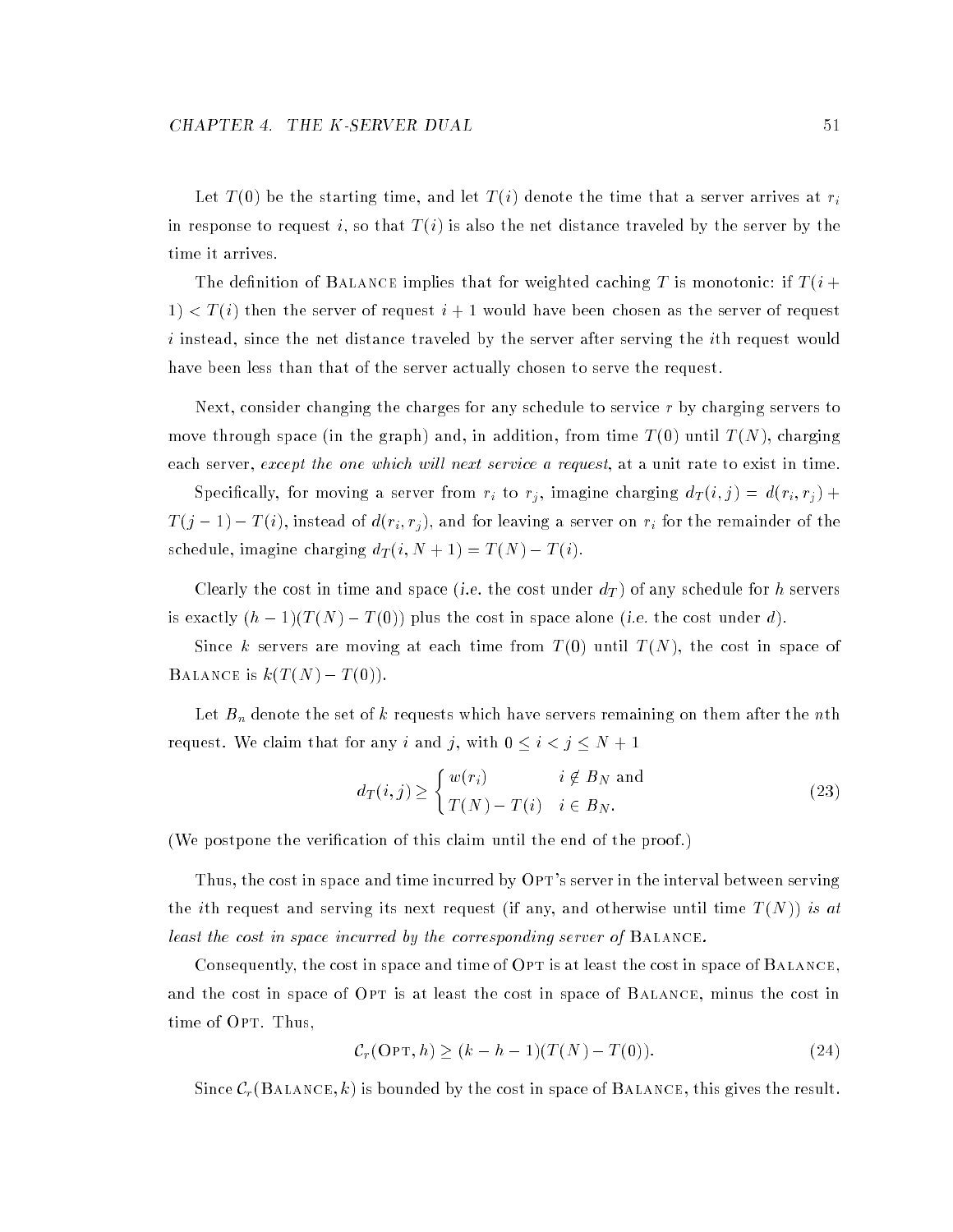It remains only to verify the claim (23). Recall that  $0 \le i < j \le N + 1$ , T is monotonic, and we have assumed there are no requests nodes served by Balance.

There are four cases:

- i. If  $i \notin B_N$ ,  $j \le N$ , (23) becomes  $d(r_i, r_j) + T(j 1) T(i) \ge w(r_i)$ . This is clear if  $d(r_i, r_j) = w(r_i)$ . Otherwise,  $r_i = r_j$ , so the server of  $r_i$  moved at time  $i' < j$  to service a request. Thus,  $T(j-1) \geq T(i') = T(i) + w(r_i)$ .
- ii. If  $i \notin B_N$ ,  $j = N + 1$ , (23) becomes  $T(N) T(i) \geq w(r_i)$ . Since  $i \notin B_N$ , the server of  $r_i$  moved at time  $i' \leq N$  to service a request. Thus,  $T(N) \geq T(i') = T(i) + w(r_i).$
- iii. If  $i \in B_N$ ,  $j \le N$ , (23) becomes  $d(r_i, r_j) + T(j 1) T(i) \ge T(N) T(i)$ . Since  $i \in B_N$ , request j is not to  $r_i$ . Thus,  $d(r_i, r_j) = w(r_i)$  and this case reduces to  $w(r_i) + T(j-1) \geq T(N)$ . This follows from  $w(r_i) + T(i) \geq T(N)$ , which is true because otherwise the server of  $r_i$  would have served  $r_N$ .

iv. If 
$$
i \in B_N
$$
,  $j = N + 1$ , (23) becomes  $T(N) - T(i) \ge T(N) - T(i)$ .

4.4.3 A Potential Function Analysis of Balance

Next we sketch how to transform the analysis in lemma 4.4.1 of Balance for weighted caching into a potential function analysis.

Consider the schedule produced by Balance for weighted-caching request sequence  $r = r_1 r_2 \cdots$ , assuming that BALANCE handles the first k requests by placing successive servers on the requested nodes at no cost. Assume also that Balance receives no requests to served nodes.

Let  $T(i)$  be defined as in the the proof of lemma 4.4.1:  $T(i)$  is distance traveled by the server of the *i*th request from its first request until serving the *i*th request.

The fundamental bound (case (i) of claim (23)) from that analysis is

$$
d(r_i, r_j) \ge w(r_i) + T(i) - T(j - 1) \text{ for } 0 < i < j.
$$

 $\Box$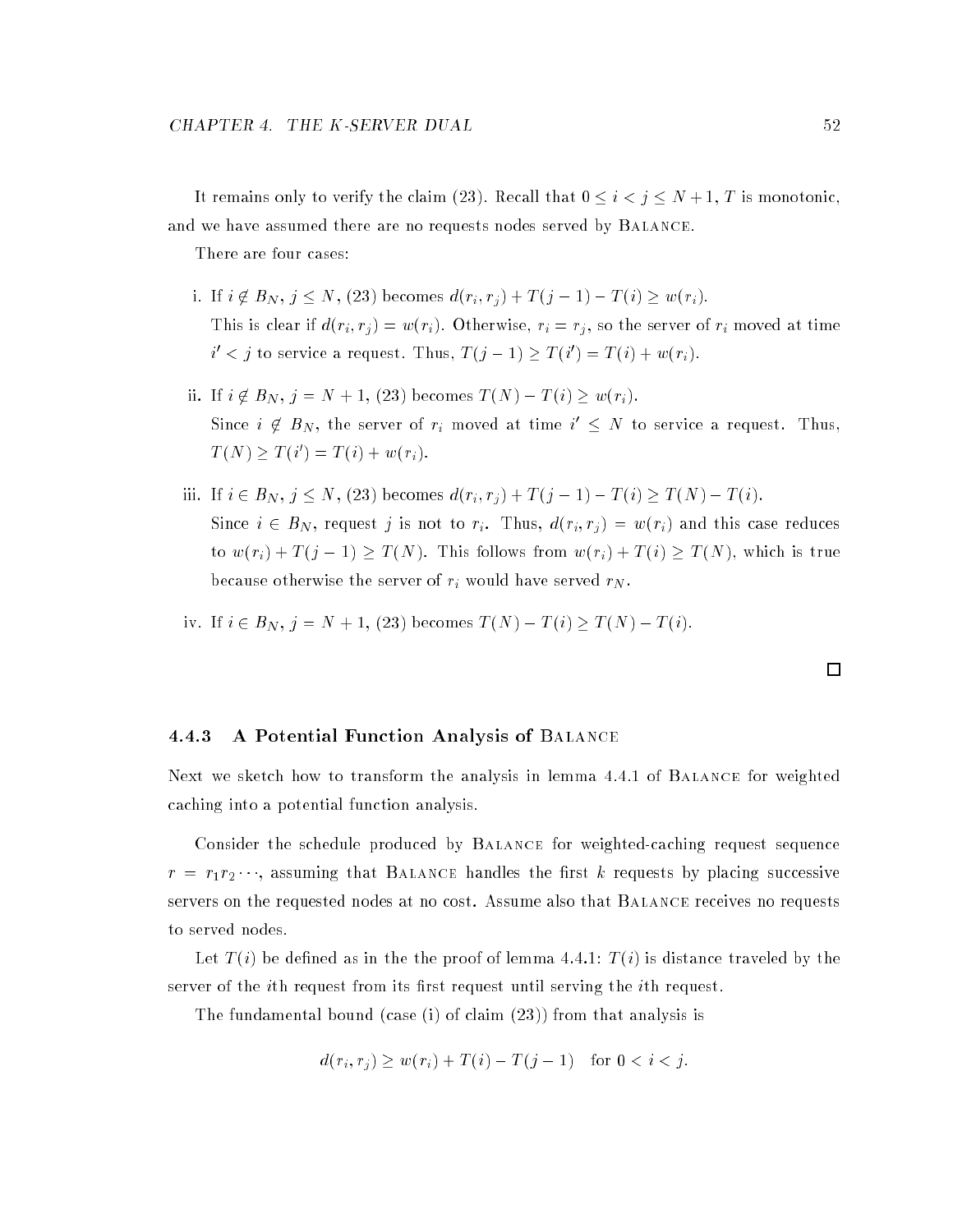What we want is a series of values  $\Phi_k, \Phi_{k+1}, \ldots$  such that, for  $j = k+1, k+2, \ldots$ , the quantity  $\Phi_j - \Phi_k$  is bounded, and

$$
(k - h + 1)d(rj-, rj) \leq kd(rj, rj) + \Phij - \Phij-1,
$$
\n(25)

where  $j^-$  and  $j^*$  denote, respectively, the requests last served by the servers of BALANCE and OPT that served request  $i$ .

Observing that  $d(r_i, r_j) = w(r_i)$  and  $d(r_{i^*}, r_j) \geq w(r_{i^*}) + T(j^*) - T(j-1)$ , we try  $\Phi_k = 0$  and (for  $j > k$ )

$$
\Phi_j = \Phi_{j-1} + (k - h + 1)w(r_{j-}) - k(w(r_{j^*}) - T(j - 1) + T(j^*)).
$$

We know this satisfies  $(25)$ ; if we can show it is appropriately bounded we will have the desired potential function.

Next we simplify  $\Phi_n$ .  $O_n$  denotes the set of *i* such that OPT's server of the *i*th request does not serve another request until after request n, so  $|O_n|=h$ . Similarly,  $B_n$  denotes the corresponding set for Balance.

The simplication is a consequence of the following three equations:

$$
\sum_{j=k+1}^{n} w(r_{j-}) = \sum_{j \in B_n} T(j),
$$
  

$$
\sum_{j=k+1}^{n} w(r_{j*}) = \sum_{j=1}^{n} w(r_{j}) - \sum_{j \in O_n} w(r_{j})
$$
  

$$
= \sum_{j \in B_n} T(j) + w(r_{j}) - \sum_{j \in O_n} w(r_{j}),
$$
 and  

$$
\sum_{j=k+1}^{n} T(j-1) - T(j^{*}) = \left(\sum_{j=k+1}^{n} T(j) - T(j^{*})\right) - T(n)
$$
  

$$
= \left(\sum_{j \in O_n} T(j)\right) - T(n).
$$

From these equations it is straightforward to show

$$
\Phi_n = \sum_{j=k+1}^n (k - h + 1) w(r_{j-}) - k(w(r_{j^*}) - T(j - 1) + T(j^*))
$$
  
= 
$$
\sum_{j \in B_n} (h - 1) (T(n) - T(j) - w(r_j)) - (k - h + 1) w(r_j)
$$
  
- 
$$
\sum_{j \in O_n} k(T(n) - T(j) - w(r_j)).
$$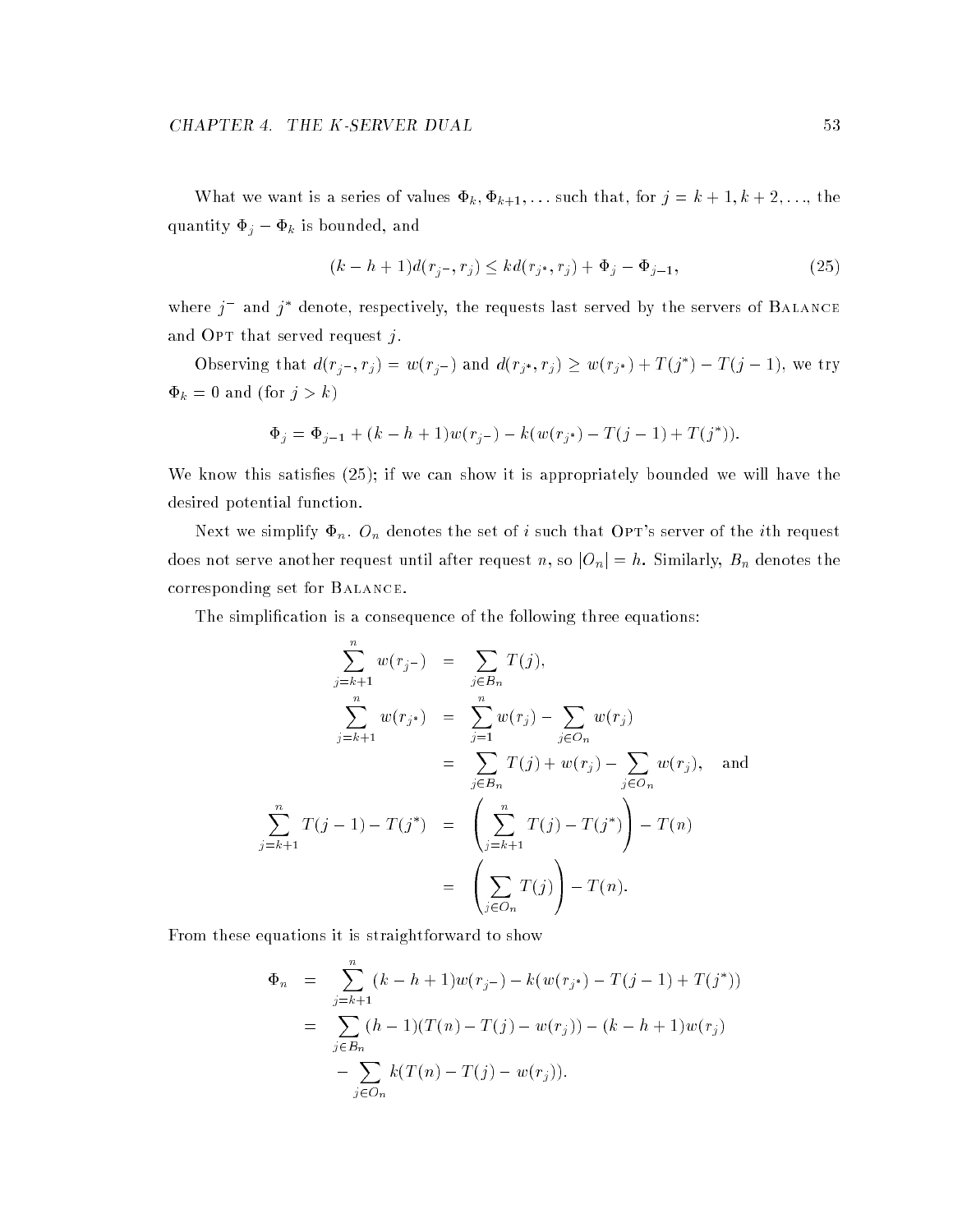This gives the desired potential function. This isn't too bad: Consider fixing a  $j$  and letting  $n = j, j + 1, \ldots$  The quantity  $T(j) + w(r_j) - T(n)$  is  $w(r_j)$  when BALANCE's server serves  $r_j$ , and, as n increases, the term decreases uniformly with the corresponding terms for other  $j$ . When it becomes  $0$ , the server leaves the node to serve its next request.

To see that  $\Phi_n$  is nonpositive, rewrite it:

$$
\Phi_n = - \sum_{j \in B_n \cap O_n} (k - h + 1)(T(n) - T(j)) \n+ \sum_{j \in B_n - O_n} (h - 1)(T(n) - T(j) - w(r_j)) \n- \sum_{j \in O_n - B_n} k(T(n) - T(j) - w(r_j)) \n- \sum_{j \in B_n - O_n} (k - h + 1)w(r_j) \n\le - \sum_{j \in B_n - O_n} (k - h + 1)w(r_j).
$$

The inequality follows because for  $j \leq n$ ,  $T(n) \geq T(j)$ ,  $T(n) \geq T(j) + w(r_j)$  (if  $j \in B_n$ ), and  $T(n) \leq T(j) + w(r_j)$  (if  $j \notin B_n$ ).

Is this potential function analysis in fact a duality transformation, as discussed at the beginning of this subsection? Yes. Briefly, we have

$$
(k - h + 1)d(r_{j-}, r_j) \leq kd(r_{j*}, r_j) + \Phi_j - \Phi_{j-1} \text{ with}
$$
  

$$
\Phi_j - \Phi_{j-1} = (k - h + 1)d(r_{j-}, r_j) - k(w(r_{j*}) - T(j-1) + T(j^*)),
$$

and we want a duality transformation  $d_{\Phi}$  on the edge costs so that

$$
(k-h+1)d(r_{i-},r_i) \leq kd_{\Phi}(i,j).
$$

It is straightforward to derive

$$
d_{\Phi}(i,j) = d(r_i, r_j) - T(i) - w(r_i) + T(j-1) + \frac{k-h+1}{k}w(r_{j-1})
$$
  
= 
$$
d_T(i,j) - w(r_i) + \frac{k-h+1}{k}w(r_{j-1})
$$

as the desired duality transformation. We can view this as the transformation  $d_T$  modified so that a little bit of the increase in the overall cost of OPT under  $d_T$  is given back at each step, so that the overall cost is not increased by the modified transformation.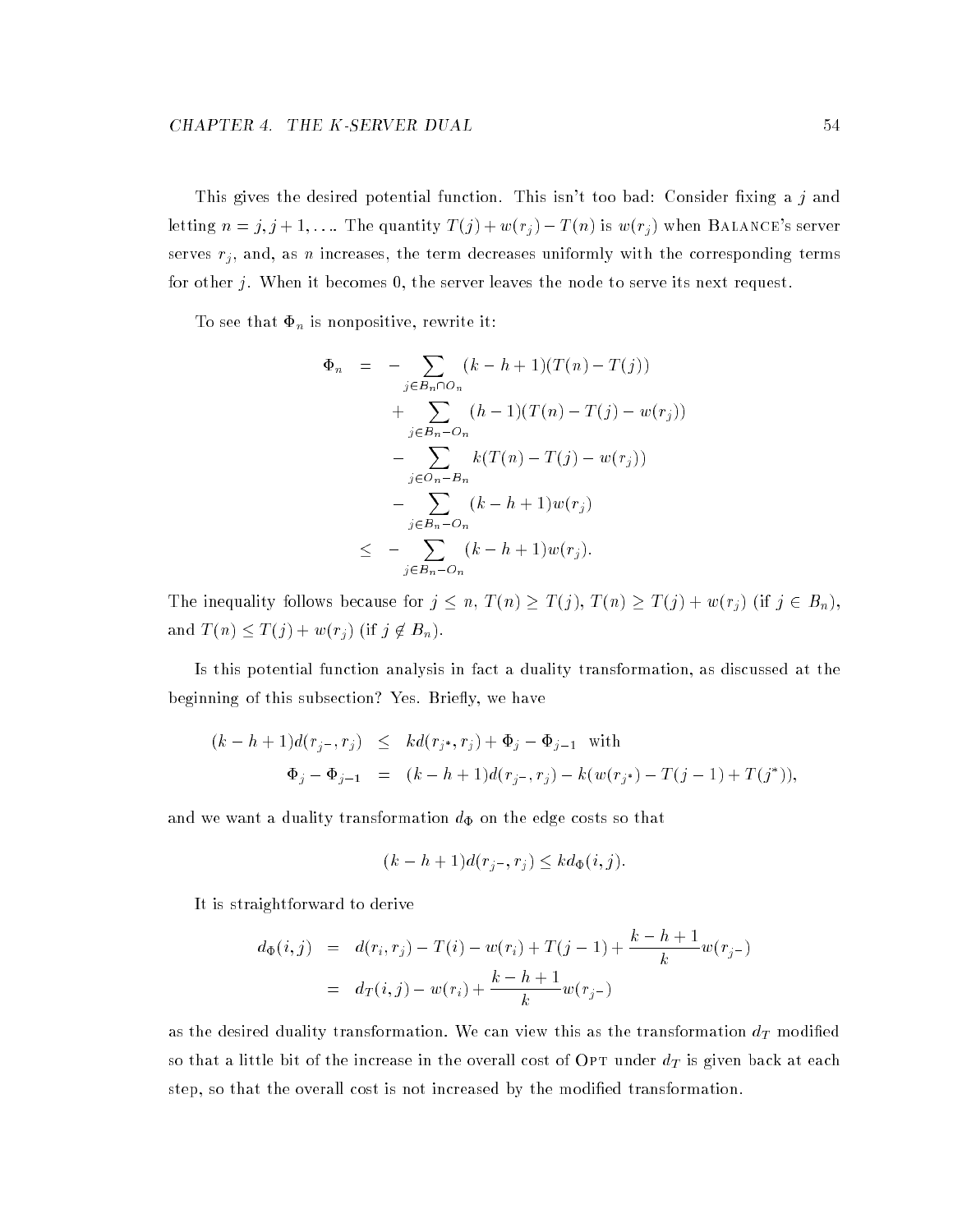In sum,  $d_{\Phi}$  is a duality transformation, analogous to  $d_T$ , for interpreting the lower bound given by a dual solution. The interpretation corresponding to  $d_{\Phi}$  is as follows. Given an arbitrary server schedule for  $r$  for  $h$  servers, imagine changing the cost of serving  $r_i$  with the server which last served  $r_i$  from  $d(r_i, r_j)$  to  $d_{\Phi}(i, j)$ . This transformation does not increase the overall cost for h servers, and the transformed costs satisfy  $k d_{\Phi}(i, j) \geq$  $(k - h + 1)d(r<sub>j</sub>-, r<sub>j</sub>)$ . Thus, BALANCE is  $k/(k - h + 1)$ -competitive. The transformation  $d_{\Phi}$ is in some sense equivalent to a potential function analysis with  $\Phi$ .

## 4.5 K-Phase Timings, PERM, and Optimal Timings

In this section we briefly describe how PERM, the on-line assignment algorithm, yields an online  $k$ -server algorithm closely related to  $K-PHASE$ . In doing so, we also describe a method for generating optimal timings which produces timings with some suggestive structure.

The transformation of the k-server problem to an  $F_k$ -factor problem in Section 4.1 preserves the on-line nature of the problem: in response to request  $r_i$  with  $(i > 0)$ , the costs of edges adjacent to demand vertex i in  $G^N$  are revealed, and if edge  $(i, j)$  is added to the  $F_k$ -factor, a server is moved from  $r_i$  to  $r_j$ .

This on-line  $F_k$ -factor problem reduces (by splitting supply vertex 0 into k identical vertices) to the on-line assignment problem as defined in Section 1.6. PERM, the on-line assignment algorithm, reduces in this way to PERM for k servers, which, in response to each request, moves a server so that the servers cover vertices that would be covered by Opt after the request if it was the last request.

To describe this algorithm more constructively, we define *alternating paths*: Given a partial  $F_k$ -factor (a subset of edges so that each vertex i has degree at most  $F_k(i)$  in the subset) among the admissible edges of a timing for  $G^N$ ,

- An *alternating path* is a path in  $G<sup>N</sup>$  whose odd edges are admissible and whose even edges are in the partial  $F_k$ -factor.
- An *augmenting path* is an odd-length alternating path, with each endpoint i of degree less than  $F_k(i)$  in the partial factor.
- To augment the factor by an augmenting path is to remove the even edges of the path from the factor and add the odd edges, so that the degree of each endpoint in the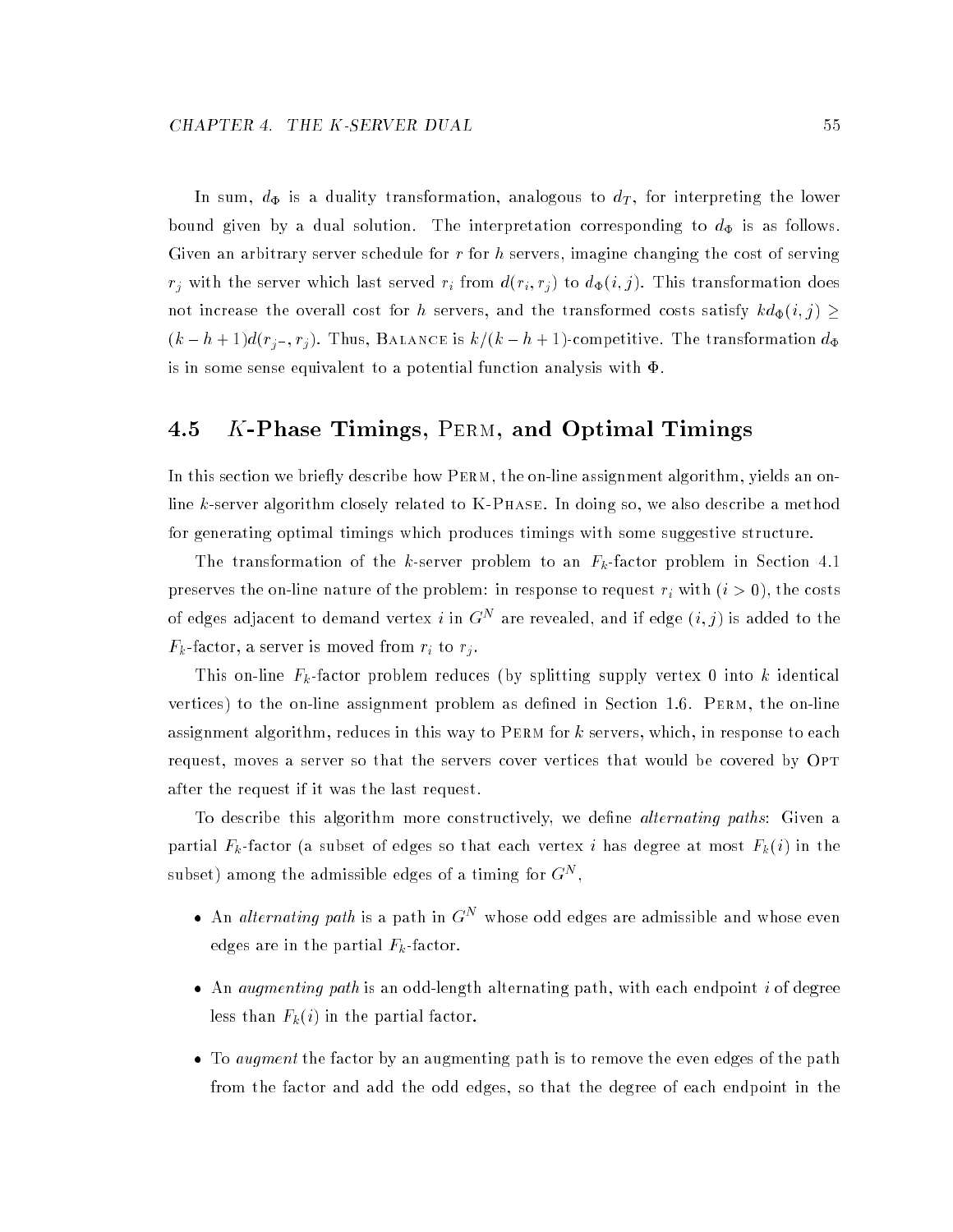partial factor is increased by 1.

Now the algorithm may be described more constructively as follows:

 $-$  PERM for  $K$ -Servers -

| Maintain an optimal timing and $F_k$ -factor in the current $G^{\jmath}$ . In response to request $r_j$ , |  |  |  |
|-----------------------------------------------------------------------------------------------------------|--|--|--|
|-----------------------------------------------------------------------------------------------------------|--|--|--|

- 1. Extend the timing. (The timing ceases to be optimal; the factor becomes partial.)
- 2. While there is no augmenting path (necessarily from demand node  $j$  to supply node  $j$ ,
	- (a) Let  $U^*$  denote the set of supply vertices reachable from supply node j by alternating paths.
	- (b) Stretch  $U^*$ .
- 3. Augment the partial factor by the augmenting path. (The timing and the factor are now optimal.)
- 4. Move a server from  $r_i$  such that  $(i,\infty)$  is not an edge in the current  $F_k$ -factor.

It is fairly easy to show that in each stretch operation,  $|U^*| = |W^*| + 1$ , so that invariant (21) and the simplication of the cost (22) also hold for the optimal dual solution produced in the above algorithm, so that the cost for  $h$  servers of the solution is

$$
(k - h + 1)\mathcal{C}_r(k, \text{OPT}) - (k - h)A_0
$$

Note the relation between this algorithm and K-Phase. K-Phase may be viewed as maintaining a nonoptimal timing (the k-phase timing) and a (very) partial  $F_k$ -factor consisting of the k admissible edges  $(i, \infty)$  such that  $\infty$  is the only admissible neighbor of  $i.$  In response to each request, the timing is stretched just enough so that the partial factor may be maintained, and a server is moved from  $r_i$  such that  $(i, \infty)$  is no longer an edge in the partial factor.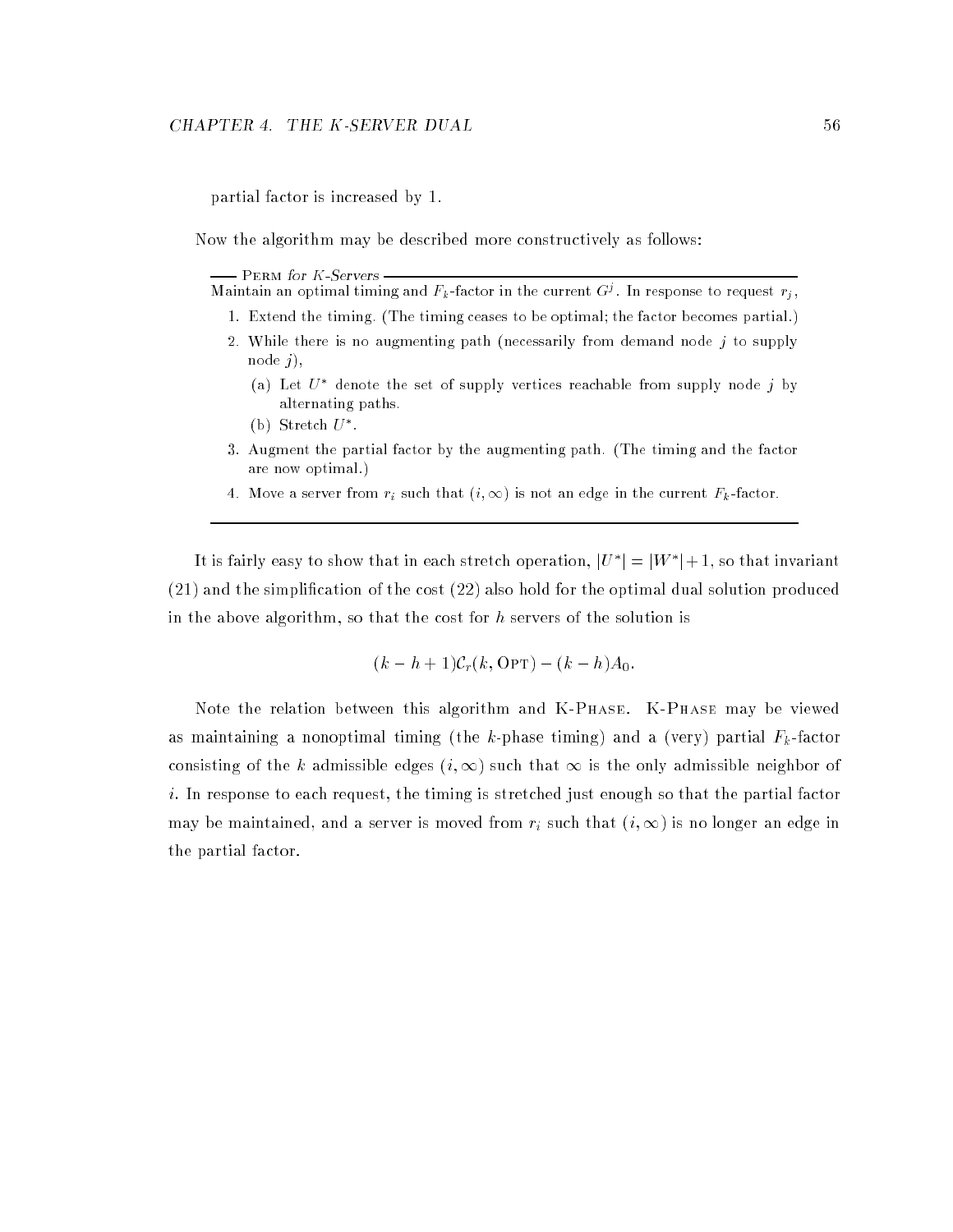# Chapter <sup>5</sup>

# Duality Analyses of Weighted Matching Strategies

In this chapter we use the dual bounding technique to analyze the maximum-weight matching heuristic GreedyMax2, the on-line weighted matching algorithm GreedyMax3, and the on-line assignment algorithm Perm. The purpose is to explore the general applicability of the dual bounding technique.

The dual problem of finding an assignment in a weighted, bipartite graph with edge weights is to find a maximum-cost potential (weighting of the vertices) such that the weight of any edge is at least the sum of the weights of its endpoints. The cost of the potential is the sum of the weights. (If we are abusing the term \perfect matching", and the bipartite graph has one part larger than the other, then the weights on the larger part must be nonnegative in the dual problem.) Again, by duality, the cost of any potential is a lower bound on the cost of any perfect matching.

To see the lower bound directly in terms of a dual transformation, imagine that the edge weights  $d(i, j)$  are modified to  $d(i, j) - \pi_i - \pi_j$ , where  $\pi_x$  denotes the weight of vertex x. This reduces the cost of the matching by (at least)  $\sum_x \pi_x,$  but leaves the cost nonnegative.

The dual problem of finding a maximum-cost matching in a weighted, bipartite graph with nonnegative edge weights is to find a minimum-cost nonnegative potential such that such that the length of any edge is at most the sum of the weights of its endpoints. The cost of any such potential is an upper bound on the cost of any matching.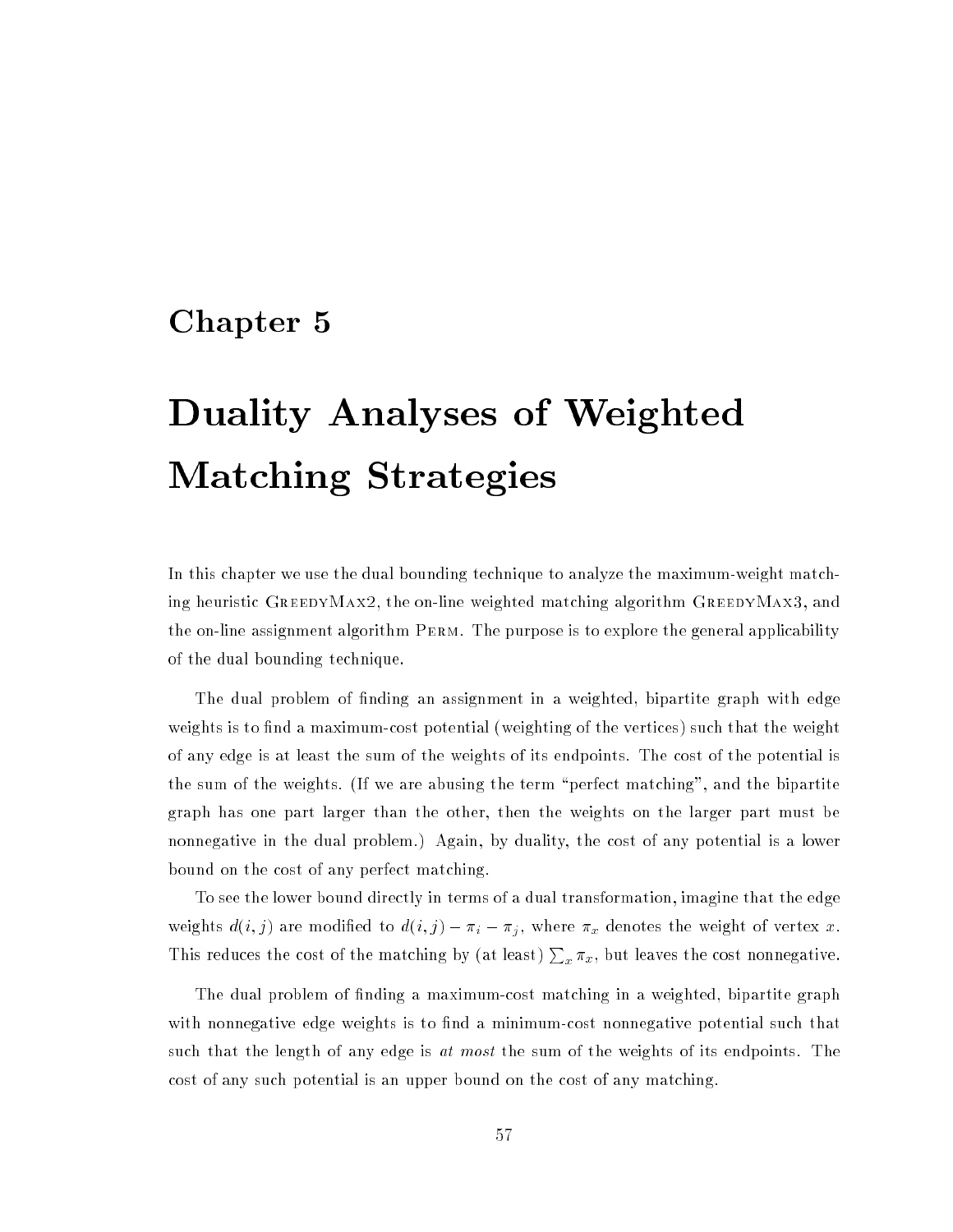To see this upper bound directly, again imagine that the edge weights  $d(i, j)$  are modified to  $d(i, j) - \pi_i - \pi_j$ . This reduces the cost of the matching by  $\sum_x \pi_x$ , and leaves the cost nonpositive.

For nonbipartite graphs, the above bounds also hold, and are useful, even though they cannot necessarily be made tight.<sup>1</sup>

The remainder of this chapter consists simply of the three analyses.

**Lemma 5.0.1** ( $[Avis3]$ ) The cost of the matching produced by GREEDYMAX2 in an arbitrary, nonnegatively weighted graph is within a factor of 2 of maximum.

**Proof:** If GREEDYMAX2 adds an edge  $(i, j)$  to the matching, let  $\pi_i = \pi_j = d(i, j)$ . Let all other  $\pi_i = 0$ .

For any edge  $(i, j)$ ,  $d(i, j) \leq \max\{\pi_i, \pi_j\} \leq \pi_i + \pi_j$ : clearly this holds for any matched edge, and the only reason an edge remains unmatched is some adjacent edge, say  $(i, k)$ , was matched first, in which case  $d(i, j) \leq d(i, k) = \pi_i$ .

The cost of the matching is  $\sum_i \pi_i/2$ . Since  $\sum_i \pi_i$  is an upper bound on the maximum cost of a matching, the cost of the matching is within a factor of 2 of maximum.  $\Box$ 

**Lemma 5.0.2** ([KP91]) In any metric, bipartite graph, the cost of the matching produced by GREEDYMAX3 is within a factor of 3 of maximum.

**Proof:** When GREEDYMAX3 adds an edge  $(i, j)$  to the matching as a result of the presentation of vertex j, let  $\pi_i = 2d(i, j)$  and  $\pi_j = d(i, j)$ .

For any edge  $(i, j)$ ,  $d(i, j) \leq \pi_i + \pi_j$ : If  $(i, j)$  is matched this is clear. Otherwise, suppose j was presented and matched to k. If i was not yet matched at that point, then  $d(i, j) \leq d(j, k) = \pi_j$ . Otherwise, suppose i was already matched to h. When h was presented, k was not yet matched, so  $d(k, h) \leq d(i, h)$ . Thus,

$$
d(i, j) \le d(i, h) + d(h, k) + d(k, j) \le 2d(i, h) + d(k, j) = \pi_i + \pi_j.
$$

The cost of the matching is  $\sum_i \pi_i/3$ . Since  $\sum_i \pi_i$  is an upper bound on the maximum cost of a matching, the cost of the matching is within a factor of 3 of maximum.  $\Box$ 

the primal problems require more constraints in the nonbipartite case to ensure there are optimal t solutions corresponding to matchings. Thus, the dual problems allow a larger class of solutions, and possibly tighter bounds. See [PS82, p.255].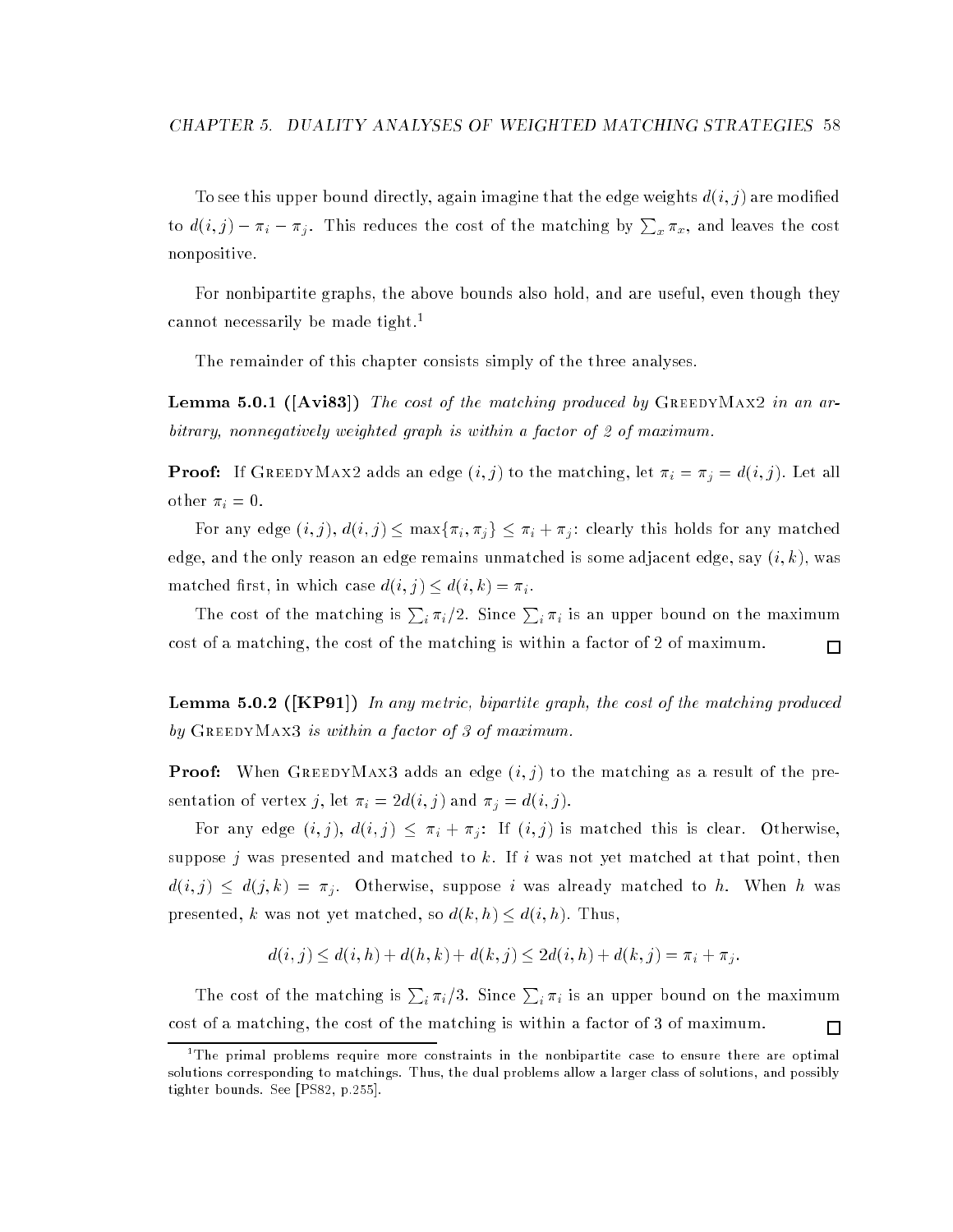The next analysis is a bit more complicated, and uses terminology ("stretching" a dual solution, "alternating" and "augmenting" paths) from Section 4.5.

**Lemma 5.0.3** ([KP91]) In any 2n-node, metric, bipartite graph, the assignment produced by PERM is within a factor of  $2n - 1$  of minimal.

**Proof:** PERM, when given the graph  $G = (U, W, U \times W)$ , may be described as follows:

PERM -At any given time, let P denote the subset of W presented so far. Imagine maintaining an optimal potential and a minimum-cost matching<sup>2</sup> in the subgraph  $G_P = (U, P, U \times$ P ). Initially, the potential is the zero potential. In response to the presentation of a vertex  $j$ ,

- 1.  $P \leftarrow P \cup \{j\}.$
- 2. Extend the potential by adding  $\pi_i = 0$ , and consider the previous minimum-cost matching as a partial matching in the new  $G_P$ .
- 3. While there is no augmenting path (necessarily from node j) in  $G_P$ ,
	- (a) Let S denote the set of vertices reachable from vertex  $j$  by alternating paths.
	- (b) Stretch S. (Modify the potential by increasing the weights on vertices in  $S \cap P$ , and decreasing those on vertices in  $S \cap U$ , by  $\epsilon$ , where  $\epsilon > 0$  is as large as possible so that no constraints are violated.)
- 4. Augment the partial matching by the augmenting path. (The matching and the factor are now optimal.)
- 5. Assign i to j in the assignment, where i is the other endpoint of the augmenting path.

To bound the cost of the resulting assignment, note that the cost of edge  $(i, j)$ , where i, the other endpoint of the augmenting path, is assigned to j after j is presented, is bounded by the cost of the augmenting path. The even edges of the path (if any) form a subset of the previous minimum cost assignment, of cost no more than the previous potential. The odd edges of the path form a subset of the current minimum cost assignment, of cost no more than the current potential.

Since the cost of the potential is only increased during the course of the algorithm, and the first augmenting path consists of one edge, after  $j \leq n$  vertices are presented and assigned, the cost of the assignment is bounded by  $2j - 1$  times the cost of the current potential.  $\Box$ 

<sup>2</sup> To distinguish between this minimum-cost matching and the assignment being produced by Perm, we refer to the former as a matching and the latter as the assignment.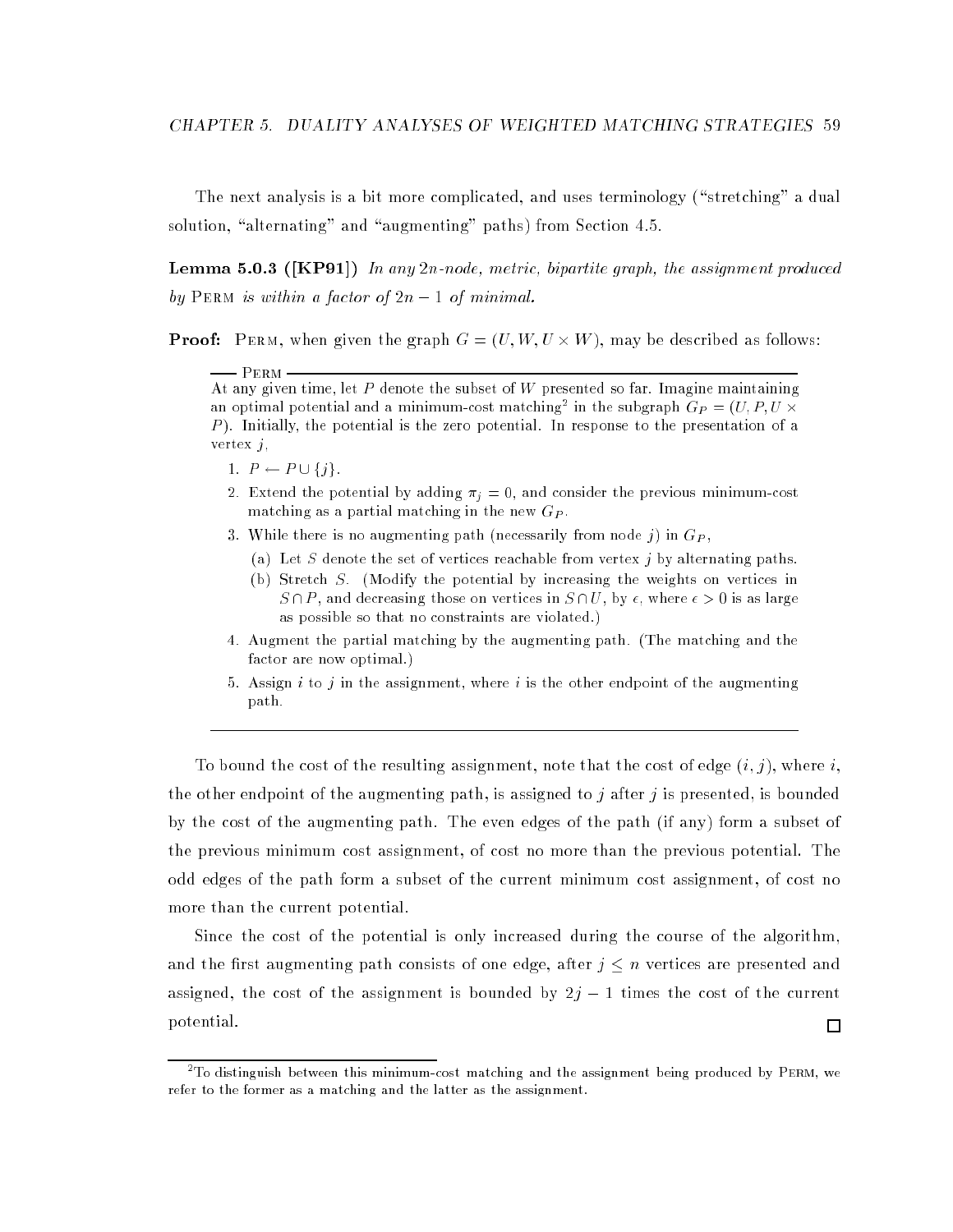# Chapter <sup>6</sup>

# Conclusion

We conclude with some remarks, directions for future work, and a summary of the thesis.

## 6.1 Remarks

Competitive analysis for on-line problems is not a new area. For instance, competitive ratios of on-line bin-packing strategies have been considered for years (e.g. Coffman, Garey, and Johnson [CGJ83]).

Can competitive analyses be made more realistic and practical? Existing models are useful in that they provide a theoretical framework for judging on-line algorithms. For a problem for which empirical data is not extensive, for instance in designing multi-processors or configuring network communication, competitive analysis can provide guidelines, or even guarantees of good performance [KMRS88]. Nonetheless, competitive ratios are worstcase estimates, and, if high, may not be representative of typical behavior. An analogue exists here to NP-completeness, which is evidence that a problem is hard in the worst case, but not necessarily in the typical case. In other words, the worst-case pessimism that existing models for competitive analysis sometimes suffer from is representative of a more fundamental problem in current theoretical computer science: how to (when possible) obtain theoretically rigorous models for analyzing typical rather than worst-case or average-case behavior. Perhaps on-line problems are a good arena in which to explore this issue.1

Une alternative model for paging might be the following: Assume the input sequence is generated by a " finite-state markov process. When the process enters a state, it requests an item depending only on the state.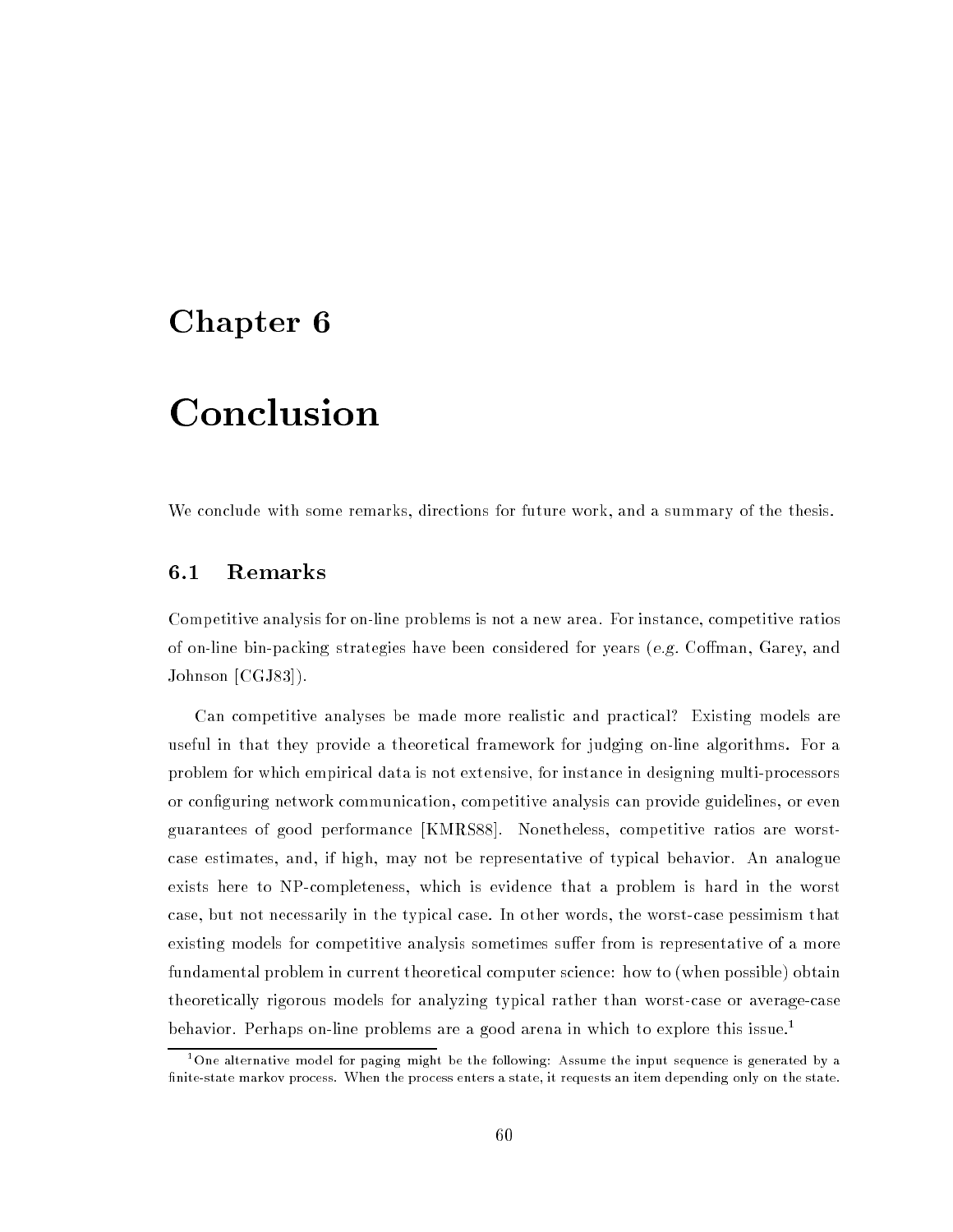How useful is the dual-bounding technique? Generally, duality helps understand structure, so it is not surprising duality is useful for analyzing optimization heuristics. Further, half of obtaining a competitive analysis is (at least implicitly) obtaining a useful bound on the optimal cost; the other half is correlating this bound with an on-line solution. At the very least, explicitly using duality can simplify the former: for linear optimization problems, unlike more general problems, obtaining a bound on all instances is simply a dual problem of exhibiting a single instance.

Perhaps the interesting refinement of the question is whether the latter  $-$  correlating the lower bound with an on-line algorithm  $-$  is made easier by considering duality. Perhaps on-line algorithms use duality in a consistent way. Competitive algorithms always have potential function analyses, the problem is finding and analyzing the potential function; perhaps, for linear optimization problems, the class of interesting potential functions is essentially a subset of the duality transformations, as discussed in Section 4.4, and the special structure of these problems can aid the search for potential functions.

#### $6.2$ Future Work

### 6.2.1 Randomized Weighted Caching

Currently no randomized weighted caching algorithm with competitiveness below  $k/(k-h+$ 1) is known, nor is a lower bound suggesting there is not room for substantial improvement with randomized strategies. Mark may be viewed as using randomization to take advantage of degeneracy in k-phase timings to reduce competitiveness. For weighted caching, optimal timings have a somewhat simpler structure than for the general k-server problem. Perhaps a better understanding of this structure could lead to progress on randomized weighted caching.

This might be appropriate for analyzing adaptive deterministic algorithms; from preliminary consideration, it would seem that such algorithms could in this model be as competitive as barely random algorithms: algorithms that use a number of random bits bounded independently of the length of the input. (Mark can be made barely random by randomly ordering the <sup>k</sup> servers, and breaking ties according to the random ordering instead of uniformly at random each time.)

Prabhakar Raghavan spoke at the DIMACS Workshop on On-Line Algorithms (hosted by Lyle McGeoch and Danny Sleator at Rutgers University in February 1991) of a model for analyzing investment strategies. The assumption was that the input would satisfy certain characteristics (e.g. certain investments would be more volatile than others, but all would, in the long run, have similar net growth), but, subject to that restriction, the worst-case input would be considered.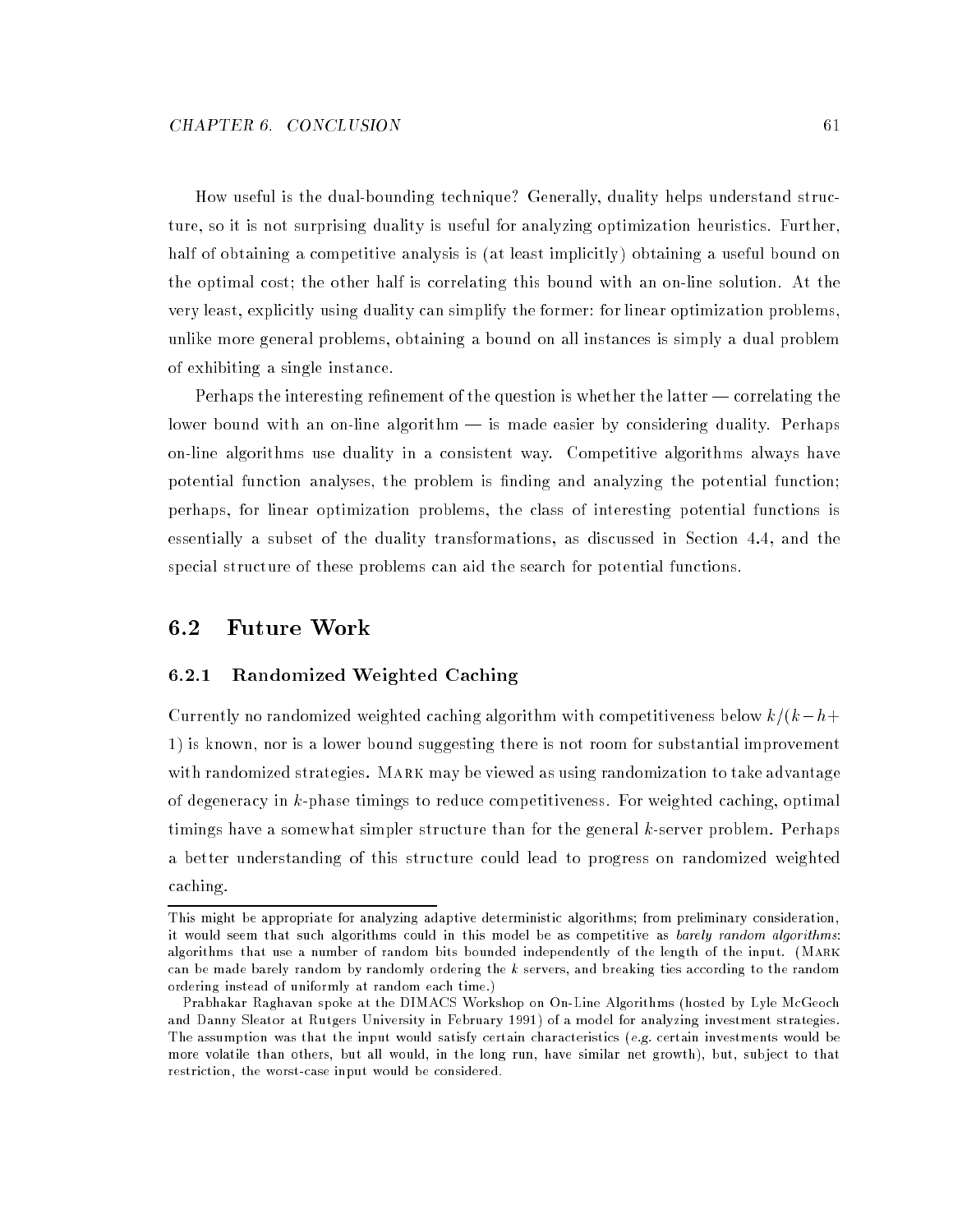#### 6.2.2 Lookahead

The obvious practical notion of lookahead does not yield reduced competitiveness, while resource-bounded lookahead yields reduced competitiveness but is obviously not practical. The challenge here is to find a compromise: a notion of lookahead for paging which yields some advantage yet is arguably realistic.<sup>2</sup>

#### 6.2.3 Loose Competitiveness

Lower bounds on the loose competitiveness of LRU, FIFO, and MARK are open, and might require only a clever modication of the lower bound to Fwf.

No work has yet been done on loose competitiveness for general  $k$ -server or the weighted caching algorithms.3

The key to showing loose competitiveness for paging was the idea of k-phases, particularly the more general lower bound on the optimal solution in terms of the number of new requests per phase. Of course we speculate that linear programming duality might be useful in developing the more general lower bounds needed to show loose competitiveness for k-server problems more general than paging.

#### 6.2.4  $\,$  The  $K$ -Server Dual

The structure of optimal timings should be explored. In particular,

• We conjecture that PERM for k servers (WORK<sub>0</sub>) is k-competitive, or even  $\frac{k}{k-h+1}$ competitive, for weighted caching, although it is easily shown not competitive for the

<sup>2</sup> One should keep in mind that in practice on-line paging strategies may have costs close enough to optimal that the improvement from lookahead is marginal, or at least impossible to model in a realistic and reasonably general way. In that case, we can only hope that our theoretical model provides heuristic evidence about the relative merits of various algorithms, or suggestions or guidelines about how to design good algorithms. In this light, resource-bounded lookahead is not so bad.

<sup>&</sup>quot;One might want to focus first on  $\frac{1}{k-h+1}$ -competitive strategies, where they exist. For any such strategy, and any k, the cost of the schedule for <sup>k</sup> servers produced by the on-line strategy is within a factor of 2 of the cost of the optimal schedule for  $k/2$  servers. Thus if the cost of the on-line schedule for k servers is high in comparison to the cost of the optimal schedule with <sup>k</sup> servers, then the cost of the optimal schedule with k servers is low in comparison to the cost of the optimal schedule with  $k/2$  servers. Thus one can show, for instance, that if, for every k in some range, the cost of the on-line schedule for k servers is at least  $c > 2$ times the cost of the optimal schedule for  $k$  servers, then the cost of the optimal schedule with  $k$  servers shrinks by a factor of  $2/c$  every time k is doubled. This can show a weak variant of loose competitiveness: either the cost of the strategy rapidly becomes insignificant, or the competitive ratio for some k is less than c.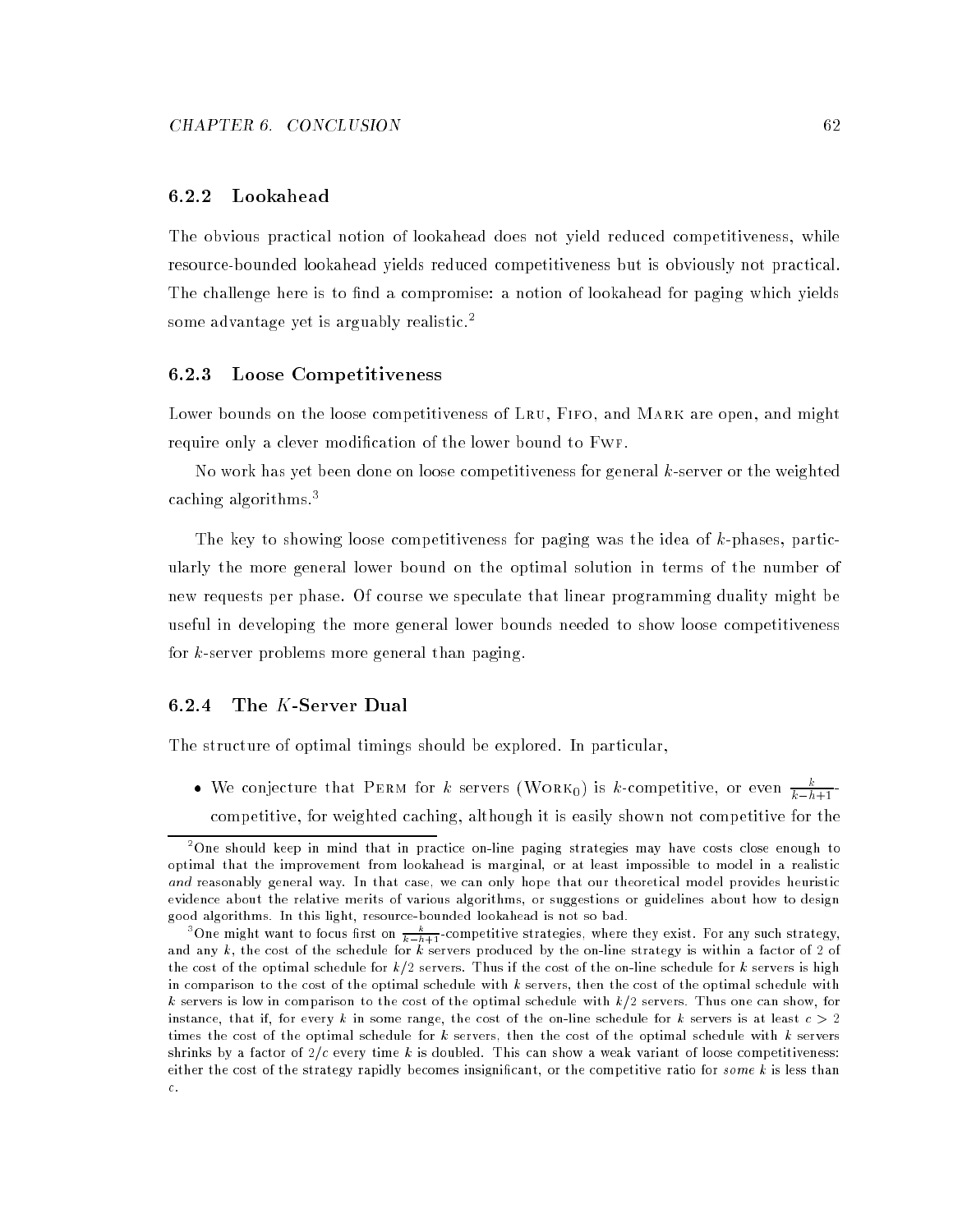general k-server problem. A proof of this might follow similar lines as the analysis of K-Phase, if the structure of the optimal timings discussed in Section 4.5 were better understood. For instance, the monotonicity of the  $B_j$ , an essential property of k-phase timings, seems to hold for the optimal timing implicit in Perm for k servers provided  $w(r_0) = 0.$ 

• We know that the cost for h servers of the optimal timing for k servers discussed in Section 4.5 may be expressed

$$
(k - h + 1)\mathcal{C}_r(\text{OPT}, k) - (k - h)A_0.
$$

A better understanding of the  $A_0$  term might yield bounds on the relative costs of optimal schedules for different numbers of servers on a given sequence.

It would be nice if some connection could be made between the combinatorial approach we have taken for competitive analysis and the *residue*-based approach (see McGeoch [McG87] and Manasse, McGeoch, and Sleator [MMS90]) or if further relations could be established with potential functions. A starting point for investigating further the connections with potential functions might be Chrobak and Larmore's [CL91a] potential function analysis of their algorithm for  $k$  servers on trees, particularly the case when the tree is a "star," (A tree with one nonleaf  $-$  this special case corresponds to weighted caching) because of the similarity of the tree-based algorithm when the tree is a star and GreedyDual.

The relations between duality and potential functions are preliminary and warrant further investigation. As of this writing we have not attempted to transform the other uses of the dual bounding technique into potential function analyses; this would be a natural thing to attempt.

We wonder if the partitioning paging strategy of McGeoch and Sleator [MS89] can be viewed as a dual-guided algorithm.

## 6.3 Summary

We have seen a number of variations on the standard model for competitive analysis of paging strategies: allowing randomized strategies, allowing resource-bounded lookahead,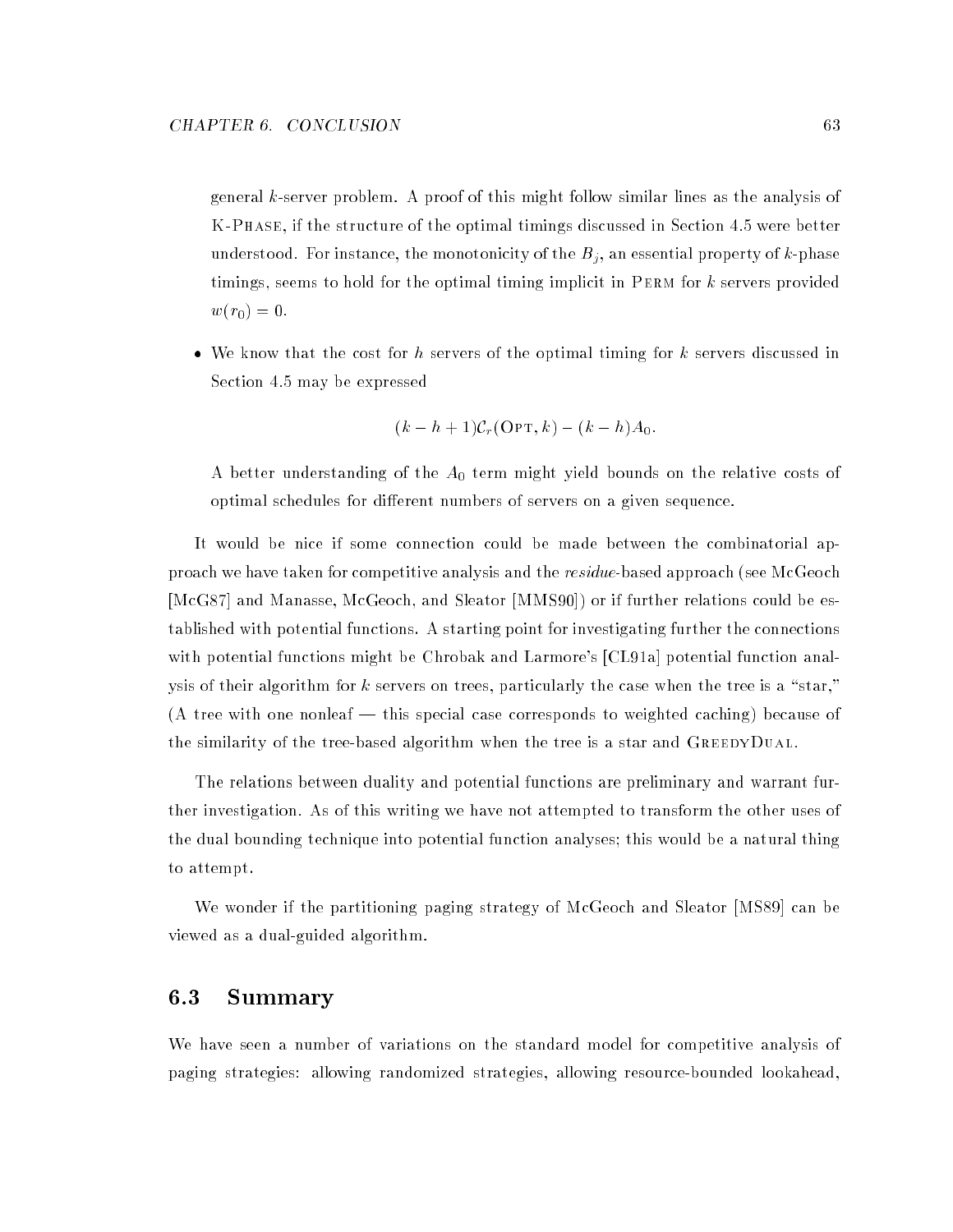and loose competitiveness. Each led to substantially reduced, but not constant, competitive ratios.

The dual bounding technique - using a dual solution to bound the optimal cost and obtain a competitive analysis  $-$  was introduced and shown to be implicit in the work on paging; by recognizing this, a new, optimally competitive, deterministic, on-line algorithm was given for weighted caching, a more general problem. The algorithm subsumes wellknown existing algorithms, and the analysis strengthens a previous analysis.

The structure of the linear programming dual of the k-server problem was explored. The k-server problem was seen to be a special case of the assignment problem, and on-line algorithms for weighted caching and paging were shown to be related, via duality, to an on-line assignment algorithm. An intuitive analysis, using duality, of a weighted caching strategy was given, and duality considerations were shown to lead to a potential function.

The dual bounding technique was applied to analyze an existing heuristic and an existing on-line algorithm for maximum-cost matching, and an on-line assignment algorithm.

Many fundamental topics remain to be explored:

- Practical and interesting models for lookahead.
- Lower bounds on loose competitiveness for LRU, FIFO, and MARK.
- Reduced competitiveness for weighted caching and k-server problems through loose competitiveness and/or randomization.
- $\bullet$  The structure of optimal weighted caching and k-server dual solutions.
- The general applicability of the dual bounding technique and its relation to potential functions and residues.
- Models yielding better analyses of typical behavior when worst-case behavior is far from typical.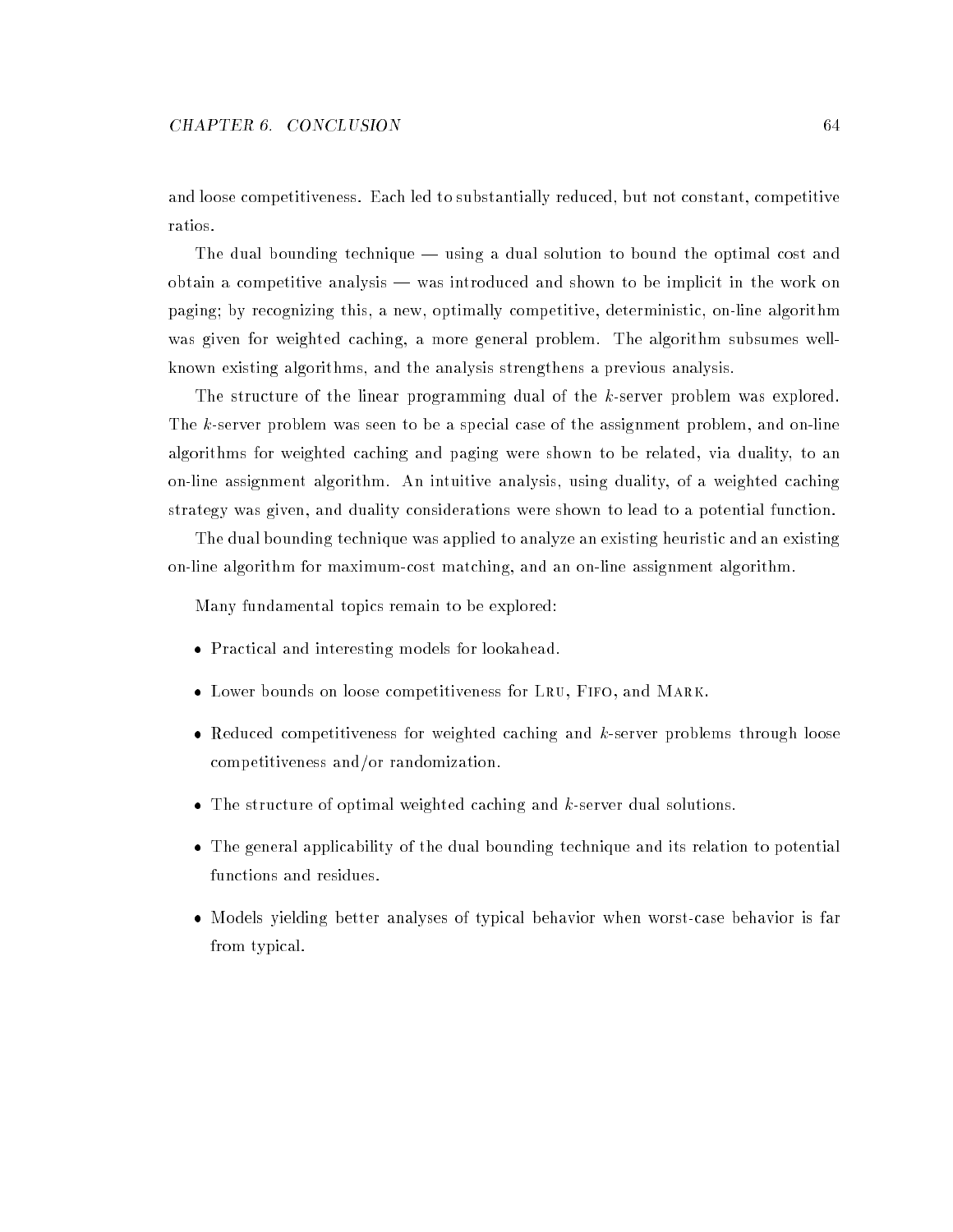# Bibliography

- [AACS89] Alok Aggarwal, Bowen Alpern, Ashok K. Chandra, and Marc Snir. A model for hierarchical memory. Research report RC 15118 (#67337), IBM Research Division, T.J. Watson Research Center, Yorktown Heights, NY, October 1989.
- [ALM90] Sanjeev Arora, Tom Leighton, and Bruce Maggs. On-line algorithms for path selection in a nonblocking network. In Proc. 22nd Annual ACM Symp. on Theory of Computing, pages  $149-158$ , May 1990. Baltimore, MD.
- [Avi83] D. Avis. A survey of heuristics for the weighted matching problem. Networks, 13:475-493, 1983.
- [BDBK<sup>+</sup> 90] S. Ben-David, A. Borodin, R. Karp, G. Tardos, and A. Wigderson. On the power of randomization in on-line algorithms. In Proc. 22nd Annual ACM Symp. on Theory of Computing, pages 379–386, May 1990. Baltimore, MD. Algorithmica, to appear.
- [Bel66] L. A. Belady. A study of replacement algorithms for virtual storage computers. IBM Systems Journal,  $5:78{\text -}101$ , 1966.
- [BGRS90] M. Bern, D. H. Greene, A. Raghunathan, and M. Sudan. On-line algorithms for locating checkpoints. In Proc. 22nd Annual ACM Symp. on Theory of Computing, pages  $359-368$ , May 1990. Baltimore, MD.
- [BIRS91] Allan Borodin, Sandy Irani, Prabhaker Raghavan, and Baruch Schieber. Competitive paging with locality of reference. In Proc. 23rd Annual ACM Symp. on Theory of Computing, pages  $249-259$ , May 1991. New Orleans, LA.
- [BKT90] P. Berman, H. Karloff, and G. Tardos. A competitive 3-server algorithm. In Proc. 1st Annual ACM-SIAM Symp. on Discrete Algorithms, pages  $280{-}290$ . January 1990. San Francisco, CA.
- [BLS87] A. Borodin, M. Linial, and M. Saks. An optimal online algorithm for metrical task systems. In Proc. 19th Annual ACM Symp. on Theory of Computing, pages 373–382, May 1987. New York, NY. JACM, to appear.
- [BM85] J. L. Bentley and C. C. McGeoch. Amortized analyses of self-organizing sequential search heuristics. Comm.  $ACM$ ,  $28(4)$ :404-411, April 1985.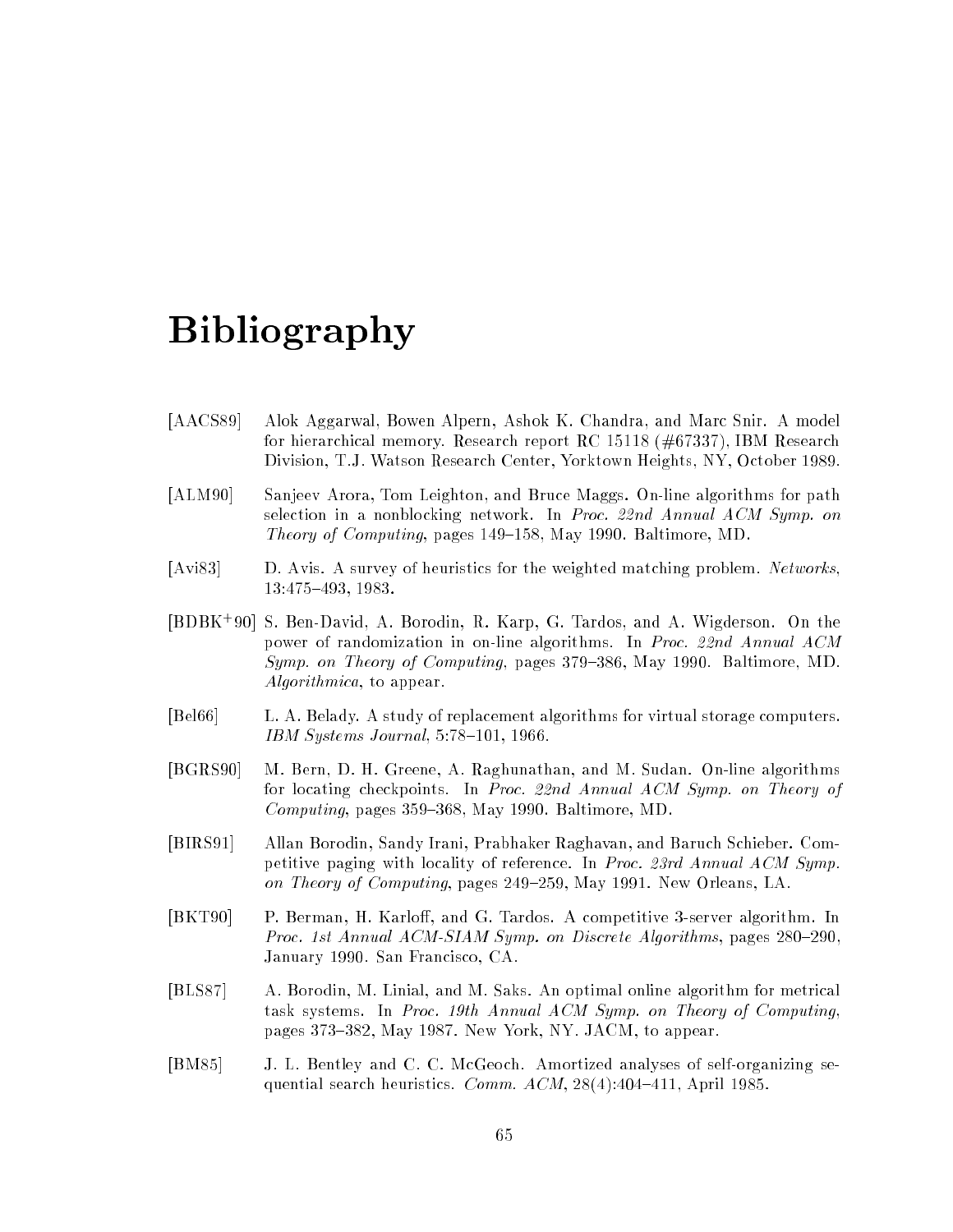- [BS89] D. L. Black and D. D. Sleator. Competitive algorithms for replication and migration problems. Tech. Rep. CMU-CS-89-201, Department of Computer Science, Carnegie Mellon University, 1989.
- [CCF85] A. Calderbank, E. Coffman, and L. Flatto. Sequencing problems in two-server systems. Math. Operations Research, 10:585-598, 1985.
- [CDRS90] D. Coppersmith, P. Doyle, P. Raghavan, and M. Snir. Random walks on weighted graphs, and applications to on-line algorithms. In Proc. 22nd Annual  $ACM$  Symp. on Theory of Computing, pages 369–378, May 1990. Baltimore, MD.
- [CGJ83] E. G. Coffman, M. R. Garey, and D. S. Johnson. Dynamic bin packing. SIAM Journal of Computing,  $12:227-258$ , 1983.
- [CKPV90] M. Chrobak, H. Karloff, T. Payne, and S. Vishwanathan. New results on server problems. In Proc. 1st Annual ACM-SIAM Symp. on Discrete Algorithms, pages 291-300, January 1990. San Francisco, CA.
- [CKPV91] M. Chrobak, H. Karloff, T. Payne, and S. Vishwanathan. New results on server problems. SIAM Journal on Discrete Mathematics,  $4(2):172-181$ , May 1991.
- [CL] Marek Chrobak and Lawrence L. Larmore. A new approach to the server problem. SIAM J. Discrete Math. To appear.
- [CL91a] M. Chrobak and L. Larmore. An optimal on-line algorithm for k-servers on trees. *SIAM J. Computing*,  $20(1)$ :144-148, February 1991.
- [CL91b] Marek Chrobak and Lawrence L. Larmore. Server problems and on-line games. In Lyle A. McGeoch and Daniel D. Sleator, editors, *DIMACS Series in Dis*crete Mathematics and Theoretical Computer Science, volume 7, pages  $11{-}64$ . American Mathematical Society, 1991.
- $[FKL+88]$ 88] A. Fiat, R. M. Karp, M. Luby, L. A. McGeoch, D. D. Sleator, and N. E. Young. Competitive paging algorithms. Tech. Rep. CMU-CS-88-196, Computer Science Department, Carnegie Mellon University, 1988. J. Algorithms, to appear.
- [FRR90] Amos Fiat, Yuval Rabani, and Yiftach Ravid. Competitive k-server algorithms. In Proc. 31st Annual Symp. on Foundations of Comp. Sci., volume II, pages 454{469, October 1990. St. Louis, MO.
- [GL88] A. Gyarfas and J. Lehel. On-line first fit colorings of graphs. *Journal of Graph*  $Theory, 12(2):217–227, 1988.$
- [Gro91] Eddie Grove. The harmonic on-line server algorithm is competitive. In Proc. 23rd Annual ACM Symp. on Theory of Computing, pages 260–266, May 1991. New Orleans, LA.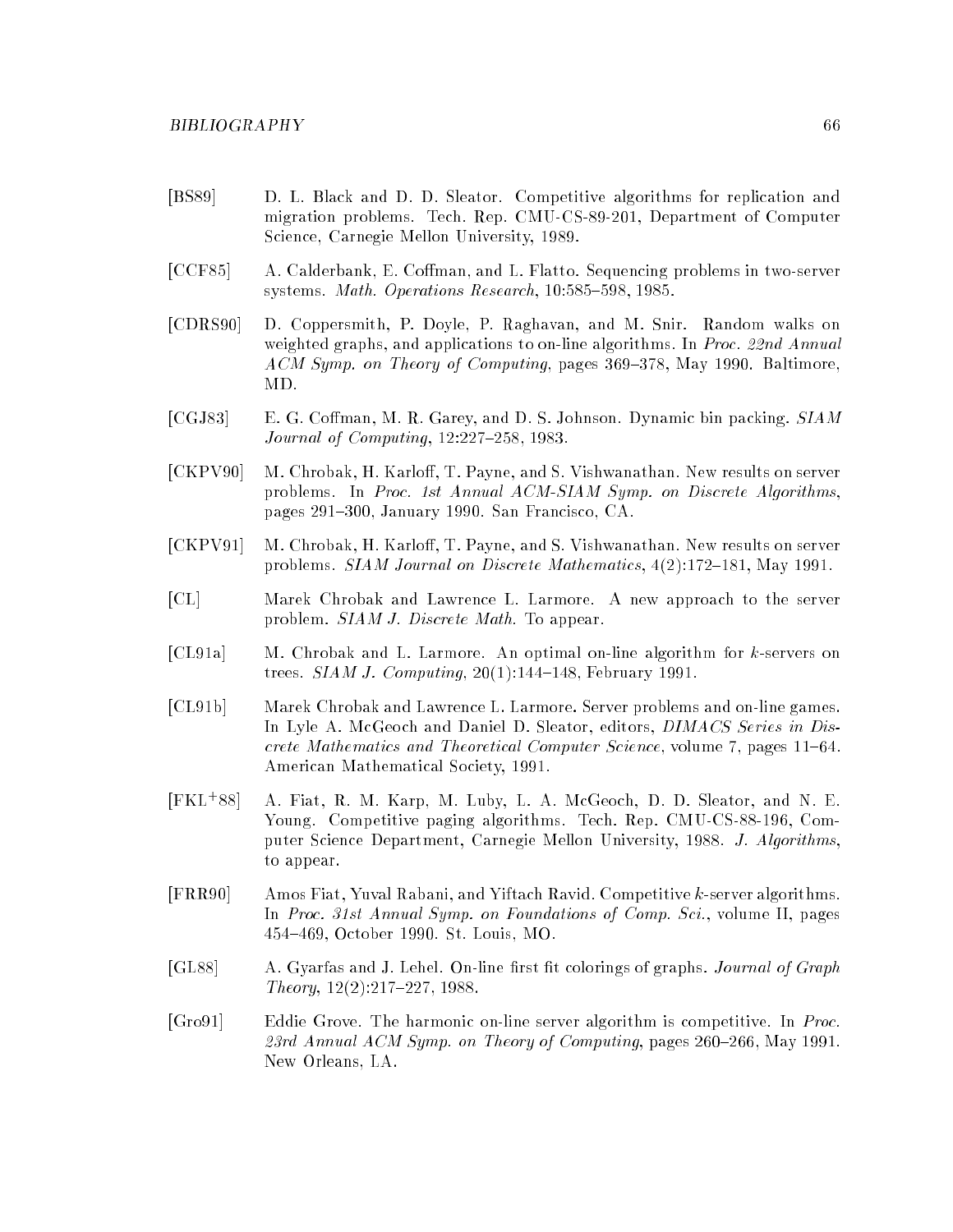- [GS53] D. Gale and F. M. Stewart. Infinite games with perfect information. In W. H. Kuhn and A. W. Tucker, editors, *Contributions to the Theory of Games Vol.* II, Annals of Mathematical Studies, volume 28, pages  $245-266$ . Princeton University Press, 1953.
- [Hen76] W. J. Hendricks. An account of self-organizing systems. SIAM Journal of Computing,  $5(4)$ :715-723, December 1976.
- [IR] Sandy Irani and Ronitt Rubinfeld. A competitive 2-server algorithm. Information Processing Letters. To appear.
- [IRWS91] S. Irani, N. Reingold, J. Westbrook, and D. Sleator. Randomized competitive algorithms for the list update problem. In Proc. 2nd Annual ACM-SIAM Symp. on Discrete Algorithms, pages 251-260, January 1991. San Francisco. CA.
- [Kah91] S. Kahan. A model for data in motion. In Proc. 23rd Annual ACM Symp. on Theory of Computing, pages  $267{=}277$ , May 1991. New Orleans, LA.
- [KMMO90] A. R. Karlin, M. S. Manasse, L. A. McGeoch, and S. Owicki. Competitive randomized algorithms for non-uniform problems. In Proc. 1st Annual ACM- $SIAM Symp.$  on Discrete Algorithms, pages 301–309, January 1990. San Francisco, CA.
- [KMRS88] A. R. Karlin, M. S. Manasse, L. Rudolph, and D. D. Sleator. Competitive snoopy caching.  $Algorithmica$ ,  $3(1):79{-}119$ , 1988.
- [KMV90] S. Khuller, S. Mitchell, and V. Vazirani. On-line algorithms for weighted matching and stable marriages. Tech. Rep. TR 90-1143, Department of Computer Science, Cornell University, 1990.
- [KP91] Bala Kalyanasundaram and Kirk Pruhs. On-line weighted matching. In Proc. 2nd Annual ACM-SIAM Symp. on Discrete Algorithms, pages  $234-240$ , January 1991. San Francisco, CA.
- [KRR91] H. Karloff, Y. Rabani, and Y. Ravid. Lower bounds for randomized k-server and motion planning algorithms. In Proc. 23rd Annual ACM Symp. on Theory of Computing, pages 278-288, May 1991. New Orleans, LA.
- [KVV90] R. M. Karp, U. V. Vazirani, and V. V. Vazirani. An optimal algorithm for on-line bipartite matching. In Proc. 22nd Annual ACM Symp. on Theory of Computing, pages  $352-358$ , May 1990. Baltimore, MD.
- [Lov89] László Lovász. Communication complexity: A survey. Tech. Rep. CS-TR-204-89, Computer Science Department, Princeton University, February 1989.
- [McG87] L. A. McGeoch. Algorithms for Two Graph Problems. PhD thesis, Carnegie Mellon University, 1987.
- [McG91] Lyle McGeoch. Personal communication. 1991.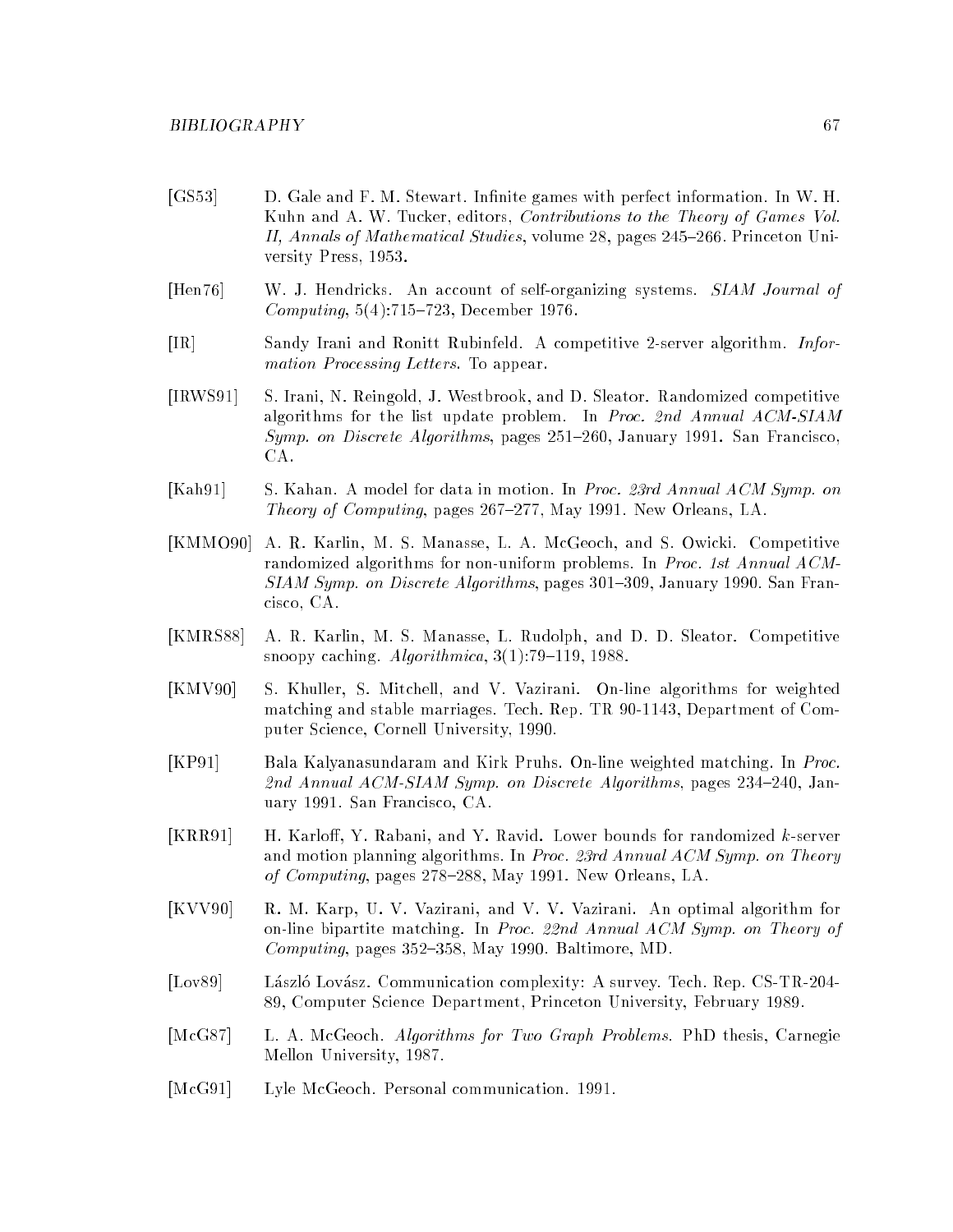- [MMS88] M. S. Manasse, L. A. McGeoch, and D. D. Sleator. Competitive algorithms for on-line problems. In Proc. 20th Annual ACM Symp. on Theory of Computing, pages 322-333, May 1988. Chicago, IL.
- [MMS90] M. S. Manasse, L. A. McGeoch, and D. D. Sleator. Competitive algorithms for server problems. *Journal of Algorithms*,  $11:208{-}230$ ,  $1990$ .
- [MS89] L. A. McGeoch and D. D. Sleator. A strongly competitive randomized paging algorithm. Tech. Rep. CMU-CS-89-122, Computer Science Department, Carnegie Mellon University, 1989. Algorithmica, to appear.
- [PS82] C. H. Papadimitriou and K. Steiglitz. Combinatorial Optimization: Algorithms and Complexity. Prentice-Hall, Englewood Cliffs, NJ, 1982.
- [Riv76] R. Rivest. On self-organizing sequential search heuristics. Comm. ACM, 19(2):63{67, February 1976.
- [RS89] P. Raghavan and M. Snir. Memory versus randomization in on-line algorithms. In 16th International Colloquium on Automata, Languages, and Programming, volume 372 of Lecture Notes in Computer Science, pages  $687-703$ . Springer-Verlag, July 1989. Revised version available as an IBM Research Report.
- [RT81] E. Reingold and R. Tarjan. On a greedy heuristic for complete matching.  $SIAM\ Journal\ of\ Computing,\ 10:676{-}681,\ 1981.$
- [RW90] N. Reingold and J. Westbrook. Randomized algorithms for the list update problem. Tech. Rep. YALEU/DCS/TR-804, Department of Computer Science, Yale University, June 1990.
- [SA88] R. L. Sites and A. Agarwal. Multiprocessor cache analysis using ATUM. In Proc. 15th IEEE Int. Symp. on Computer Architecture, pages 186-195, 1988. Honolulu, HI.
- [Sch90] Baruch Schieber. Personal communication. 1990.
- [ST85] D. D. Sleator and R. E. Tarjan. Amortized efficiency of list update and paging rules. *Comm.*  $ACM$ ,  $28(2):202{-}208$ , February 1985.
- [Tar85] R. E. Tarjan. Amortized computational complexity. SIAM J. Alg. Disc. Math., 6:306-318, 1985.
- [Yao82] A. C. Yao. Probabilistic computations: Towards a unified measure of complexity. In Proc. 17th Annual Symp. on Foundations of Computer Science, pages 80–91, November 1982. Chicago, IL.
- [You] Neal Young. The k-server dual and loose competitiveness for paging. Algorithmica, to appear in a special issue on on-line algorithms.
- [You91] Neal Young. On-line caching as cache size varies. In Proc. 2nd Annual ACM- $SIAM \; Symp.$  on Discrete Algorithms, pages 241–250, January 1991. San Francisco, CA.